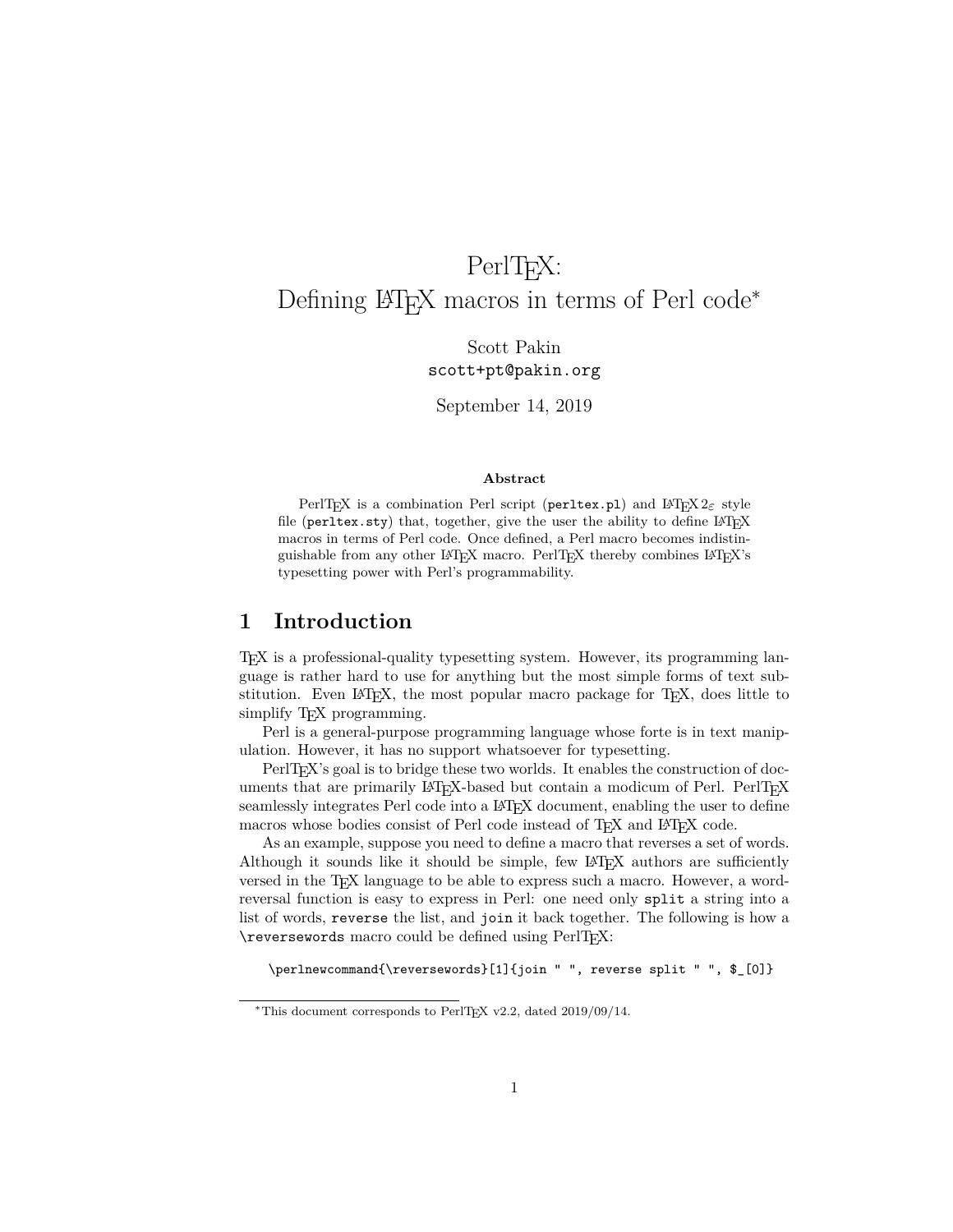Then, executing "\reversewords{Try doing this without Perl!}" in a document would produce the text "Perl! without this doing Try". Simple, isn't it?

As another example, think about how you'd write a macro in LAT<sub>EX</sub> to extract a substring of a given string when provided with a starting position and a length. Perl has an built-in substr function and PerlT<sub>EX</sub> makes it easy to export this to LATEX:

\perlnewcommand{\substr}[3]{substr \$\_[0], \$\_[1], \$\_[2]}

\substr can then be used just like any other LATEX macro–and as simply as Perl's substr function:

```
\newcommand{\str}{superlative}
A sample substring of ``\str'' is ``\substr{\str}{2}{4}''.
                           ⇓
```
A sample substring of "superlative" is "perl".

To present a somewhat more complex example, observe how much easier it is to generate a repetitive matrix using Perl code than ordinary LAT<sub>EX</sub> commands:

```
\perlnewcommand{\hilbertmatrix}[1]{
  my $result = '
\setminus[
\renewcommand{\arraystretch}{1.3}
';
  {\text{array}}{'.\; 'c' \; x \; {\text{\thinspace}0} \; .\; ''}\nforeach $j (0 .. $_[0]-1) {
    my @row;
    foreach $i (0 .. $_[0]-1) {
      push @row, ($i+$j) ? (sprintf '\frac{1}{%d}', $i+$j+1) : '1';
    }
    $result := join (' & ', @row) . " \\\\\n";
  }
  $result .= '\end{array}
\Upsilon:
  return $result;
}
\hilbertmatrix{20}
```
# ⇓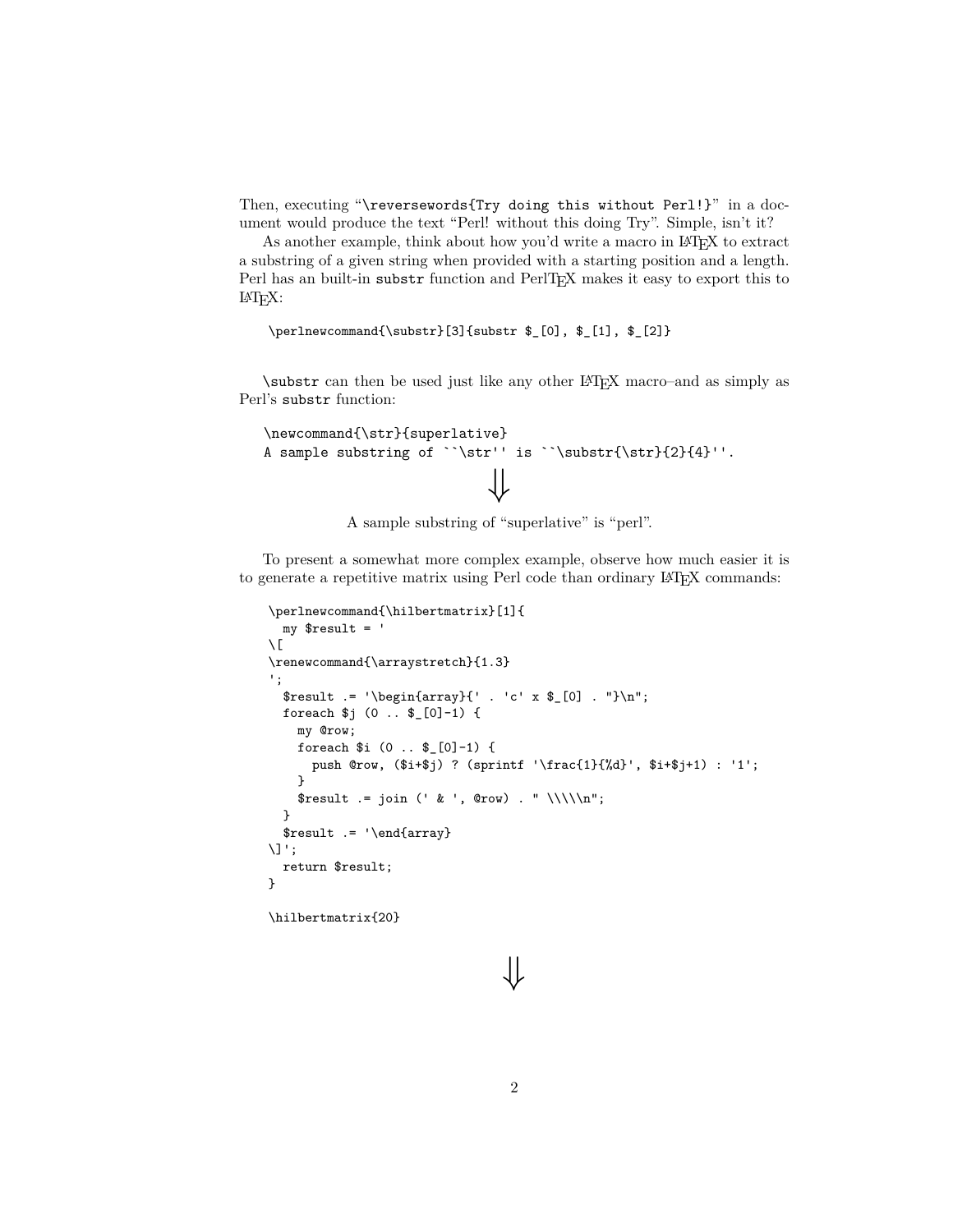| 1              | $\frac{1}{2}$  | $\frac{1}{3}$  | $\frac{1}{4}$  | $\frac{1}{5}$  | $\frac{1}{6}$                                               | $\frac{1}{7}$  | $\frac{1}{8}$                 | $\frac{1}{9}$  | $\frac{1}{10}$ | $\frac{1}{11}$ | $\frac{1}{12}$ | $\frac{1}{13}$ | $\frac{1}{14}$ | $\frac{1}{15}$ |
|----------------|----------------|----------------|----------------|----------------|-------------------------------------------------------------|----------------|-------------------------------|----------------|----------------|----------------|----------------|----------------|----------------|----------------|
| $\frac{1}{2}$  | $\frac{1}{3}$  | $\frac{1}{4}$  | $\frac{1}{5}$  | $\frac{1}{6}$  | $\frac{1}{7}$                                               | $\frac{1}{8}$  | $\frac{1}{9}$                 | $\frac{1}{10}$ | $\frac{1}{11}$ | $\frac{1}{12}$ | $\frac{1}{13}$ | $\frac{1}{14}$ | $\frac{1}{15}$ | $\frac{1}{16}$ |
| $\frac{1}{3}$  | $\frac{1}{4}$  | $\frac{1}{5}$  | $\frac{1}{6}$  | $\frac{1}{7}$  | $\frac{1}{8}$                                               | $\frac{1}{9}$  | $\frac{1}{10}$                | $\frac{1}{11}$ | $\frac{1}{12}$ | $\frac{1}{13}$ | $\frac{1}{14}$ | $\frac{1}{15}$ | $\frac{1}{16}$ | $\frac{1}{17}$ |
| $\frac{1}{4}$  | $\frac{1}{5}$  | $\frac{1}{6}$  | $\frac{1}{7}$  | $\frac{1}{8}$  | $\frac{1}{9}$                                               | $\frac{1}{10}$ | $\frac{1}{11}$                | $\frac{1}{12}$ | $\frac{1}{13}$ | $\frac{1}{14}$ | $\frac{1}{15}$ | $\frac{1}{16}$ | $\frac{1}{17}$ | $\frac{1}{18}$ |
| $\frac{1}{5}$  | $\frac{1}{6}$  | $\frac{1}{7}$  | $\frac{1}{8}$  | $\frac{1}{9}$  | $\frac{1}{10}$                                              | $\frac{1}{11}$ | $\frac{1}{12}$                | $\frac{1}{13}$ | $\frac{1}{14}$ | $\frac{1}{15}$ | $\frac{1}{16}$ | $\frac{1}{17}$ | $\frac{1}{18}$ | $\frac{1}{19}$ |
| $\frac{1}{6}$  | $\frac{1}{7}$  | $\frac{1}{8}$  | $\frac{1}{9}$  | $\frac{1}{10}$ | $\frac{1}{11}$                                              | $\frac{1}{12}$ | $\frac{1}{13}$                | $\frac{1}{14}$ | $\frac{1}{15}$ | $\frac{1}{16}$ | $\frac{1}{17}$ | $\frac{1}{18}$ | $\frac{1}{19}$ | $\frac{1}{20}$ |
| $\frac{1}{7}$  | $\frac{1}{8}$  | $\frac{1}{9}$  | $\frac{1}{10}$ | $\frac{1}{11}$ | $\frac{1}{12}$                                              | $\frac{1}{13}$ | $\frac{1}{14}$                | $\frac{1}{15}$ | $\frac{1}{16}$ | $\frac{1}{17}$ | $\frac{1}{18}$ | $\frac{1}{19}$ | $\frac{1}{20}$ | $\frac{1}{21}$ |
| $\frac{1}{8}$  | $\frac{1}{9}$  | $\frac{1}{10}$ | $\frac{1}{11}$ | $\frac{1}{12}$ |                                                             | $\frac{1}{14}$ |                               | $\frac{1}{16}$ | $\frac{1}{17}$ | $\frac{1}{18}$ | $\frac{1}{19}$ | $\frac{1}{20}$ | $\frac{1}{21}$ | $\frac{1}{22}$ |
| $\frac{1}{9}$  | $\frac{1}{10}$ | $\frac{1}{11}$ | $\frac{1}{12}$ | $\frac{1}{13}$ | $\begin{array}{c} \frac{1}{13} \\ \frac{1}{14} \end{array}$ | $\frac{1}{15}$ | $\frac{1}{15}$ $\frac{1}{16}$ | $\frac{1}{17}$ | $\frac{1}{18}$ | $\frac{1}{19}$ | $\frac{1}{20}$ | $\frac{1}{21}$ | $\frac{1}{22}$ | $\frac{1}{23}$ |
| $\frac{1}{10}$ | $\frac{1}{11}$ | $\frac{1}{12}$ | $\frac{1}{13}$ | $\frac{1}{14}$ | $\frac{1}{15}$                                              | $\frac{1}{16}$ | $\frac{1}{17}$                | $\frac{1}{18}$ | $\frac{1}{19}$ | $\frac{1}{20}$ | $\frac{1}{21}$ | $\frac{1}{22}$ | $\frac{1}{23}$ | $\frac{1}{24}$ |
| $\frac{1}{11}$ | $\frac{1}{12}$ | $\frac{1}{13}$ | $\frac{1}{14}$ | $\frac{1}{15}$ | $\frac{1}{16}$                                              | $\frac{1}{17}$ | $\frac{1}{18}$                | $\frac{1}{19}$ | $\frac{1}{20}$ | $\frac{1}{21}$ | $\frac{1}{22}$ | $\frac{1}{23}$ | $\frac{1}{24}$ | $\frac{1}{25}$ |
| $\frac{1}{12}$ | $\frac{1}{13}$ | $\frac{1}{14}$ | $\frac{1}{15}$ | $\frac{1}{16}$ | $\frac{1}{17}$                                              | $\frac{1}{18}$ | $\frac{1}{19}$                | $\frac{1}{20}$ | $\frac{1}{21}$ | $\frac{1}{22}$ | $\frac{1}{23}$ | $\frac{1}{24}$ | $\frac{1}{25}$ | $\frac{1}{26}$ |
| $\frac{1}{13}$ | $\frac{1}{14}$ | $\frac{1}{15}$ | $\frac{1}{16}$ | $\frac{1}{17}$ | $\frac{1}{18}$                                              | $\frac{1}{19}$ | $\frac{1}{20}$                | $\frac{1}{21}$ | $\frac{1}{22}$ | $\frac{1}{23}$ | $\frac{1}{24}$ | $\frac{1}{25}$ | $\frac{1}{26}$ | $\frac{1}{27}$ |
| $\frac{1}{14}$ | $\frac{1}{15}$ | $\frac{1}{16}$ | $\frac{1}{17}$ | $\frac{1}{18}$ | $\frac{1}{19}$                                              | $\frac{1}{20}$ | $\frac{1}{21}$                | $\frac{1}{22}$ | $\frac{1}{23}$ | $\frac{1}{24}$ | $\frac{1}{25}$ | $\frac{1}{26}$ | $\frac{1}{27}$ | $\frac{1}{28}$ |
| $\frac{1}{15}$ | $\frac{1}{16}$ | $\frac{1}{17}$ | $\frac{1}{18}$ | $\frac{1}{19}$ | $\frac{1}{20}$                                              | $\frac{1}{21}$ | $\frac{1}{22}$                | $\frac{1}{23}$ | $\frac{1}{24}$ | $\frac{1}{25}$ | $\frac{1}{26}$ | $\frac{1}{27}$ | $\frac{1}{28}$ | $\frac{1}{29}$ |

In addition to **\perlnewcommand** and **\perlrenewcommand**, PerlTEX supports \perlnewenvironment and \perlrenewenvironment macros. These enable environments to be defined using Perl code. The following example, a spreadsheet environment, generates a tabular environment plus a predefined header row. This example would have been much more difficult to implement without PerlT<sub>E</sub>X:

```
\newcounter{ssrow}
\perlnewenvironment{spreadsheet}[1]{
 my $cols = $_[0];
  my $header = "A";
  my $tabular = "\\setcounter{ssrow}{1}\n";
  \label{th:conv} $$\tabular = '\newcommand*{\row}{\thessrow\addtocounter{ssrow}{1}}' . "\n";$tabular .= '\begin{tabular}{@{}r|*{' . $cols . '}{r}@{}}' . "\n";
  $tabular .= '\\multicolumn{1}{@{}c}{} &' . "\n";
  foreach (1 .. $cols) {
    $tabular .= "\\multicolumn{1}{c";
    $tabular = '@{}' if $ = = $cols;$tabular .= "}{" . $header++ . "}";
    if ($ = = $cols) { }$tabular = " \\\\\ \&cline{2-" . ($cols+1) . "}"}
    else {
      \text{\$tabular} .= " \& ";
    }
    $tabular = "\n";
```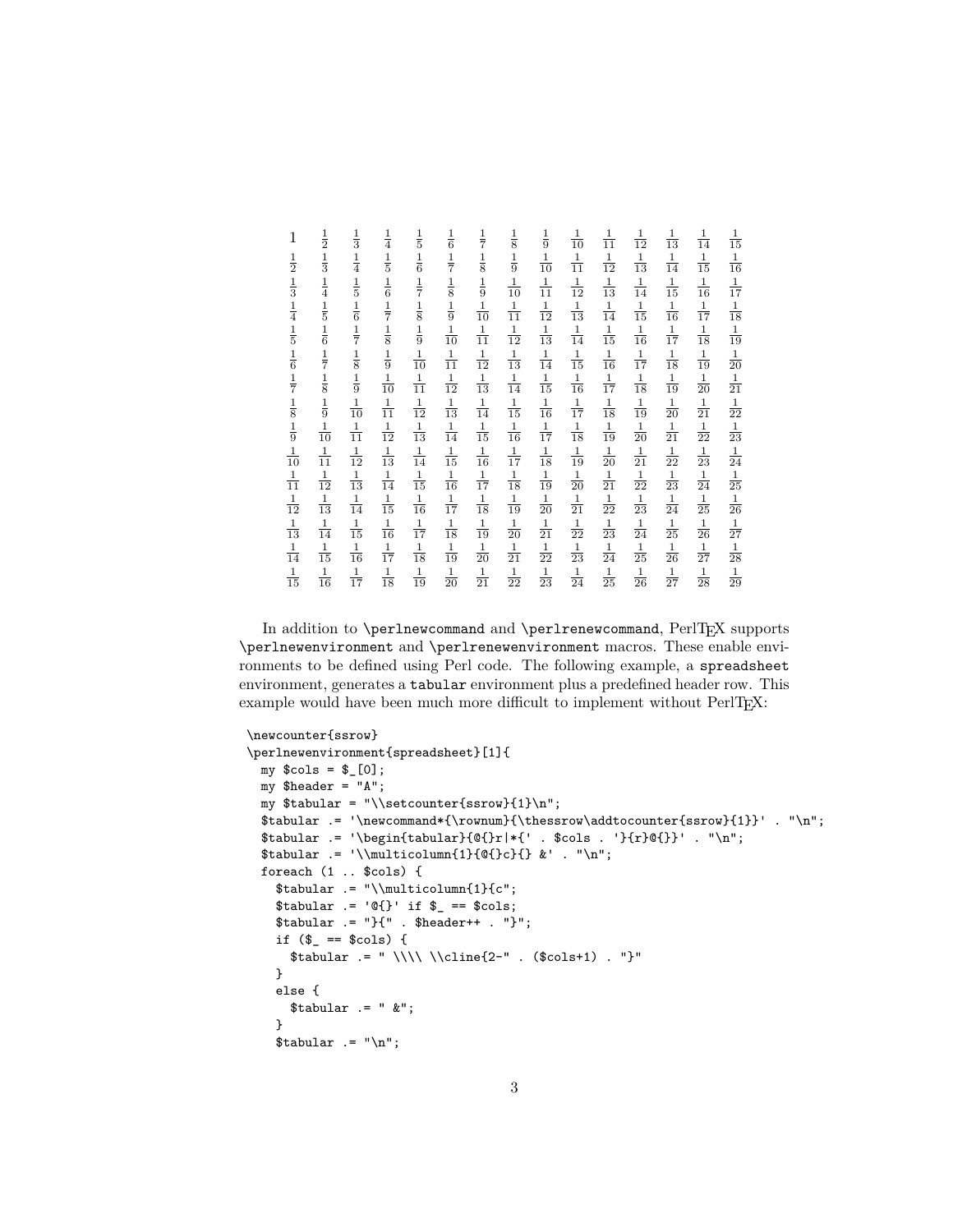```
}
  return $tabular;
}{
  return "\\end{tabular}\n";
}
\begin{center}
  \begin{spreadsheet}{4}
    \rownum & 1 & 8 & 10 & 15 \\
    \rownum & 12 & 13 & 3 & 6 \\
    \rownum & 7 & 2 & 16 & 9 \\
    \rownum & 14 & 11 & 5 & 4
  \end{spreadsheet}
\end{center}
```

|                | A  | В              | С  | D               |
|----------------|----|----------------|----|-----------------|
| 1              |    | 8              | 10 | $\overline{15}$ |
| $\overline{2}$ | 12 | 13             | 3  | 6               |
| 3              |    | $\overline{2}$ | 16 | 9               |
|                | l4 | 11             | 5  |                 |

## **2 Usage**

There are two components to using PerlT<sub>E</sub>X. First, documents must include a "\usepackage{perltex}" line in their preamble in order to define \perlnewcommand, \perlrenewcommand, \perlnewenvironment, and \perlrenewenvironment. Second, LATEX documents must be compiled using the perltex.pl wrapper script.

## **2.1 Defining and redefining Perl macros**

\perlrenewcommand \perlnewenvironment \perlrenewenvironment \perldo

\perlnewcommand perltex.sty defines five macros: \perlnewcommand, \perlrenewcommand, \perlnewenvironment, \perlrenewenvironment, and \perldo. The first four of these behave exactly like their  $\text{LATEX } 2\varepsilon$  counterparts—\newcommand, \renewcommand, \newenvironment, and \renewenvironment–except that the macro body consists of Perl code that dynamically generates LATEX code. perltex.sty even includes support for optional arguments and the starred forms of its commands (i.e. \perlnewcommand\*, \perlrenewcommand\*, \perlnewenvironment\*, and \perlrenewenvironment\*). \perldo immediately executes a block of Perl code without (re)defining any macros or environments.

> A PerlTEX-defined macro or environments is converted to a Perl subroutine named after the macro/environment but beginning with "latex\_". For example, a PerlTEX-defined LATEX macro called \myMacro internally produces a Perl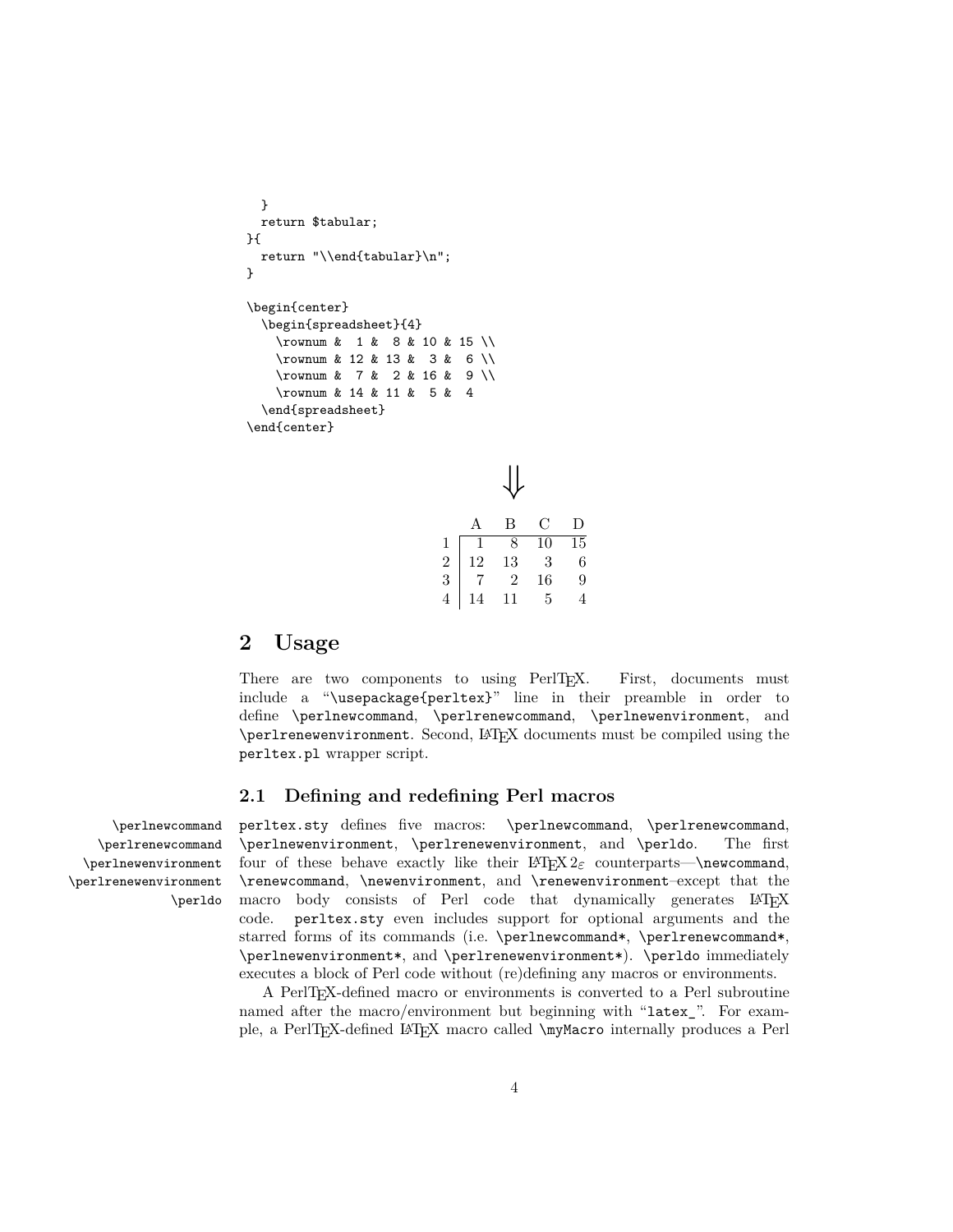subroutine called latex\_myMacro. Macro arguments are converted to subroutine arguments. A LAT<sub>E</sub>X macro's  $#1$  argument is referred to as  $\mathcal{L}[0]$  in Perl;  $#2$  is referred to as \$\_[1]; and so forth.

Any valid Perl code can be used in the body of a macro. However,  $PerlTeX$ executes the Perl code within a secure sandbox. This means that potentially harmful Perl operations, such as unlink, rmdir, and system will result in a runtime error. (It is possible to disable the safety checks, however, as is explained in Section [2.3.](#page-5-0)) Having a secure sandbox implies that it is safe to build  $PerITFX$ documents written by other people without worrying about what they may do to your computer system.

A single sandbox is used for the entire latex run. This means that multiple macros defined by \perlnewcommand can invoke each other. It also means that global variables persist across macro calls:

```
\perlnewcommand{\setX}[1]{$x = $ [0]; return ""}
\perlnewcommand{\getX}{'$x$ was set to ' . $x . '.'}
\setX{123}
\getX
\setX{456}
\getX
\perp \perldo{$x = 789}
\getX
                          ⇓
```
 $x$  was set to 123.  $x$  was set to 456.  $x$  was set to 789.

Macro arguments are expanded by LAT<sub>EX</sub> before being passed to Perl. Consider the following macro definition, which wraps its argument within \begin{verbatim\*}…\end{verbatim\*}:

```
\perlnewcommand{\verbit}[1]{
  "\\begin{verbatim*}\n$_[0]\n\\end{verbatim*}\n"
}
```
An invocation of "\verbit{\TeX}" would therefore typeset the *expansion* of "\TeX", namely "T\kern -.1667em\lower .5ex\hbox {E}\kern - .125emX\spacefactor \@m", which might be a bit unexpected. The solution is to use \noexpand: \verbit{\noexpand\TeX}  $\Rightarrow$  \TeX. "Robust" macros as well as \begin and \end are implicitly preceded by \noexpand.

## **2.2 Making perltex.pl optional**

Normally, perltex.sty issues a Document must be compiled using perltex error if a document specifies \usepackage{perltex} but is not compiled using perltex.pl. However, sometimes PerlT<sub>E</sub>X may be needed merely to enhance a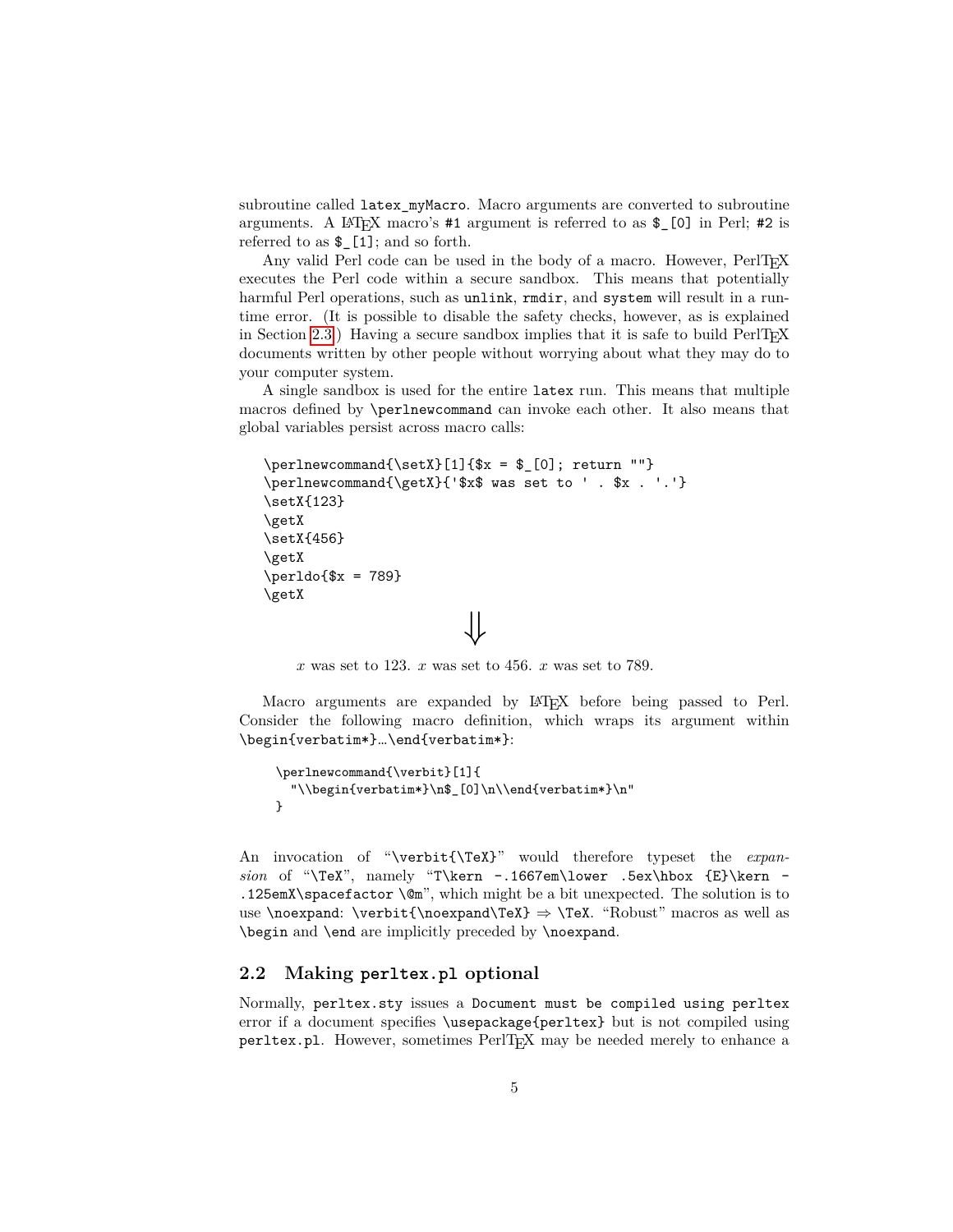<span id="page-5-1"></span>document's formatting without being mandatory for compiling the document. For optional such cases, the optional package option instructs perltex.sty only to note that Document was compiled without using the perltex script without abort- \ifperl ing the compilation. The author can then use the \ifperl macro to test if perltex.pl is being used and, if not, provide alternative definitions for macros and environments defined with \perlnewcommand and \perlnewenvironment.

> See Section [2.4](#page-9-0) for a large PerlTFX example that uses optional and \ifperl to define an environment one way if perltex.pl is detected and another way if not. The text preceding the example also shows how to enable a document to compile even if perltex.sty is not even installed.

## <span id="page-5-0"></span>**2.3 Invoking perltex.pl**

The following pages reproduce the perltex.pl program documentation. Key parts of the documentation are excerpted when perltex.pl is invoked with the  $-\text{help option.}$  The various Perl pod2 $\langle something \rangle$  tools can be used to generate the complete program documentation in a variety of formats such as LATEX, HTML, plain text, or Unix man-page format. For example, the following command is the recommended way to produce a Unix man page from perltex.pl:

pod2man --center=" " --release=" " perltex.pl > perltex.1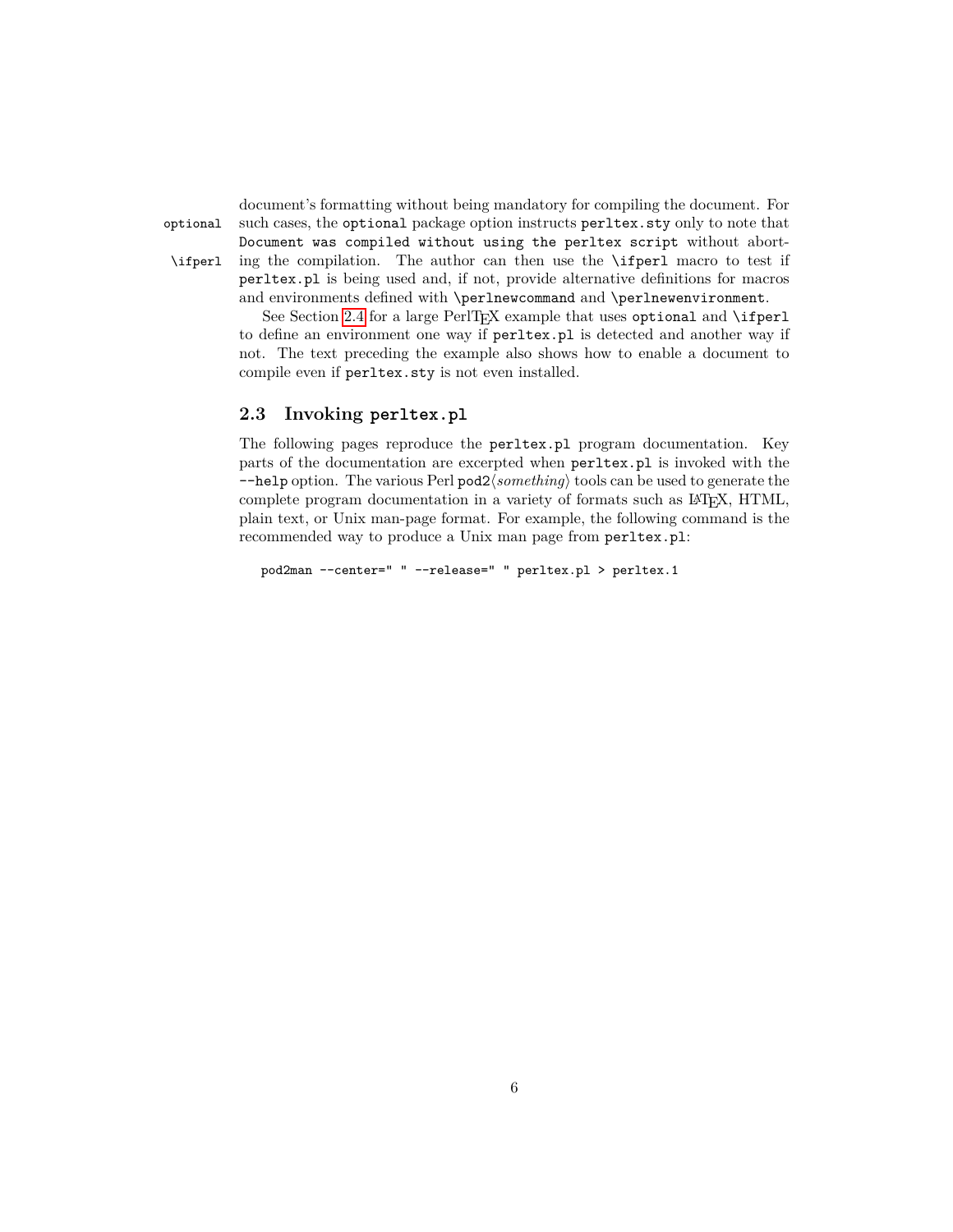## **NAME**

perltex — enable LATEX macros to be defined in terms of Perl code

#### **SYNOPSIS**

perltex [**–help**] [**–latex**=*program*] [**–**[**no**]**safe**] [**–permit**=*feature*] [**–makesty**] [*latex options*]

#### **DESCRIPTION**

LATEX—through the underlying TEX typesetting system–produces beautifully typeset documents but has a macro language that is difficult to program. In particular, support for complex string manipulation is largely lacking. Perl is a popular general-purpose programming language whose forte is string manipulation. However, it has no typesetting capabilities whatsoever.

Clearly, Perl's programmability could complement LATEX's typesetting strengths. **perltex** is the tool that enables a symbiosis between the two systems. All a user needs to do is compile a LATEX document using **perltex** instead of **latex**. (**perltex** is actually a wrapper for **latex**, so no **latex** functionality is lost.) If the document includes a \usepackage{perltex} in its preamble, then \perlnewcommand and  $\perp$   $\perp$   $\perp$   $\perp$   $\perp$   $\perp$   $\perp$   $\perp$   $\perp$   $\perp$   $\perp$   $\perp$   $\perp$   $\perp$   $\perp$   $\perp$   $\perp$   $\perp$   $\perp$   $\perp$   $\perp$   $\perp$   $\perp$   $\perp$   $\perp$   $\perp$   $\perp$   $\perp$   $\perp$   $\perp$   $\perp$   $\perp$   $\perp$   $\perp$   $\perp$   $\perp$   $\perp$ \newcommand and \renewcommand except that the macro body contains Perl code instead of LATEX code.

#### **OPTIONS**

**perltex** accepts the following command-line options:

#### **–help**

Display basic usage information.

#### **–latex=***program*

Specify a program to use instead of **latex**. For example, --latex=pdflatex would typeset the given document using **pdflatex** instead of ordinary **latex**.

## **–[no]safe**

Enable or disable sandboxing. With the default of **–safe**, **perltex** executes the code from a \perlnewcommand or \perlrenewcommand macro within a protected environment that prohibits "unsafe" operations such as accessing files or executing external programs. Specifying  $-\text{nosafe}$  gives the LAT<sub>E</sub>X document *carte blanche* to execute any arbitrary Perl code, including that which can harm the user's files. See *Safe* for more information.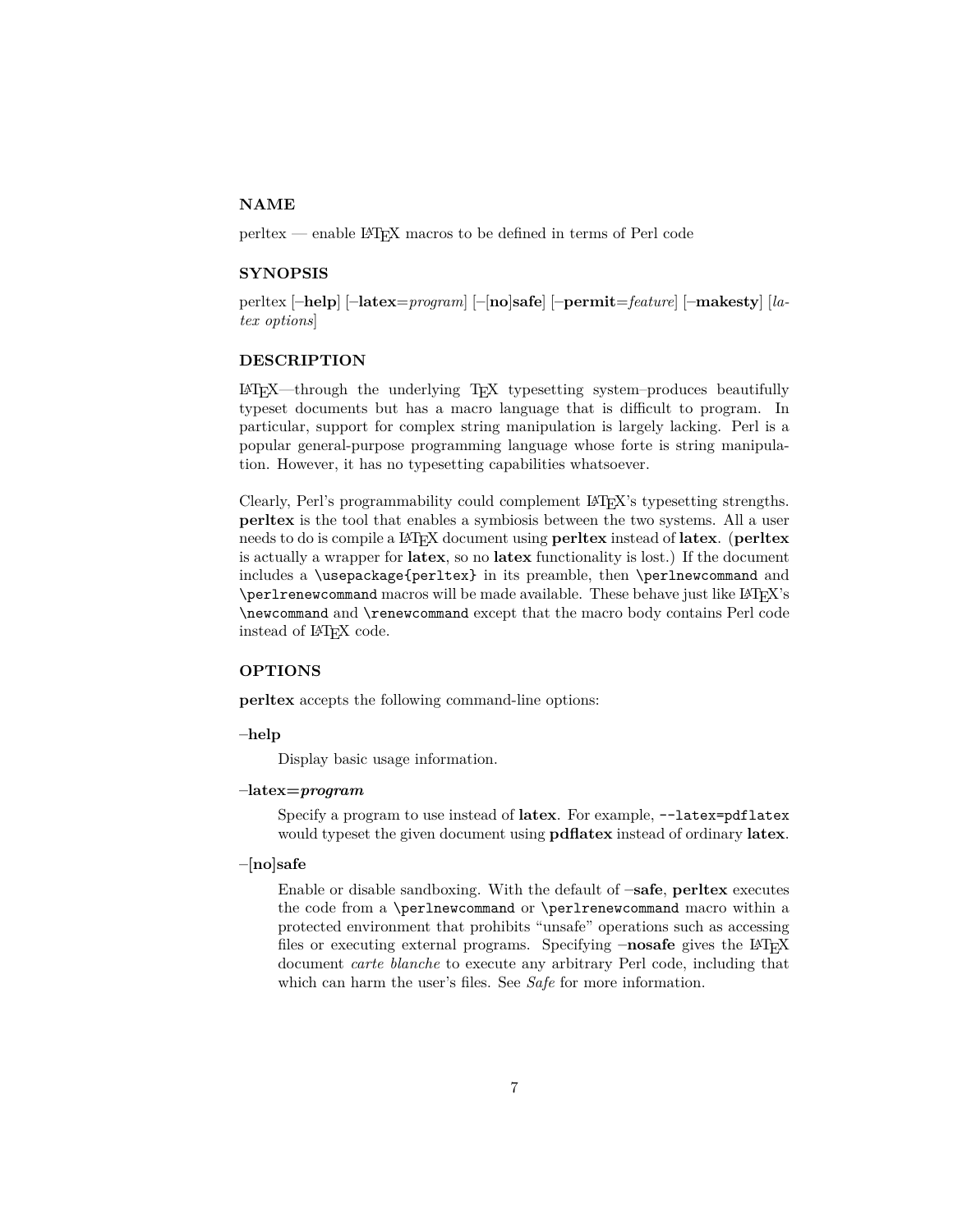#### **–permit=***feature*

Permit particular Perl operations to be performed. The **–permit** option, which can be specified more than once on the command line, enables finergrained control over the **perltex** sandbox. See *Opcode* for more information.

#### **–makesty**

Generate a LAT<sub>EX</sub> style file called *noperliex.sty*. Replacing the document's \usepackage{perltex} line with \usepackage{noperltex} produces the same output but does not require PerlT<sub>EX</sub>, making the document suitable for distribution to people who do not have PerlTEX installed. The disadvantage is that *noperltex.sty* is specific to the document that produced it. Any changes to the document's PerlT<sub>E</sub>X macro definitions or macro invocations necessitates rerunning **perltex** with the **–makesty** option.

These options are then followed by whatever options are normally passed to **latex** (or whatever program was specified with --latex), including, for instance, the name of the *.tex* file to compile.

## **EXAMPLES**

In its simplest form, **perltex** is run just like **latex**:

```
perltex myfile.tex
```
To use **pdflatex** instead of regular **latex**, use the **–latex** option:

```
perltex --latex=pdflatex myfile.tex
```
If LATEX gives a "trapped by operation mask" error and you trust the *.tex* file you're trying to compile not to execute malicious Perl code (e.g., because you wrote it yourself), you can disable **perltex**'s safety mechansisms with **–nosafe**:

perltex --nosafe myfile.tex

The following command gives documents only **perltex**'s default permissions (:browse) plus the ability to open files and invoke the time command:

```
perltex --permit=:browse --permit=:filesys_open
  --permit=time myfile.tex
```
## **ENVIRONMENT**

**perltex** honors the following environment variables:

#### **PERLTEX**

Specify the filename of the LAT<sub>EX</sub> compiler. The LAT<sub>EX</sub> compiler defaults to "latex". The PERLTEX environment variable overrides this default, and the **–latex** command-line option (see OPTIONS) overrides that.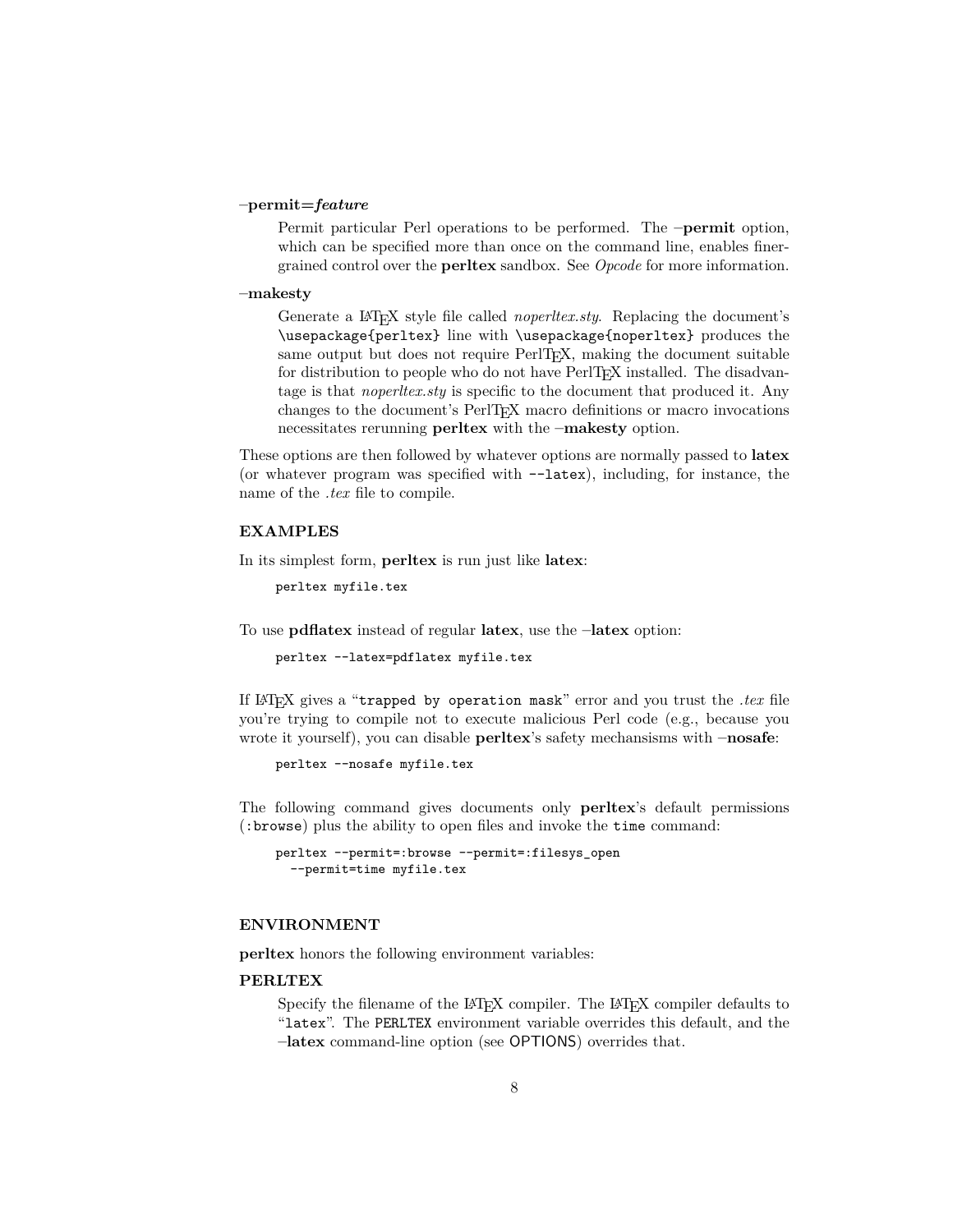## **FILES**

While compiling *jobname.tex*, **perltex** makes use of the following files:

#### *jobname.lgpl*

log file written by Perl; helpful for debugging Perl macros

#### *jobname.topl*

information sent from LATEX to Perl

## *jobname.frpl*

information sent from Perl to LATFX

## *jobname.tfpl*

"flag" file whose existence indicates that *jobname.topl* contains valid data

#### *jobname.ffpl*

"flag" file whose existence indicates that *jobname.frpl* contains valid data

## *jobname.dfpl*

"flag" file whose existence indicates that *jobname.ffpl* has been deleted

## *noperltex-#.tex*

file generated by *noperliex.sty* for each PerlT<sub>E</sub>X macro invocation

## **NOTES**

**perltex**'s sandbox defaults to what *Opcode* calls ":browse".

## **SEE ALSO**

 $\text{later}(1), \text{pdf}\text{ate}(1), \text{perf}(1), \text{Safe}(3\text{pm}), \text{Opcode}(3\text{pm})$ 

## **AUTHOR**

Scott Pakin, *scott+pt@pakin.org*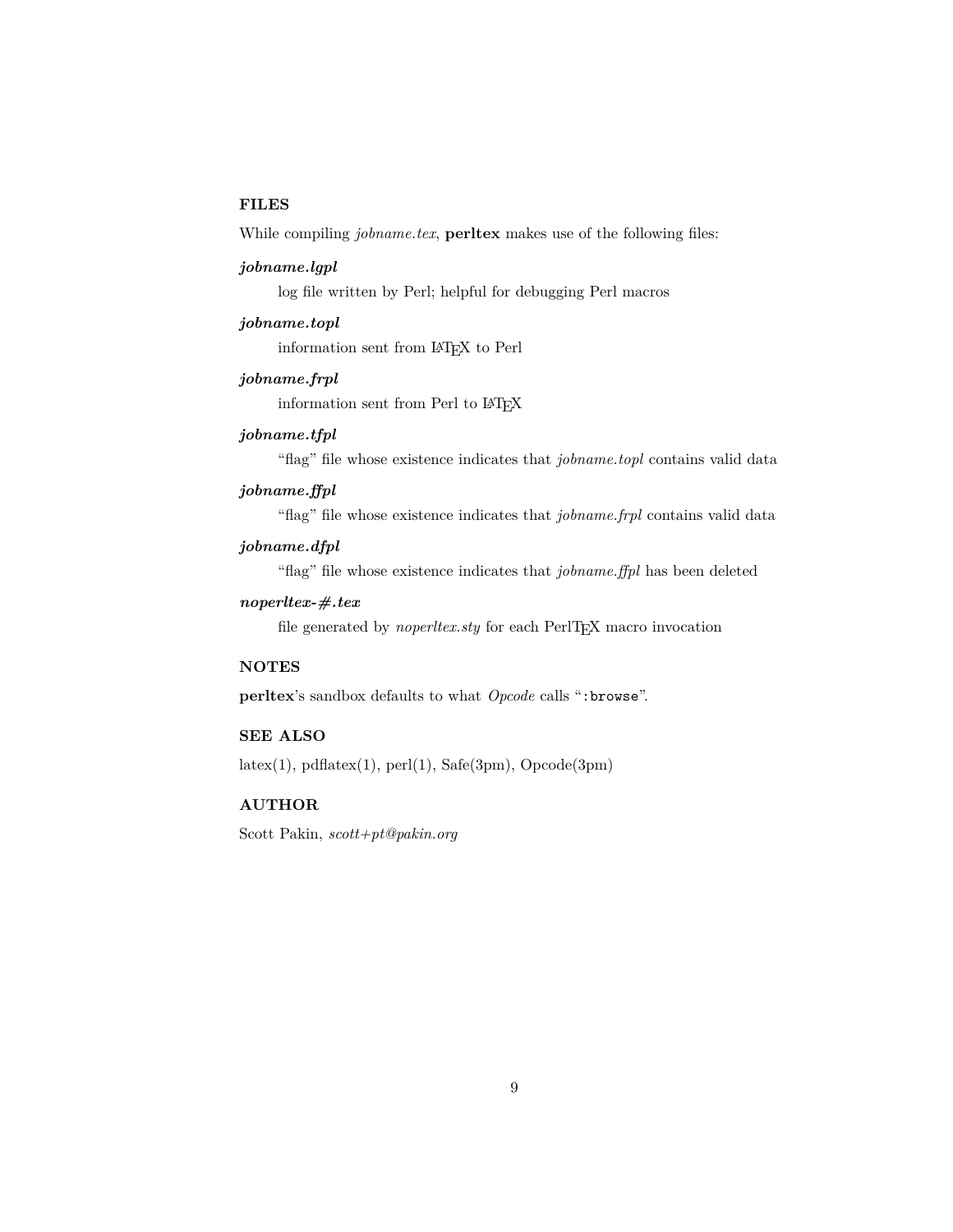## <span id="page-9-1"></span><span id="page-9-0"></span>**2.4 A large, complete example**

Suppose we want to define a linkwords environment that exhibits the following characteristics:

- 1. All words that appear within the environment's body are automatically hyperlinked to a given URL that incorporates the lowercase version of the word somewhere within that URL.
- 2. The environment accepts an optional list of stop words that should not be hyperlinked.
- 3. Paragraph breaks, nested environments, and other LATEX markup are allowed within the environment's body.

Because of the reliance on text manipulation (parsing the environment's body into words, comparing each word against the list of stop words, distinguishing between text and LATEX markup, etc.), these requirements would be difficult to meet without PerlTFX.

We use three packages to help define the linkwords environment: perltex for text manipulation, hyperref for creating hyperlinks, and environ for gathering up the body of an environment and passing it as an argument to a macro. Most of the work is performed by the PerlT<sub>EX</sub> macro \dolinkwords, which takes three arguments: a URL template that contains "\%s" as a placeholder for a word from the text, a mandatory but possibly empty space-separated list of lowercase stop words, and the input text to process. \dolinkwords first replaces all sequences of the form \h*letters*i, \begin{h*letters*i}, or \end{h*letters*i} with dummy alphanumerics but remembers which dummy sequence corresponds with each original LAT<sub>EX</sub> sequence. The macro then iterates over each word in the input text, formatting each non-stop-word using the URL template. Contractions (words containing apostrophes) are ignored. Finally, \dolinkwords replaces the dummy sequences with the corresponding LATEX text and returns the result.

The linkwords environment itself is defined using the \NewEnviron macro from the environ package. With \NewEnviron's help, linkwords accumulates its body into a \BODY macro and passes that plus the URL template and the optional list of stop words to \dolinkwords.

As an added bonus, \ifperl…\else…\fi is used to surround the definition of the \dolinkwords macro and linkwords environment. If the document is not run through perltex.pl, linkwords is defined as a do-nothing environment that simply typesets its body as is. Note that  $perl$ tex.sty is loaded with the optional option to indicate that the document can compile without perltex.pl. However, the user still needs perltex.sty to avoid getting a File `perltex.sty' not found error from LATEX. To produce a document that can compile even without perltex.sty installed, replace the \usepackage[optional]{perltex} line with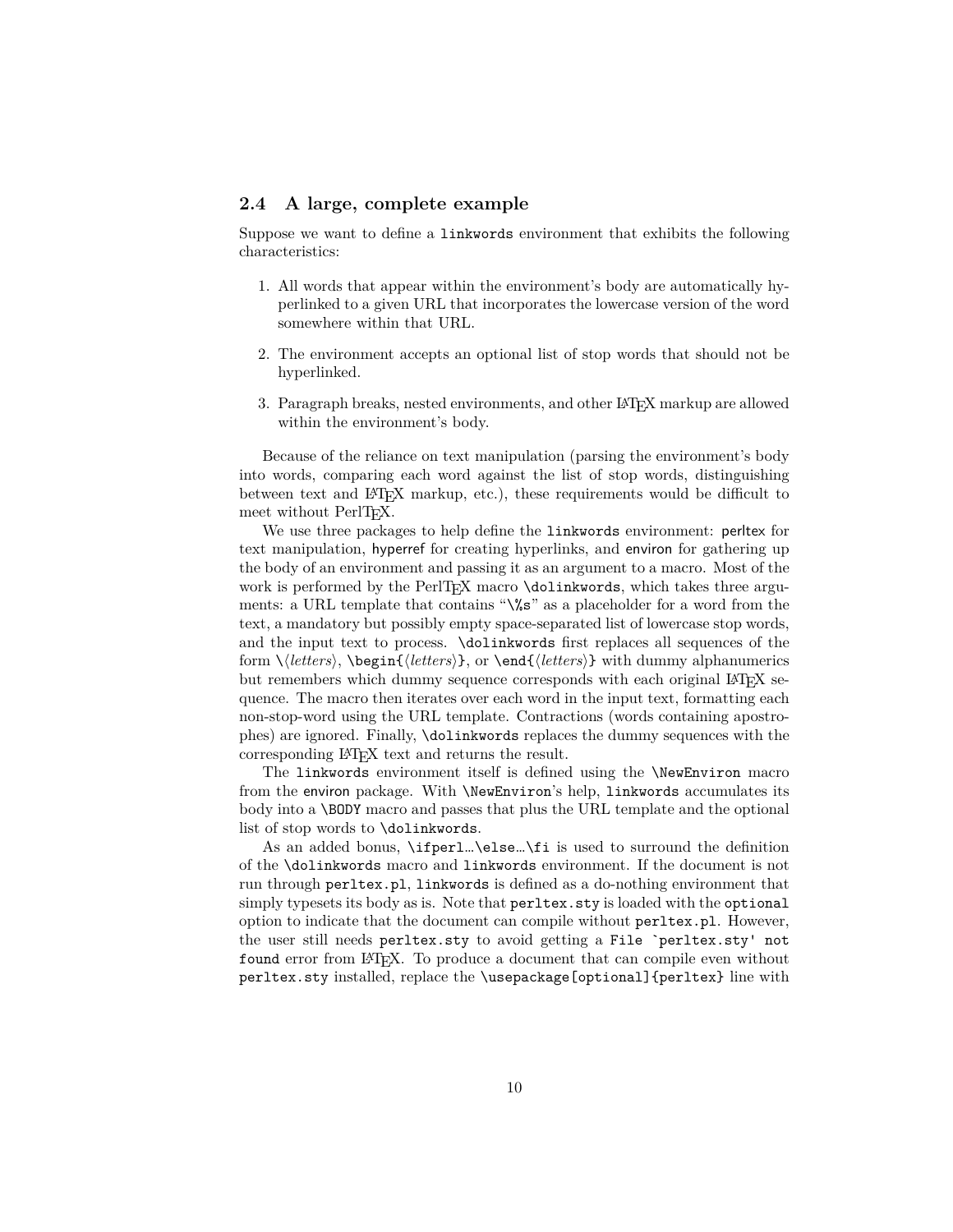the following LAT<sub>EX</sub> code:

```
\IfFileExists{perltex.sty}
             {\usepackage[optional]{perltex}}
             {\newif\ifperl}
```
A complete LATEX document is presented below. This document, which includes the definition and a use of the linkwords environment, can be extracted from the PerlT<sub>EX</sub> source code into a file called example.tex by running

tex perltex.ins

In the following listing, line numbers are suffixed with "X" to distinguish them from line numbers associated with PerlT<sub>E</sub>X's source code.

```
1X \documentclass{article}
2X \usepackage[optional]{perltex}
3X \usepackage{environ}
4X \usepackage{hyperref}
5X
6X \ifperl
7X
8X \perlnewcommand{\dolinkwords}[3]{
9X # Preprocess our arguments.
10X $url = $[0];11X \text{Surl} = \frac{s}{\sqrt{s}/\sqrt{s}}g;12X %stopwords = map {1c \ell => 1} split " ", \ell [1];
13X $stopwords{''''} = 1;14X $text = $12];15X
16X # Replace LaTeX code in the text with placeholders.
17X $placeholder = "ABCxyz123";
18X %substs = ();
19X $replace = sub \{\$substs{\$placeholder\} = \$ [0]; \$placeholder++\};20X $text = x/\\\(begin{array}{c} x + \frac{1}{2}x + \frac{1}{2}x + \frac{1}{2}x + \frac{1}{2}x + \frac{1}{2}x + \frac{1}{2}x + \frac{1}{2}x + \frac{1}{2}x + \frac{1}{2}x + \frac{1}{2}x + \frac{1}{2}x + \frac{1}{2}x + \frac{1}{2}x + \frac{1}{2}x + \frac{1}{2}x + \frac{1}{2}x + \frac{1}{2}x + \frac{1}{2}x + \frac{1}{2}x + \frac{1}{2}x + \frac{1}{2}x + \frac{1}{2}x + \frac{21X $text = x/\lceil{a-z}\rceil + /$replace->($x)/gse;22X
23X # Hyperlink each word that's not in the stop list.
24X $newtext = ";
25X foreach $word (split /((?<=[-\A\s])[\'a-z]+\b)/i, $text) {
26X $1cword = 1c $word;27X if (defined $stopwords{$lcword} || $lcword =~ /[^a-z]/) {
28X $newtext .= $word;
29X }
30X else {
31X $newtext .= sprintf "\\href{$url}{%s}", $lcword, $word;
32X }
33X }
```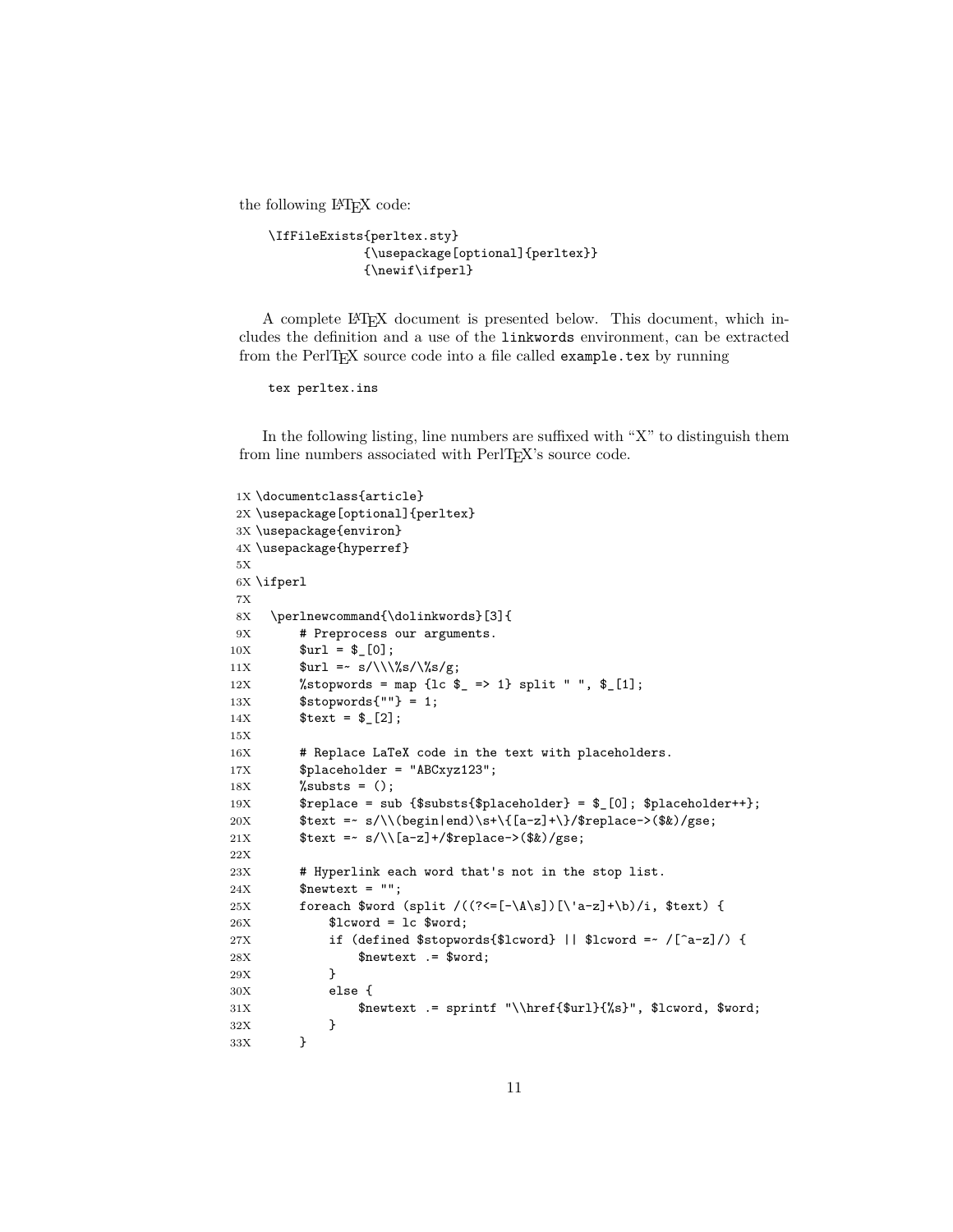```
34X
35X # Restore original text from placeholders and return the new text.
36X while (($tag, $orig) = each %substs) {
37X $newtext =~ s/\Q$tag\E/$orig/gs;
38X }
39X return $newtext;
40X }
41X
42X \NewEnviron{linkwords}[2][]{\dolinkwords{#2}{#1}{\BODY}}{}
43X
44X \else
45X
46X \newenvironment{linkwords}[2][]{}{}
47X
48X \ fi
49X
50X \begin{document}
51X
52X \newcommand{\stopwords}{a an the of in am and or but i we me you us them}
53X
54X \begin{linkwords}[\stopwords]{http://www.google.com/search?q=define:\%s}
55X \begin{verse}
56X I'm very good at integral and differential calculus; \\
57X I know the scientific names of beings animalculous: \\
58X In short, in matters vegetable, animal, and mineral, \\
59X I am the very model of a modern Major-General.
60X \end{verse}
61X \end{linkwords}
62X
63X \end{document}
```
## <span id="page-11-0"></span>**3 Implementation**

Users interested only in *using* PerlT<sub>EX</sub> can skip Section [3,](#page-11-0) which presents the complete PerlTEX source code. This section should be of interest primarily to those who wish to extend PerlT<sub>EX</sub> or modify it to use a language other than Perl.

Section [3](#page-11-0) is split into two main parts. Section [3.1](#page-12-0) presents the source code for perltex.sty, the LATEX side of PerlTEX, and Section [3.2](#page-26-0) presents the source code for perltex.pl, the Perl side of PerlT<sub>EX</sub>. In toto, PerlT<sub>EX</sub> consists of a relatively small amount of code. perltex.sty is only 303 lines of LATEX and perltex.pl is only 329 lines of Perl. perltex.pl is fairly straightforward Perl code and shouldn't be too difficult to understand by anyone comfortable with Perl programming. perltex.sty, in contrast, contains a bit of LATEX trickery and is probably impenetrable to anyone who hasn't already tried his hand at LAT<sub>EX</sub> programming. Fortunately for the reader, the code is profusely commented so the aspiring LATEX guru may yet learn something from it.

After documenting the perltex.sty and perltex.pl source code, a few sug-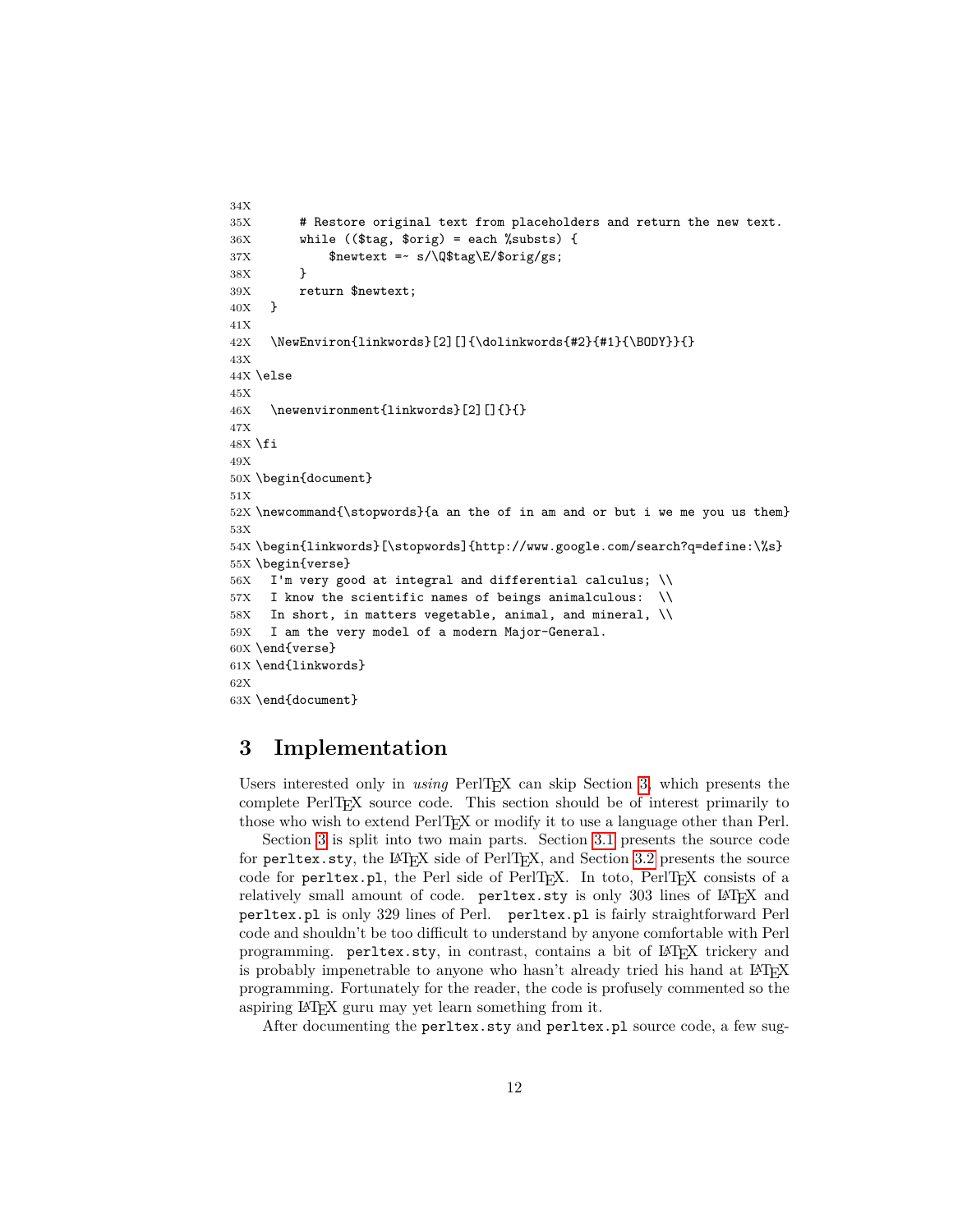gestions are provided for porting PerlTEX to use a backend language other than Perl (Section [3.3\)](#page-39-0).

#### <span id="page-12-0"></span>**3.1 perltex.sty**

Although I've written a number of LAT<sub>EX</sub> packages, perltex.sty was the most challenging to date. The key things I needed to learn how to do include the following:

- 1. storing brace-matched—but otherwise not valid LATEX—code for later use
- 2. iterating over a macro's arguments

Storing non-LAT<sub>EX</sub> code in a variable involves beginning a group in an argumentless macro, fiddling with category codes, using \afterassignment to specify a continuation function, and storing the subsequent brace-delimited tokens in the input stream into a token register. The continuation function, which also takes no arguments, ends the group begun in the first function and proceeds using the correctly \catcoded token register. This technique appears in \plmac@haveargs and \plmac@havecode and in a simpler form (i.e., without the need for storing the argument) in \plmac@write@perl and \plmac@write@perl@i.

Iterating over a macro's arguments is hindered by TEX's requirement that "#" be followed by a number or another "#". The technique I discovered (which is used by the Texinfo source code) is first to \let a variable be \relax, thereby making it unexpandable, then to define a macro that uses that variable followed by a loop variable, and finally to expand the loop variable and \let the \relaxed variable be "#" right before invoking the macro. This technique appears in \plmac@havecode.

I hope you find reading the perltex.sty source code instructive. Writing it certainly was.

#### **3.1.1 Package initialization**

\ifplmac@required \plmac@requiredtrue \plmac@requiredfalse

The optional package option lets an author specify that the document can be built successfully even without PerlT<sub>EX</sub>. Typically, this means that the document uses \ifperl to help define reduced-functionality equivalents of any documentdefined PerlT<sub>EX</sub> macros and environments. When optional is not specified, perltex.sty issues an error message if the document is compiled without using perltex.pl. When optional is specified, perltex.sty suppresses the error message.

- 64 \newif\ifplmac@required
- 65 \plmac@requiredtrue
- 66 \DeclareOption{optional}{\plmac@requiredfalse}
- 67 \ProcessOptions\relax

PerlT<sub>EX</sub> defines six macros that are used for communication between Perl and LATEX. \plmac@tag is a string of characters that should never occur within one of the user's macro names, macro arguments, or macro bodies. perltex.pl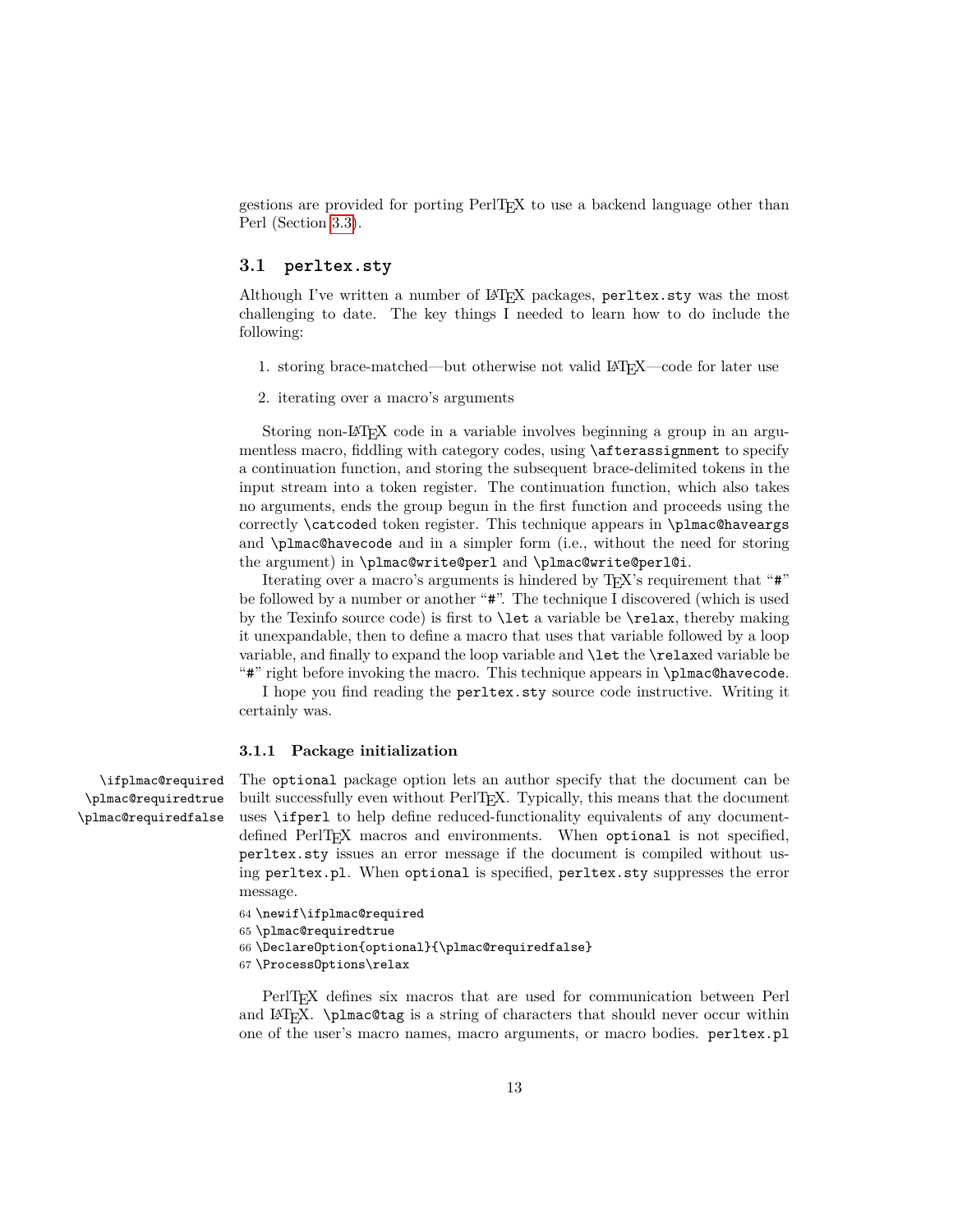<span id="page-13-1"></span>therefore defines \plmac@tag as a long string of random uppercase letters.  $\phi$  and  $\phi$  is the name of a file used for communication from LAT<sub>E</sub>X to Perl. \plmac@fromfile is the name of a file used for communication from Perl to LATEX. \plmac@toflag signals that \plmac@tofile can be read safely. \plmac@fromflag signals that \plmac@fromfile can be read safely. \plmac@doneflag signals that \plmac@fromflag has been deleted. Table [1](#page-13-0) lists all of these variables along with the value assigned to each by perltex.pl.

<span id="page-13-0"></span>Table 1: Variables used for communication between Perl and LATEX

| Variable        | Purpose                                               | perltex.pl assignment         |
|-----------------|-------------------------------------------------------|-------------------------------|
| \plmac@tag      | \plmac@tofile field separator                         | $(20 \text{ random letters})$ |
| \plmac@tofile   | $IAT$ <sub>F</sub> X $\rightarrow$ Perl communication | \jobname.topl                 |
| \plmac@fromfile | $Perl \rightarrow \text{IATFX}$ communication         | \jobname.frpl                 |
| \plmac@toflag   | \plmac@tofile synchronization                         | \jobname.tfpl                 |
| \plmac@fromflag | \plmac@fromfile synchronization                       | \jobname.ffpl                 |
| \plmac@doneflag | \plmac@fromflag synchronization                       | \jobname.dfpl                 |

\perlfalse

\ifperl The following block of code checks the existence of each of the variables listed \perltrue in Table [1](#page-13-0) plus \plmac@pipe, a Unix named pipe used for to improve performance. If any variable is not defined, perltex.sty gives an error message and–as we shall see on page [26—](#page-23-0)defines dummy versions of \perl[re]newcommand and \perl[re]newenvironment.

```
68 \newif\ifperl
69 \perltrue
70 \@ifundefined{plmac@tag}{\perlfalse\let\plmac@tag=\relax}{}
71 \@ifundefined{plmac@tofile}{\perlfalse}{}
72 \@ifundefined{plmac@fromfile}{\perlfalse}{}
73 \@ifundefined{plmac@toflag}{\perlfalse}{}
74 \@ifundefined{plmac@fromflag}{\perlfalse}{}
75 \@ifundefined{plmac@doneflag}{\perlfalse}{}
76 \@ifundefined{plmac@pipe}{\perlfalse}{}
77 \ifperl
78 \else
79 \ifplmac@required
80 \PackageError{perltex}{Document must be compiled using perltex}
81 {Instead of compiling your document directly with latex, you need
82 to\MessageBreak use the perltex script. \space perltex sets up
83 a variety of macros needed by\MessageBreak the perltex
84 package as well as a listener process needed for\MessageBreak
85 communication between LaTeX and Perl.}
86 \else
87 \bgroup
88 \obeyspaces
89 \typeout{perltex: Document was compiled without using the perltex script;}
90 \typeout{ it may not print as desired.}
91 \egroup
```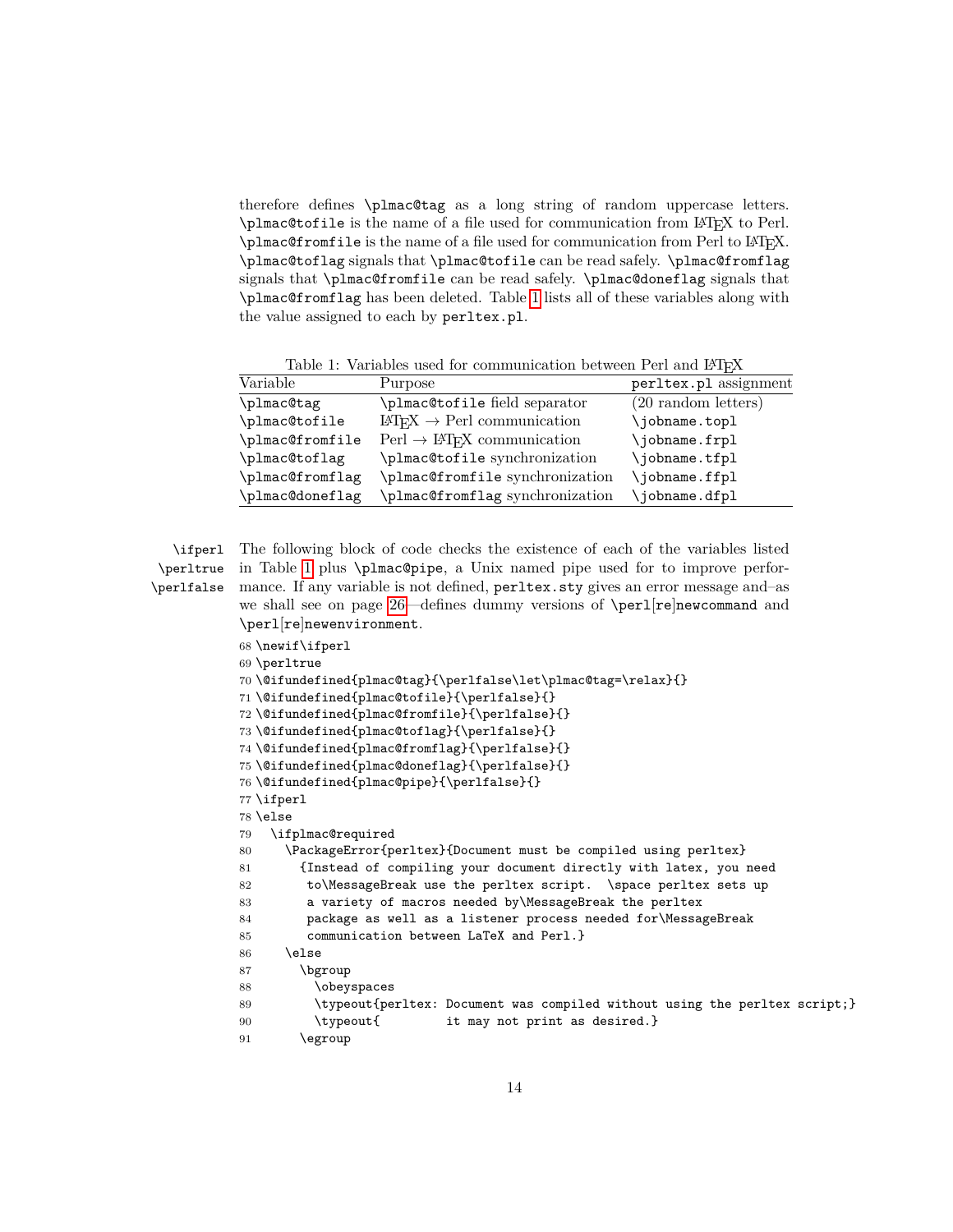92  $\forall$ fi 93 \fi

#### <span id="page-14-0"></span>**3.1.2 Defining Perl macros**

PerlTFX defines five macros intended to be called by the author. Section [3.1.2](#page-14-0) details the implementation of two of them: \perlnewcommand and \perlrenewcommand. (Section [3.1.3](#page-20-0) details the implementation of the next two, \perlnewenvironment and \perlrenewenvironment; and, Section [3.1.4](#page-22-0) details the implementation of the final macro, \perldo.) The goal is for these two macros to behave *exactly* like **\newcommand** and **\renewcommand**, respectively, except that the author macros they in turn define have Perl bodies instead of LATEX bodies.

The sequence of the operations defined in this section is as follows:

- 1. The user invokes \perl[re]newcommand, which stores \[re]newcommand in \plmac@command. The \perl[re]newcommand macro then invokes \plmac@newcommand@i with a first argument of "\*" for \perl[re]newcommand\* or "!" for ordinary \perl[re]newcommand.
- 2. \plmac@newcommand@i defines \plmac@starchar as "\*" if it was passed a "\*" or  $\langle empty \rangle$  if it was passed a "!". It then stores the name of the user's macro in \plmac@macname, a \writeable version of the name in \plmac@cleaned@macname, and the macro's previous definition (needed by \perlrenewcommand) in \plmac@oldbody. Finally, \plmac@newcommand@i invokes \plmac@newcommand@ii.
- 3. \plmac@newcommand@ii stores the number of arguments to the user's macro (which may be zero) in \plmac@numargs. It then invokes \plmac@newcommand@iii@opt if the first argument is supposed to be optional or \plmac@newcommand@iii@no@opt if all arguments are supposed to be required.
- 4. \plmac@newcommand@iii@opt defines \plmac@defarg as the default value of the optional argument. \plmac@newcommand@iii@no@opt defines it as  $\langle empty\rangle$ . Both functions then call **\plmac@haveargs.**
- 5. \plmac@haveargs stores the user's macro body (written in Perl) verbatim in \plmac@perlcode. \plmac@haveargs then invokes \plmac@havecode.
- 6. By the time \plmac@havecode is invoked all of the information needed to define the user's macro is available. Before defining a LAT<sub>E</sub>X macro, however, \plmac@havecode invokes \plmac@write@perl to tell perltex.pl to define a Perl subroutine with a name based on \plmac@cleaned@macname and the code contained in \plmac@perlcode. Figure [1](#page-15-0) illustrates the data that \plmac@write@perl passes to perltex.pl.
- 7. \plmac@havecode invokes \newcommand or \renewcommand, as appropriate, defining the user's macro as a call to \plmac@write@perl. An invocation of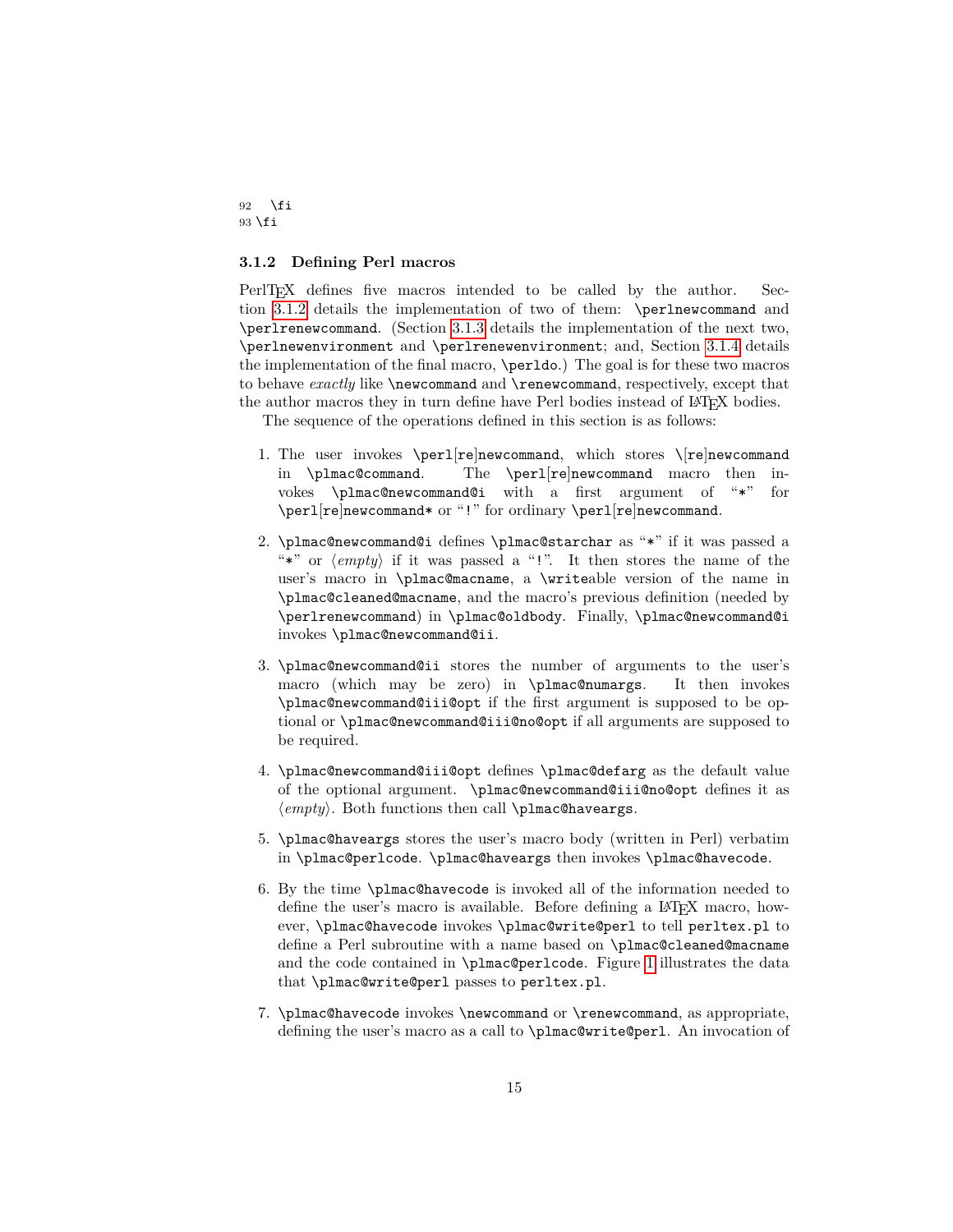| DEF                    |
|------------------------|
| \plmac@tag             |
| \plmac@cleaned@macname |
| \plmac@tag             |
| \plmac@perlcode        |

<span id="page-15-2"></span><span id="page-15-0"></span>Figure 1: Data written to \plmac@tofile to define a Perl subroutine

| <b>USE</b>                  |
|-----------------------------|
| \plmac@tag                  |
| \plmac@cleaned@macname      |
| \plmac@tag                  |
| #1                          |
| \plmac@tag                  |
| #2                          |
| \plmac@tag                  |
| #3                          |
|                             |
|                             |
| $\langle last \rangle$<br># |

<span id="page-15-1"></span>Figure 2: Data written to \plmac@tofile to invoke a Perl subroutine

the user's LAT<sub>E</sub>X macro causes \plmac@write@perl to pass the information shown in Figure [2](#page-15-1) to perltex.pl.

8. Whenever \plmac@write@perl is invoked it writes its argument verbatim to \plmac@tofile; perltex.pl evaluates the code and writes \plmac@fromfile; finally, \plmac@write@perl \inputs \plmac@fromfile.

An example might help distinguish the myriad macros used internally by perltex.sty. Consider the following call made by the user's document:

```
\perlnewcommand*{\example}[3][frobozz]{join("---", @_)}
```
Table [2](#page-16-0) shows how perltex.sty parses that command into its constituent components and which components are bound to which perltex.sty macros.

\perlnewcommand \perlrenewcommand \plmac@command \plmac@next

\perlnewcommand and \perlrenewcommand are the first two commands exported to the user by perltex.sty. \perlnewcommand is analogous to \newcommand except that the macro body consists of Perl code instead of LATEX code. Likewise, \perlrenewcommand is analogous to \renewcommand except that the macro body consists of Perl code instead of LATEX code. \perlnewcommand and \perlrenewcommand merely define \plmac@command and \plmac@next and invoke \plmac@newcommand@i.

<sup>94</sup> \def\perlnewcommand{%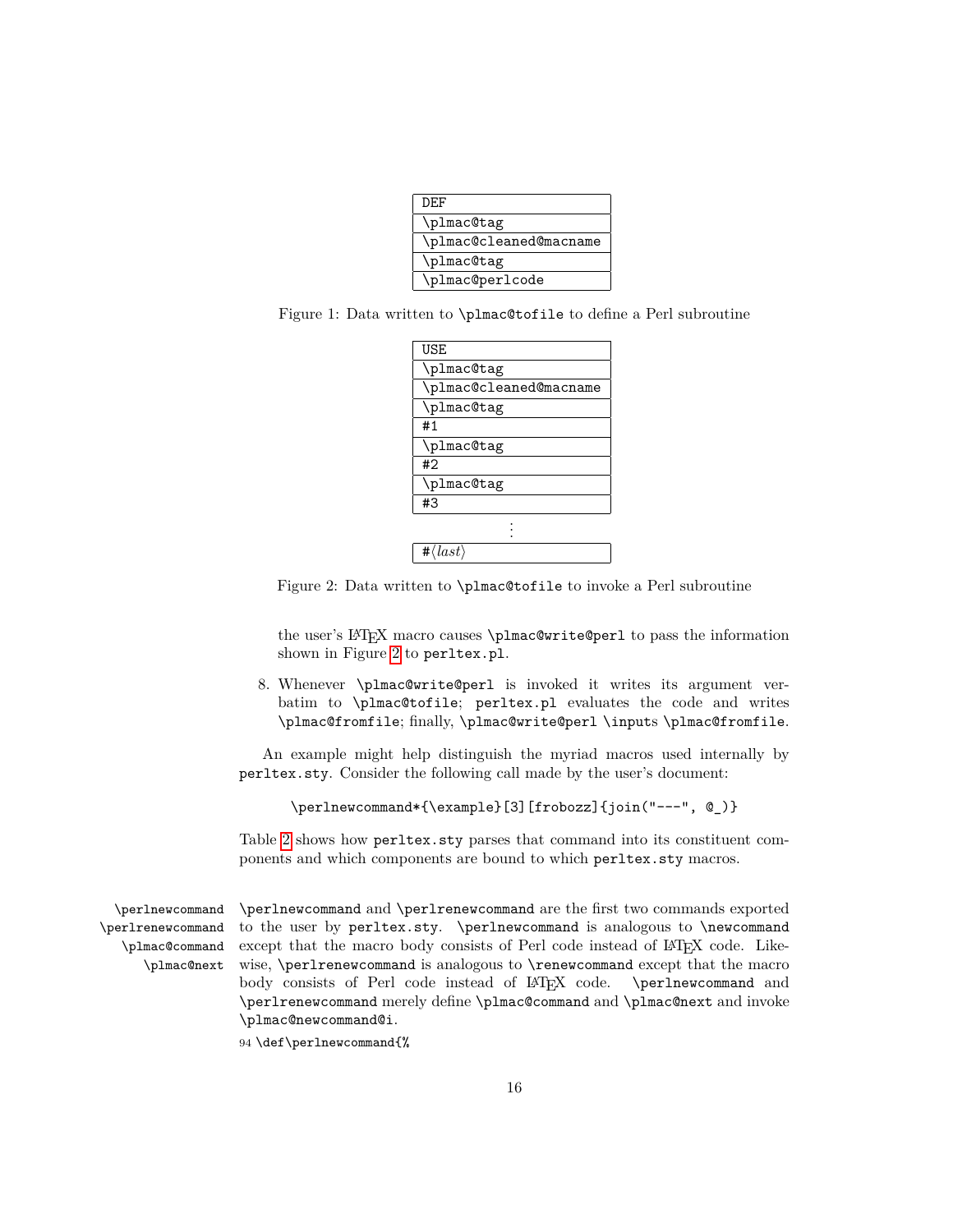Table 2: Macro assignments corresponding to an sample \perlnewcommand\*

<span id="page-16-0"></span>

| Macro                  | Sample definition |              |
|------------------------|-------------------|--------------|
| \plmac@command         | \newcommand       |              |
| \plmac@starchar        | ∗                 |              |
| \plmac@macname         | \example          |              |
| \plmac@cleaned@macname | \example          | (catcode 11) |
| \plmac@oldbody         | $\verb \relax $   | (presumably) |
| \plmac@numargs         | З                 |              |
| \plmac@defarg          | frobozz           |              |
| \plmac@perlcode        | $join("---", @$   | (catcode 11) |

```
95 \let\plmac@command=\newcommand
                       96 \let\plmac@next=\relax
                       97 \@ifnextchar*{\plmac@newcommand@i}{\plmac@newcommand@i!}%
                       98 }
                       99 \def\perlrenewcommand{%
                       100 \let\plmac@next=\relax
                       101 \let\plmac@command=\renewcommand
                       102 \@ifnextchar*{\plmac@newcommand@i}{\plmac@newcommand@i!}%
                      103 }
   \plmac@newcommand@i
If the user invoked \perl[re]newcommand* then \plmac@newcommand@i is passed
      \plmac@starchar
       \plmac@macname
       \plmac@oldbody
\plmac@cleaned@macname
                       a "*" and, in turn, defines \plmac@starchar as "*". If the user in-
                       voked \perl[re]newcommand (no "*") then \plmac@newcommand@i is passed
                       a "!" and, in turn, defines \plmac@starchar as \langle empty\rangle. In either case,
                       \plmac@newcommand@i defines \plmac@macname as the name of the user's macro,
                       \plmac@cleaned@macname as a \writeable (i.e., category code 11) version of
                       \plmac@macname, and \plmac@oldbody and the previous definition of the user's
                       macro. (\plmac@oldbody is needed by \perlrenewcommand.) It then invokes
```
\plmac@newcommand@ii. 104 \def\plmac@newcommand@i#1#2{%

```
105 \ifx#1*%
```

```
106 \def\plmac@starchar{*}%
107 \text{ }lelse
```

```
108 \def\plmac@starchar{}%
```

```
109 \fi
```

```
110 \def\plmac@macname{#2}%
```

```
111 \let\plmac@oldbody=#2\relax
```

```
112 \expandafter\def\expandafter\plmac@cleaned@macname\expandafter{%
```

```
113 \expandafter\string\plmac@macname}%
```

```
114 \@ifnextchar[{\plmac@newcommand@ii}{\plmac@newcommand@ii[0]}%]
```

```
115 }
```
\plmac@newcommand@ii \plmac@newcommand@i invokes \plmac@newcommand@ii with the number of ar-\plmac@numargs guments to the user's macro in brackets. \plmac@newcommand@ii stores that number in \plmac@numargs and invokes \plmac@newcommand@iii@opt if the first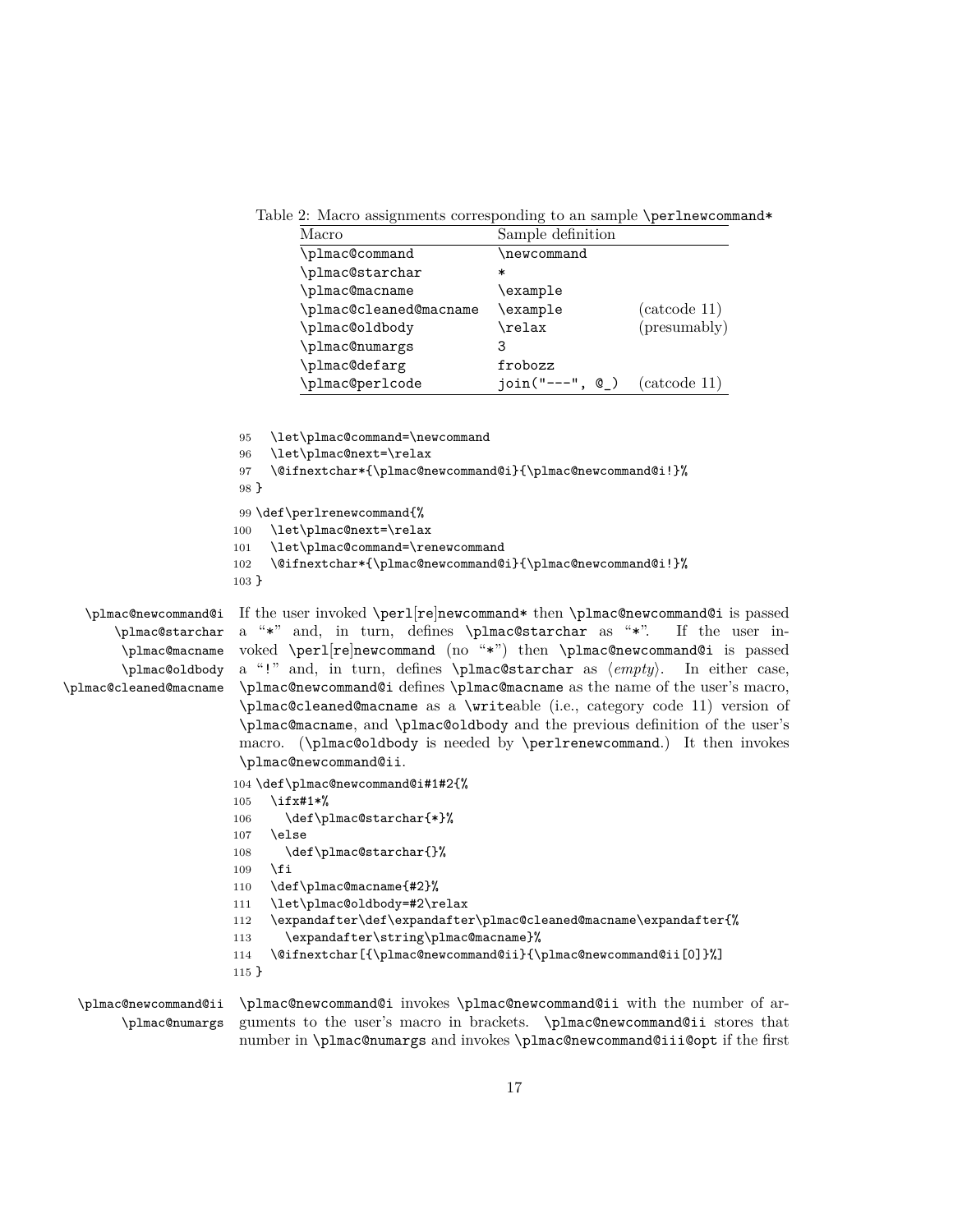argument is to be optional or \plmac@newcommand@iii@no@opt if all arguments are to be mandatory.

```
116 \def\plmac@newcommand@ii[#1]{%
117 \def\plmac@numargs{#1}%
118 \@ifnextchar[{\plmac@newcommand@iii@opt}
119 {\plmac@newcommand@iii@no@opt}%]
120 }
```
\plmac@newcommand@iii@opt \plmac@newcommand@iii@no@opt \plmac@defarg Only one of these two macros is executed per invocation of \perl[re]newcommand, depending on whether or not the first argument of the user's macro is an optional argument. \plmac@newcommand@iii@opt is invoked if the argument is optional. It defines \plmac@defarg to the default value of the optional argument. \plmac@newcommand@iii@no@opt is invoked if all arguments are mandatory. It defines \plmac@defarg as \relax. Both \plmac@newcommand@iii@opt and \plmac@newcommand@iii@no@opt then invoke \plmac@haveargs.

```
121 \def\plmac@newcommand@iii@opt[#1]{%
122 \def\plmac@defarg{#1}%
123 \plmac@haveargs
124 }
125 \def\plmac@newcommand@iii@no@opt{%
126 \let\plmac@defarg=\relax
127 \plmac@haveargs
128 }
```
\plmac@perlcode \plmac@haveargs

Now things start to get tricky. We have all of the arguments we need to define the user's command so all that's left is to grab the macro body. But there's a catch: Valid Perl code is unlikely to be valid LAT<sub>EX</sub> code. We therefore have to read the macro body in a \verb-like mode. Furthermore, we actually need to *store* the macro body in a variable, as we don't need it right away.

The approach we take in \plmac@haveargs is as follows. First, we give all "special" characters category code 12 ("other"). We then indicate that the carriage return character (control-M) marks the end of a line and that curly braces retain their normal meaning. With the aforementioned category-code definitions, we now have to store the next curly-brace-delimited fragment of text, end the current group to reset all category codes to their previous value, and continue processing the user's macro definition. How do we do that? The answer is to assign the upcoming text fragment to a token register (\plmac@perlcode) while an \afterassignment is in effect. The \afterassignment causes control to transfer to \plmac@havecode right after \plmac@perlcode receives the macro body with all of the "special" characters made impotent.

- 129 \newtoks\plmac@perlcode
- 130 \def\plmac@haveargs{%
- 131 \begingroup
- 132 \let\do\@makeother\dospecials
- 133 \catcode`\^^M=\active
- 134 \newlinechar`\^^M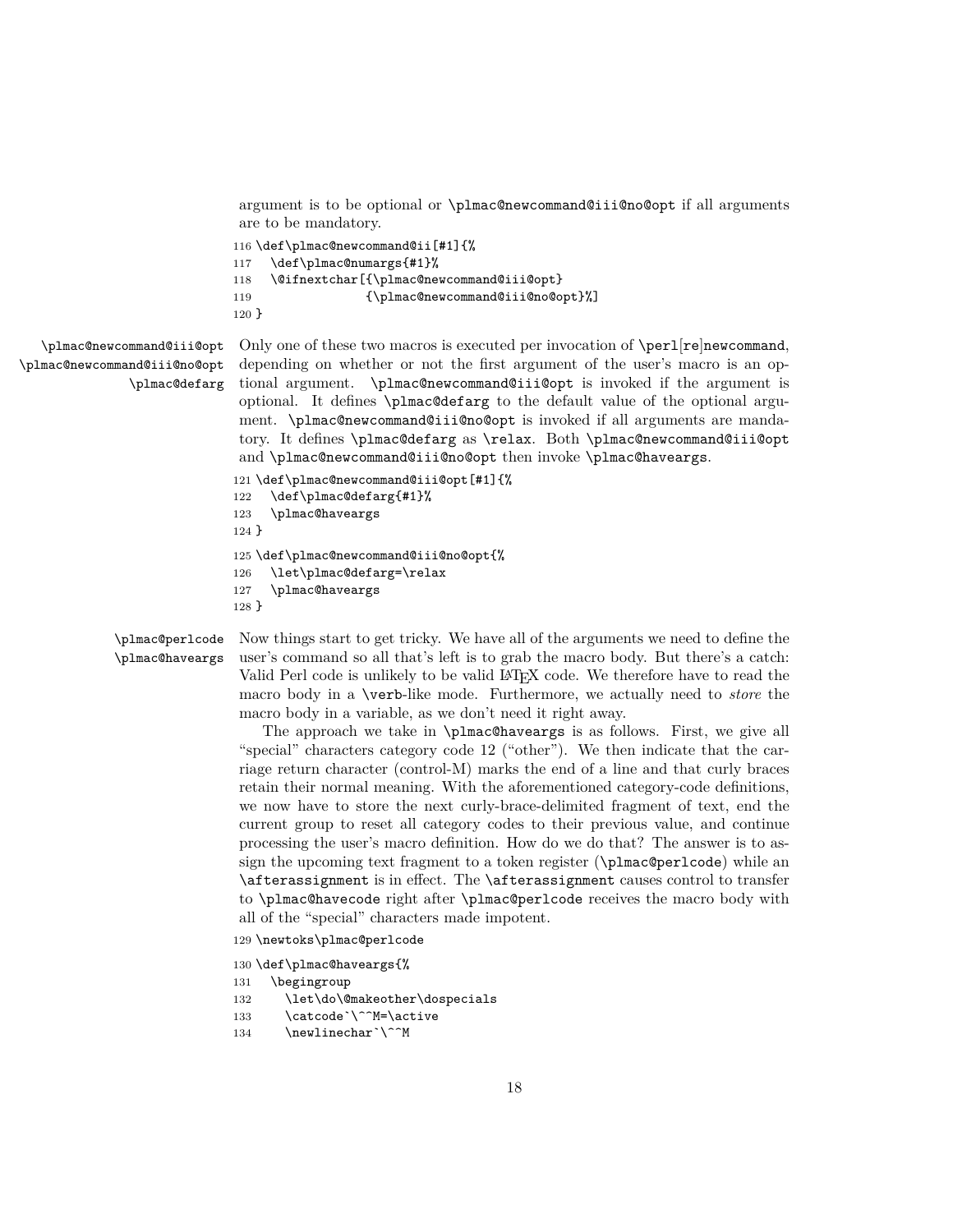```
135 \endlinechar=`\^^M
136 \catcode'{=1
137 \catcode \}=2
138 \afterassignment\plmac@havecode
139 \global\plmac@perlcode
140 }
```
Control is transfered to \plmac@havecode from \plmac@haveargs right after the user's macro body is assigned to \plmac@perlcode. We now have everything we need to define the user's macro. The goal is to define it as "\plmac@write@perl{*\contents of Figure [2](#page-15-1)*}}". This is easier said than done because the number of arguments in the user's macro is not known statically, yet we need to iterate over however many arguments there are. Because of this complexity, we will explain \plmac@perlcode piece-by-piece.

\plmac@sep Define a character to separate each of the items presented in Figures [1](#page-15-0) and [2.](#page-15-1) Perl will need to strip this off each argument. For convenience in porting to languages with less powerful string manipulation than Perl's, we define \plmac@sep as a carriage-return character of category code 11 ("letter").

```
141 {\catcode`\^^M=11\gdef\plmac@sep{^^M}}
```
\plmac@argnum Define a loop variable that will iterate from 1 to the number of arguments in the user's function, i.e., \plmac@numargs.

142 \newcount\plmac@argnum

- \plmac@havecode Now comes the final piece of what started as a call to \perl[re]newcommand. First, to reset all category codes back to normal, \plmac@havecode ends the group that was begun in \plmac@haveargs.
	- 143 \def\plmac@havecode{%
	- 144 \endgroup
- \plmac@define@sub We invoke \plmac@write@perl to define a Perl subroutine named after \plmac@cleaned@macname. \plmac@define@sub sends Perl the information shown in Figure [1 on page 16.](#page-15-0)
	- 145 \edef\plmac@define@sub{%
	- 146 \noexpand\plmac@write@perl{DEF\plmac@sep
	- 147 \plmac@tag\plmac@sep
	- 148 \plmac@cleaned@macname\plmac@sep
	- 149 \plmac@tag\plmac@sep
	- 150 \the\plmac@perlcode
	- 151 }%
	- 152 }%
	- 153 \plmac@define@sub
	- \plmac@body The rest of \plmac@havecode is preparation for defining the user's macro.  $(LFFX2<sub>\epsilon</sub>'s \newcommand{\mbox{\mbox{\w0.1}}\n5.5}$  (LAT<sub>E</sub>X 2<sup>o</sup> s \newcommand or \renewcommand will do the actual work, though.) \plmac@body will eventually contain the complete (LATEX) body of the user's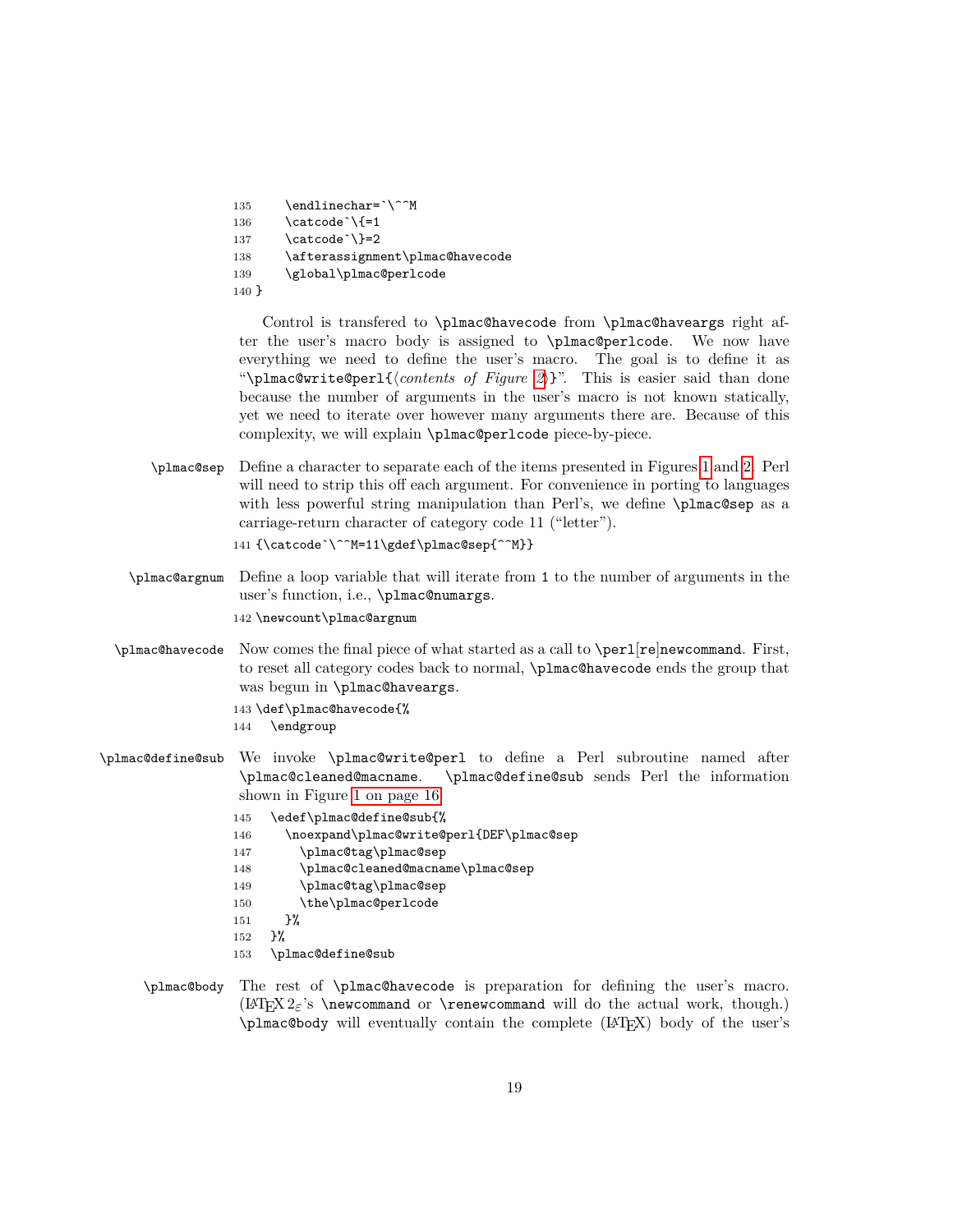macro. Here, we initialize it to the first three items listed in Figure [2 on page 16](#page-15-1) (with intervening \plmac@seps).

- 154 \edef\plmac@body{%
- 155 USE\plmac@sep
- 156 \plmac@tag\plmac@sep
- 157 \plmac@cleaned@macname
- 158 }%
- \plmac@hash Now, for each argument #1, #2, …, #\plmac@numargs we append a \plmac@tag plus the argument to \plmac@body (as always, with a \plmac@sep after each item). This requires more trickery, as T<sub>EX</sub> requires a macro-parameter character ("#") to be followed by a literal number, not a variable. The approach we take, which I first discovered in the Texinfo source code (although it's used by  $\text{LATEX}$  and probably other T<sub>EX</sub>-based systems as well), is to **\let-bind** \plmac@hash to \relax. This makes \plmac@hash unexpandable, and because it's not a "#", TEX doesn't complain. After \plmac@body has been extended to include \plmac@hash1, \plmac@hash2, …, \plmac@hash\plmac@numargs, we then  $\let$ -bind  $\phi$ lmac@hash to ##, which T<sub>EX</sub> lets us do because we're within a macro definition (\plmac@havecode). \plmac@body will then contain #1, #2, …, #\plmac@numargs, as desired.
	- 159 \let\plmac@hash=\relax
	- 160 \plmac@argnum=\@ne
	- 161 \loop
	- 162 \ifnum\plmac@numargs<\plmac@argnum
	- 163 \else
	- 164 \edef\plmac@body{%
	- 165 \plmac@body\plmac@sep\plmac@tag\plmac@sep
	- 166 \plmac@hash\plmac@hash\number\plmac@argnum}%
	- 167 \advance\plmac@argnum by \@ne
	- 168 \repeat
	- 169 \let\plmac@hash=##%

\plmac@define@command We're ready to execute a \[re]newcommand. Because we need to expand many of our variables, we \edef \plmac@define@command to the appropriate \[re]newcommand call, which we will soon execute. The user's macro must first be \let-bound to \relax to prevent it from expanding. Then, we handle two cases: either all arguments are mandatory (and \plmac@defarg is \relax) or the user's macro has an optional argument (with default value \plmac@defarg).

- 170 \expandafter\let\plmac@macname=\relax
- 171 \ifx\plmac@defarg\relax
- 172 \edef\plmac@define@command{%
- 173 \noexpand\plmac@command\plmac@starchar{\plmac@macname}%
- 174 [\plmac@numargs]{%
- 175 \noexpand\plmac@write@perl{\plmac@body}%
- 176 }%

```
177 }%
```
- 178 \else
- 179 \edef\plmac@define@command{%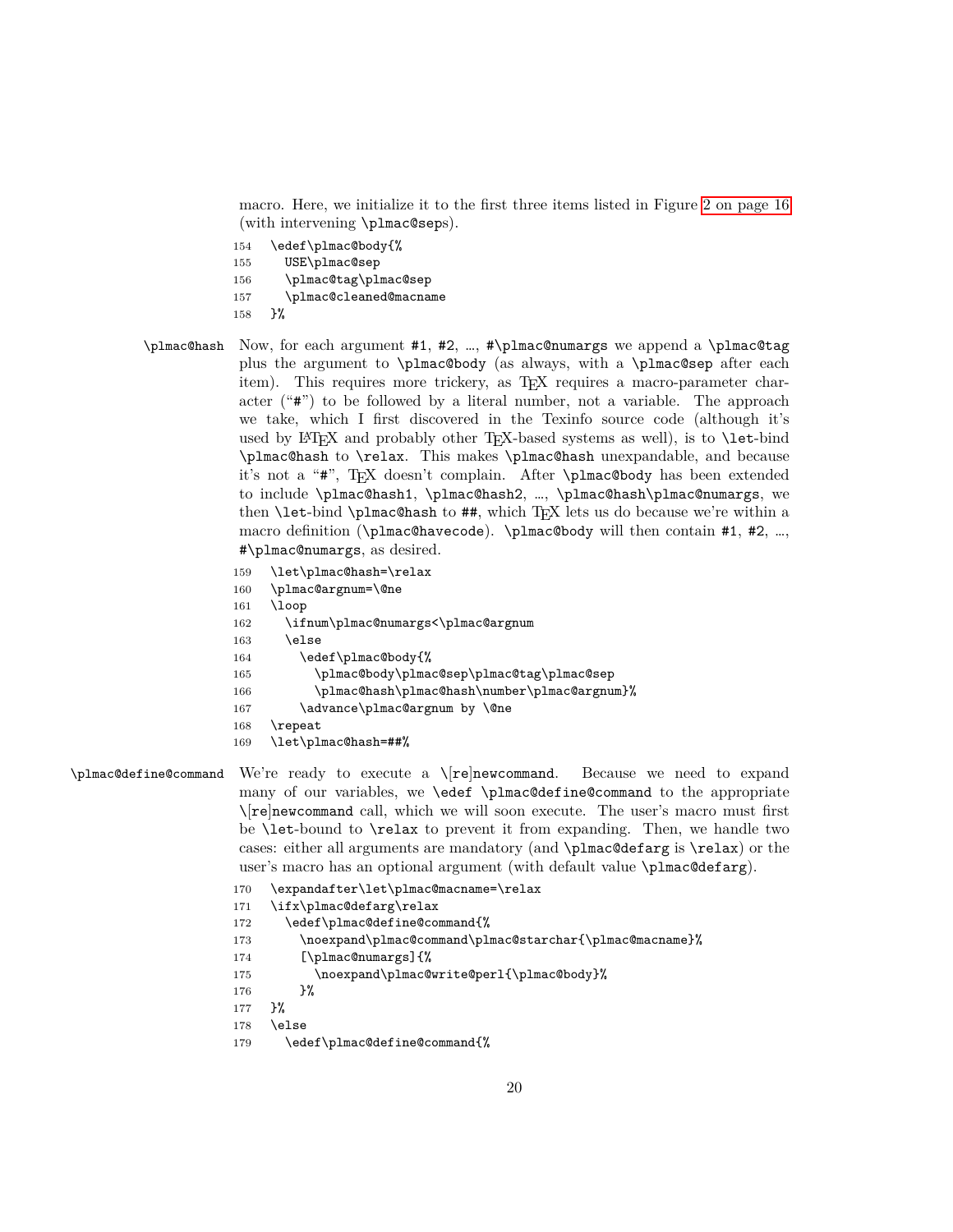```
180 \noexpand\plmac@command\plmac@starchar{\plmac@macname}%
181 [\plmac@numargs][\plmac@defarg]{%
182 \noexpand\plmac@write@perl{\plmac@body}%
183 }%
184 }%
185 \fi
```
The final steps are to restore the previous definition of the user's macro we had set it to \relax above to make the name unexpandable–then redefine it by invoking \plmac@define@command. Why do we need to restore the previous definition if we're just going to redefine it? Because \newcommand needs to produce an error if the macro was previously defined and \renewcommand needs to produce an error if the macro was *not* previously defined.

\plmac@havecode concludes by invoking \plmac@next, which is a no-op for \perlnewcommand and \perlrenewcommand but processes the end-environment code for \perlnewenvironment and \perlrenewenvironment.

```
186 \expandafter\let\plmac@macname=\plmac@oldbody
```

```
187 \plmac@define@command
```

```
188 \plmac@next
```
189 }

#### <span id="page-20-0"></span>**3.1.3 Defining Perl environments**

Section [3.1.2](#page-14-0) detailed the implementation of \perlnewcommand and \perlrenewcommand. Section [3.1.3](#page-20-0) does likewise for \perlnewenvironment and \perlrenewenvironment, which are the Perl-bodied analogues of \newenvironment and \renewenvironment. This section is significantly shorter than the previous because \perlnewenvironment and \perlrenewenvironment are largely built atop the macros already defined in Section [3.1.2.](#page-14-0)

\perlnewenvironment \perlrenewenvironment \plmac@command \plmac@next \perlnewenvironment and \perlrenewenvironment are the remaining two commands exported to the user by perltex.sty. \perlnewenvironment is analogous to \newenvironment except that the macro body consists of Perl code instead of LAT<sub>E</sub>X code. Likewise, \perlrenewenvironment is analogous to \renewenvironment except that the macro body consists of Perl code instead of LATEX code. \perlnewenvironment and \perlrenewenvironment merely define \plmac@command and \plmac@next and invoke \plmac@newenvironment@i.

The significance of \plmac@next (which was let-bound to \relax for \perl[re]newcommand but is let-bound to \plmac@end@environment here) is that a LAT<sub>E</sub>X environment definition is really two macro definitions:  $\setminus \langle name \rangle$  and \end/*name*}. Because we want to reuse as much code as possible the idea is to define the "begin" code as one macro, then inject–by way of plmac@next–a call to \plmac@end@environment, which defines the "end" code as a second macro.

```
190 \def\perlnewenvironment{%
```
- 191 \let\plmac@command=\newcommand
- 192 \let\plmac@next=\plmac@end@environment
- 193 \@ifnextchar\*{\plmac@newenvironment@i}{\plmac@newenvironment@i!}%
- 194 }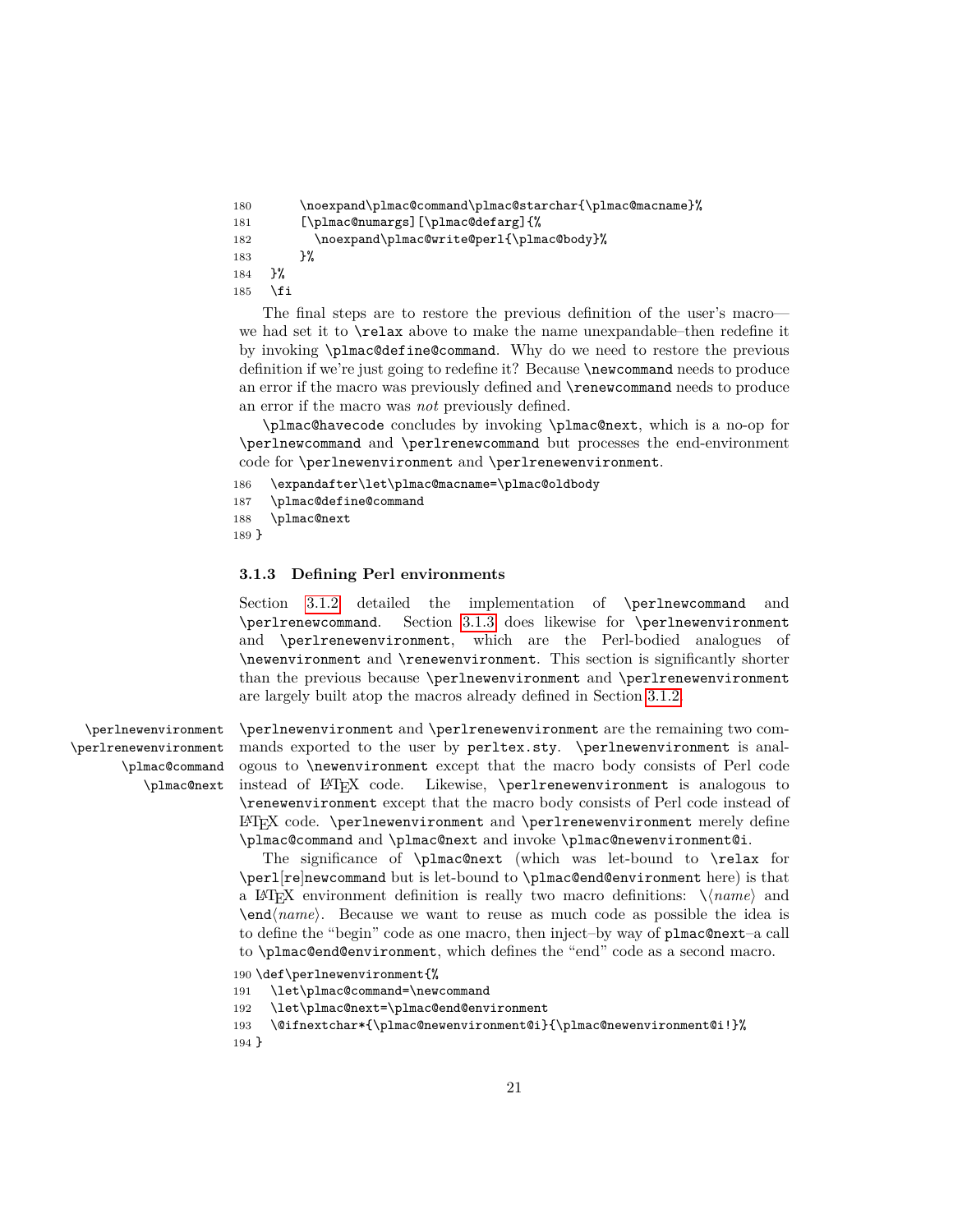```
195 \def\perlrenewenvironment{%
196 \let\plmac@command=\renewcommand
197 \let\plmac@next=\plmac@end@environment
198 \@ifnextchar*{\plmac@newenvironment@i}{\plmac@newenvironment@i!}%
199 }
```
\plmac@newenvironment@i \plmac@starchar \plmac@envname \plmac@macname \plmac@oldbody \plmac@cleaned@macname

The \plmac@newenvironment@i macro is analogous to \plmac@newcommand@i; see the description of \plmac@newcommand@i on page [17](#page-16-0) to understand the basic structure. The primary difference is that the environment name (#2) is just text, not a control sequence. We store this text in \plmac@envname to facilitate generating the names of the two macros that constitute an environment definition. Note that there is no \plmac@newenvironment@ii; control passes instead to \plmac@newcommand@ii.

```
200 \def\plmac@newenvironment@i#1#2{%
201 \ifx#1*%
202 \def\plmac@starchar{*}%
203 \else
204 \def\plmac@starchar{}%
205 \fi
206 \def\plmac@envname{#2}%
207 \expandafter\def\expandafter\plmac@macname\expandafter{\csname#2\endcsname}%
208 \expandafter\let\expandafter\plmac@oldbody\plmac@macname\relax
209 \expandafter\def\expandafter\plmac@cleaned@macname\expandafter{%
210 \expandafter\string\plmac@macname}%
211 \@ifnextchar[{\plmac@newcommand@ii}{\plmac@newcommand@ii[0]}%]
212 }
```
\plmac@end@environment \plmac@next \plmac@macname \plmac@oldbody \plmac@cleaned@macname

Recall that an environment definition is a shortcut for two macro definitions:  $\lambda$ *name* and  $\text{name}$  (where *(name*) was stored in **\plmac@envname** by \plmac@newenvironment@i). After defining \ $\langle name \rangle$ , \plmac@havecode transfers control to \plmac@end@environment because \plmac@next was let-bound to \plmac@end@environment in \perl[re]newenvironment.

\plmac@end@environment's purpose is to define \endh*name*i. This is a little tricky, however, because LAT<sub>E</sub>X's  $\Gamma$  | new command refuses to (re)define a macro whose name begins with "end". The solution that \plmac@end@environment takes is first to define a \plmac@end@macro macro then (in plmac@next) let-bind \end\name\ to it. Other than that, \plmac@end@environment is a combined and simplified version of \perlnewenvironment, \perlrenewenvironment, and \plmac@newenvironment@i.

213 \def\plmac@end@environment{%

```
214 \expandafter\def\expandafter\plmac@next\expandafter{\expandafter
```

```
215 \let\csname end\plmac@envname\endcsname=\plmac@end@macro
```
216 \let\plmac@next=\relax

217 }%

218 \def\plmac@macname{\plmac@end@macro}%

```
219 \expandafter\let\expandafter\plmac@oldbody\csname end\plmac@envname\endcsname
```

```
220 \expandafter\def\expandafter\plmac@cleaned@macname\expandafter{%
```

```
221 \expandafter\string\plmac@macname}%
```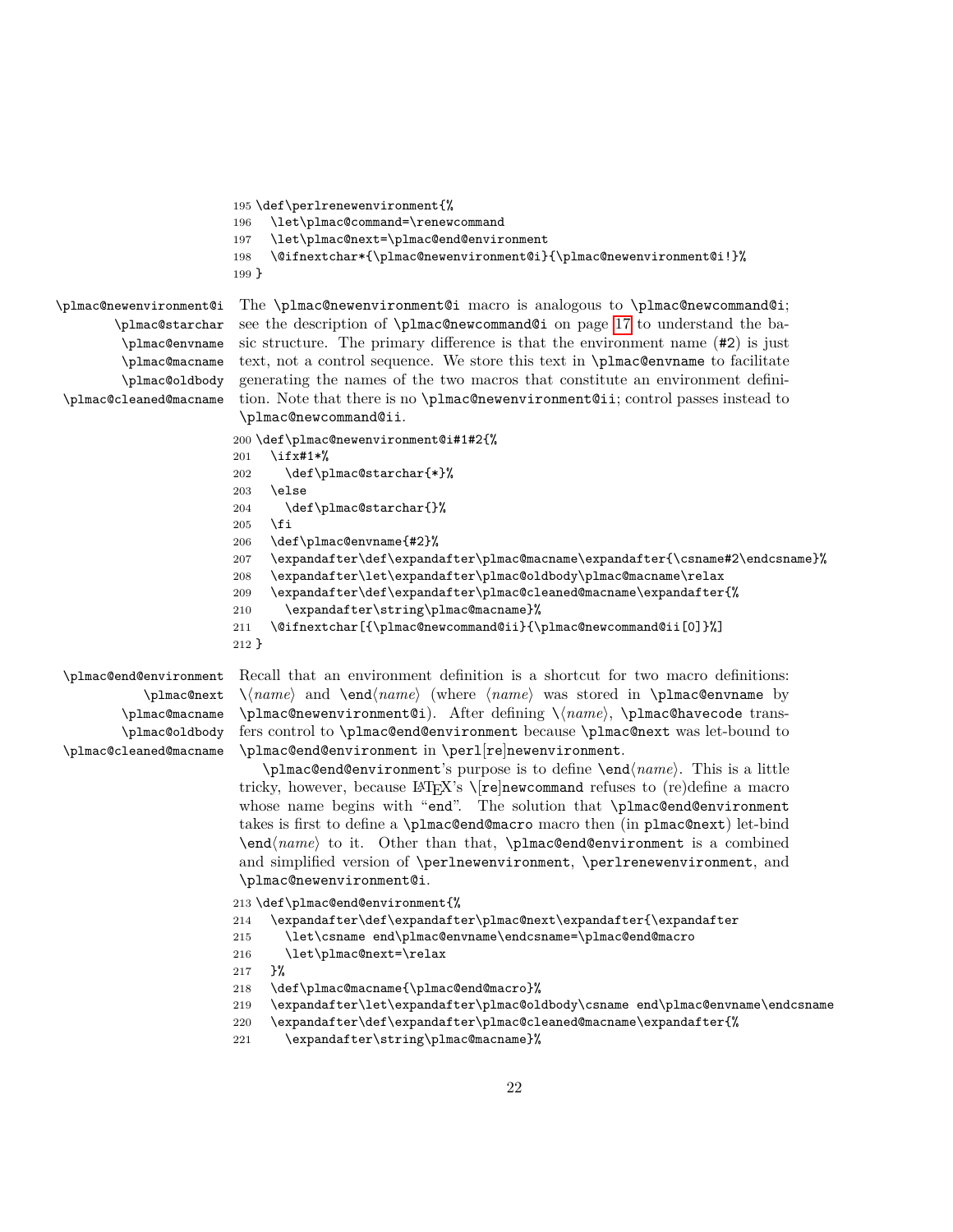#### 222 \@ifnextchar[{\plmac@newcommand@ii}{\plmac@newcommand@ii[0]}%] 223 }

#### <span id="page-22-0"></span>**3.1.4 Executing top-level Perl code**

The macros defined in Sections [3.1.2](#page-14-0) and [3.1.3](#page-20-0) enable an author to inject subroutines into the Perl sandbox. The final PerlT<sub>E</sub>X macro, \perldo, instructs the Perl sandbox to execute a block of code outside of all subroutines.  $\perp$ mentation is much simpler than that of the other author macros because \perldo does not have to process subroutine arguments. Figure [3](#page-22-1) illustrates the data that gets written to plmac@tofile (indirectly) by \perldo.



<span id="page-22-1"></span>Figure 3: Data written to \plmac@tofile to execute Perl code

- \perldo Execute a block of Perl code and pass the result to LATEX for further processing. This code is nearly identical to that of Section [3.1.2'](#page-14-0)s \plmac@haveargs but ends by invoking \plmac@have@run@code instead of \plmac@havecode.
	- 224 \def\perldo{%
	- 225 \begingroup
	- 226 \let\do\@makeother\dospecials
	- 227 \catcode`\^^M=\active
	- 228 \newlinechar`\^^M
	- 229 \endlinechar=`\^^M
	- 230  $\text{catcode'}\$  =1
	- 231 \catcode \}=2
	- 232 \afterassignment\plmac@have@run@code
	- 233 \global\plmac@perlcode
	- 234 }

\plmac@have@run@code Pass a block of code to Perl to execute. \plmac@have@run@code is identical to \plmac@run@code \plmac@havecode but specifies the RUN tag instead of the DEF tag.

235 \def\plmac@have@run@code{%

- 236 \endgroup
- 237 \edef\plmac@run@code{%
- 238 \noexpand\plmac@write@perl{RUN\plmac@sep
- 239 \plmac@tag\plmac@sep
- 240 N/A\plmac@sep
- 241 \plmac@tag\plmac@sep
- 242 \the\plmac@perlcode
- 243 }%
- 244 }%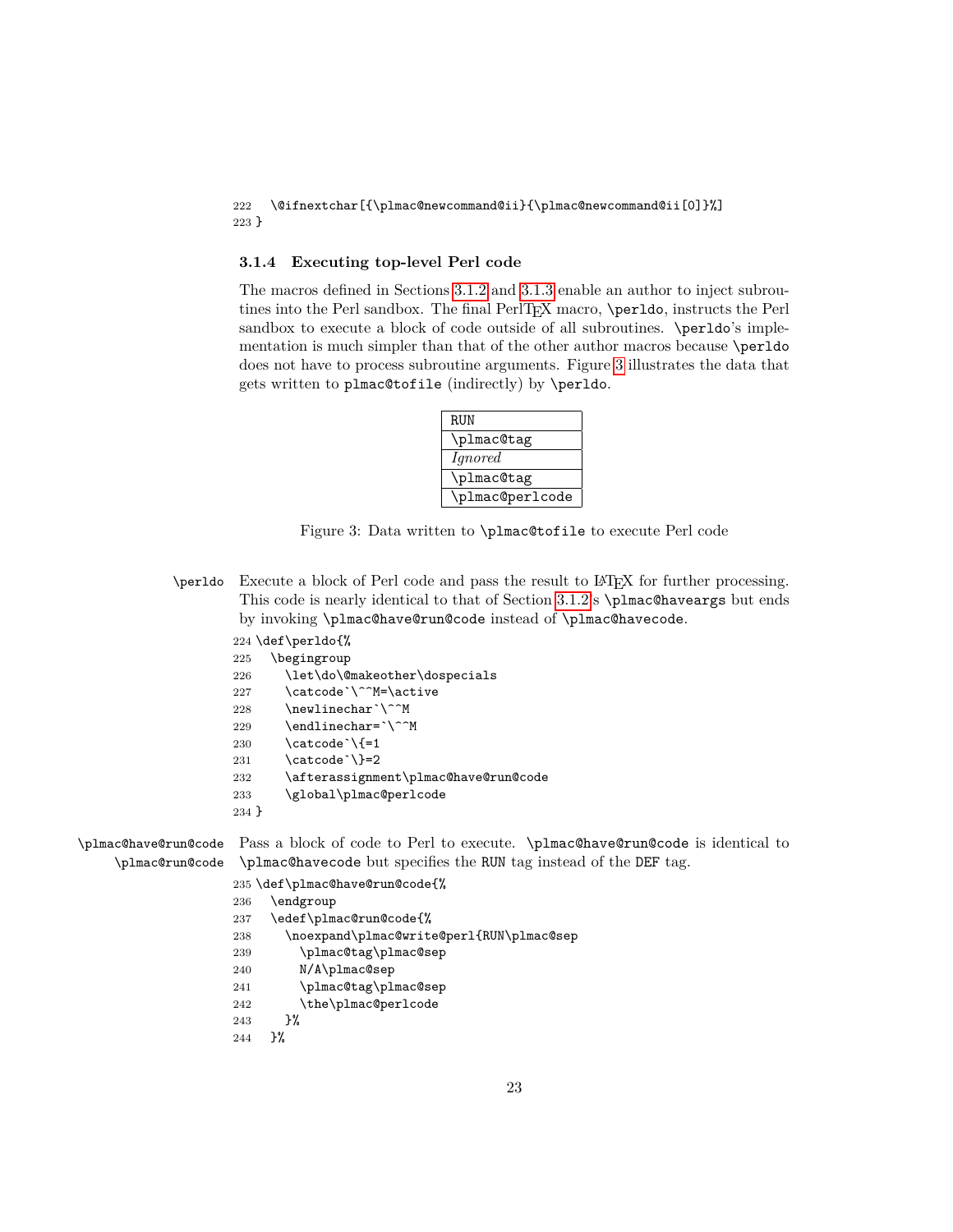<span id="page-23-1"></span>245 \plmac@run@code 246 }

#### **3.1.5 Communication between LATEX and Perl**

As shown in the previous section, when a document invokes **\perl**[re]newcommand to define a macro, perltex.sty defines the macro in terms of a call to \plmac@write@perl. In this section, we learn how \plmac@write@perl operates.

At the highest level, LATEX-to-Perl communication is performed via the filesystem. In essence, LAT<sub>EX</sub> writes a file (\plmac@tofile) corresponding to the information in either Figure [1](#page-15-0) or Figure [2;](#page-15-1) Perl reads the file, executes the code within it, and writes a .tex file ( $\phi$ ) mac@fromfile); and, finally, LAT<sub>E</sub>X reads and executes the new .tex file. However, the actual communication protocol is a bit more involved than that. The problem is that Perl needs to know when LAT<sub>EX</sub> has finished writing Perl code and LATEX needs to know when Perl has finished writing  $\Delta E$ T<sub>E</sub>X code. The solution involves introducing three extra files—\plmac@toflag, \plmac@fromflag, and \plmac@doneflag–which are used exclusively for LATEXto-Perl synchronization.

There's a catch: Although Perl can create and delete files, LATEX can only create them. Even worse,  $\mathbb{F}E[X]$  (more specifically, teT<sub>E</sub>X, which is the T<sub>E</sub>X distribution under which I developed PerlT<sub>E</sub>X) cannot reliably poll for a file's *nonexistence*; if a file is deleted in the middle of an \immediate\openin, latex aborts with an error message. These restrictions led to the regrettably convoluted protocol illustrated in Figure [4.](#page-23-0) In the figure, "Touch" means "create a zerolength file"; "Await" means "wait until the file exists"; and, "Read", "Write", and "Delete" are defined as expected. Assuming the filesystem performs these operations in a sequentially consistent order (not necessarily guaranteed on all filesystems, unfortunately), PerlT<sub>E</sub>X should behave as expected.

| Time | IATFX                 |               | Perl                   |
|------|-----------------------|---------------|------------------------|
|      | Write \plmac@tofile   |               |                        |
|      | Touch \plmac@toflag   |               | Await \plmac@toflag    |
|      |                       |               | Read \plmac@tofile     |
|      |                       |               | Write \plmac@fromfile  |
|      |                       |               | Delete \plmac@toflag   |
|      |                       |               | Delete \plmac@tofile   |
|      |                       |               | Delete \plmac@doneflag |
|      | Await \plmac@fromflag | $\leftarrow$  | Touch \plmac@fromflag  |
|      | Touch \plmac@tofile   | $\rightarrow$ | Await \plmac@tofile    |
|      |                       |               | Delete \plmac@fromflag |
|      | Await \plmac@doneflag | $\leftarrow$  | Touch \plmac@doneflag  |
|      | Read \plmac@fromfile  |               |                        |

<span id="page-23-0"></span>Figure 4: LAT<sub>EX</sub>-to-Perl communication protocol

Although Figure [4](#page-23-0) shows the read of \plmac@fromfile as the final step of the protocol, the file's contents are in fact valid as soon as IATEX detects that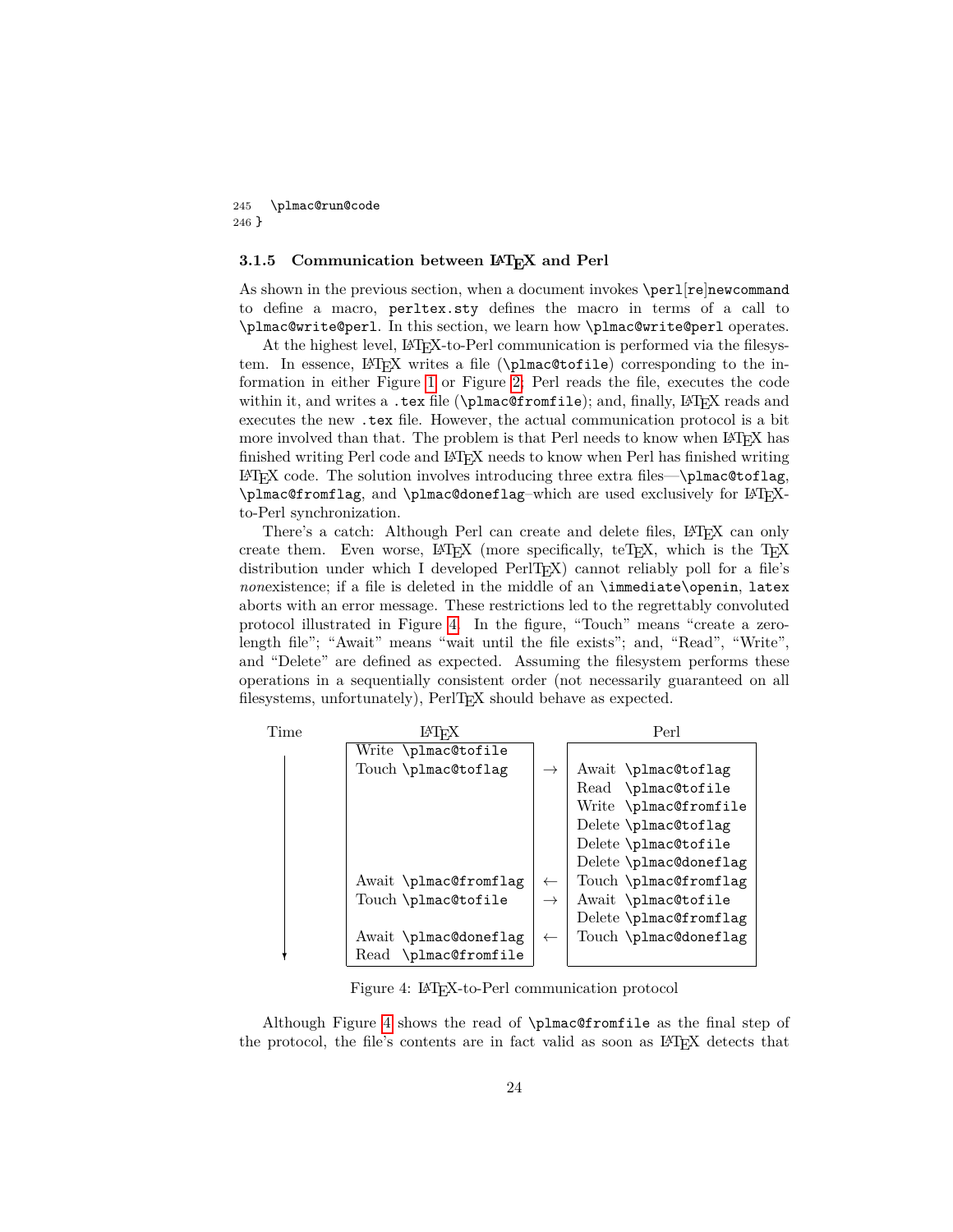$\phi$  /plmac@fromflag exists. Deferring the read to the end, however, enables PerlT<sub>E</sub>X to support recursive macro invocations.

\plmac@await@existence \ifplmac@file@exists \plmac@file@existstrue \plmac@file@existsfalse

The purpose of the \plmac@await@existence macro is to repeatedly check the existence of a given file until the file actually exists. For convenience, we use  $\mathbb{B}T_F X 2_\varepsilon$ 's  $\Ipsilon$ ffileExists macro to check the file and invoke \plmac@file@existstrue or \plmac@file@existsfalse, as appropriate.

As a performance optimization we \input a named pipe. This causes the latex process to relinquish the CPU until the perltex process writes data (always just a comment plus "\endinput") into the named pipe. On systems that don't support persistent named pipes (e.g., Microsoft Windows), \plmac@pipe is an ordinary file containing only a comment plus "\endinput". While reading that file is not guaranteed to relinquish the CPU, it should not hurt the performance or correctness of the communication protocol between LATEX and Perl.

```
247 \newif\ifplmac@file@exists
```

```
248 \newcommand{\plmac@await@existence}[1]{%
249 \begin{lrbox}{\@tempboxa}%
250 \input\plmac@pipe
251 \end{lrbox}%
252 \loop
253 \IfFileExists{#1}%
254 {\plmac@file@existstrue}%
255 {\plmac@file@existsfalse}%
256 \ifplmac@file@exists
257 \lambdaelse
258 \repeat
259 }
```
\plmac@outfile We define a file handle for \plmac@write@perl@i to use to create and write \plmac@tofile and \plmac@toflag.

```
260 \newwrite\plmac@outfile
```
\plmac@write@perl \plmac@write@perl begins the LATEX-to-Perl data exchange, following the protocol illustrated in Figure [4.](#page-23-0) \plmac@write@perl prepares for the next piece of text in the input stream to be read with "special" characters marked as category code 12 ("other"). This prevents LATEX from complaining if the Perl code contains invalid LATEX (which it usually will). \plmac@write@perl ends by passing control to \plmac@write@perl@i, which performs the bulk of the work.

```
261 \newcommand{\plmac@write@perl}{%
```
- 262 \begingroup
- 263 \let\do\@makeother\dospecials 264 \catcode`\^^M=\active
- 265 \newlinechar`\^^M
- 266 \endlinechar=`\^^M
- 267 \catcode \{=1
- 268 \catcode \}=2
- 269 \plmac@write@perl@i

```
270 }
```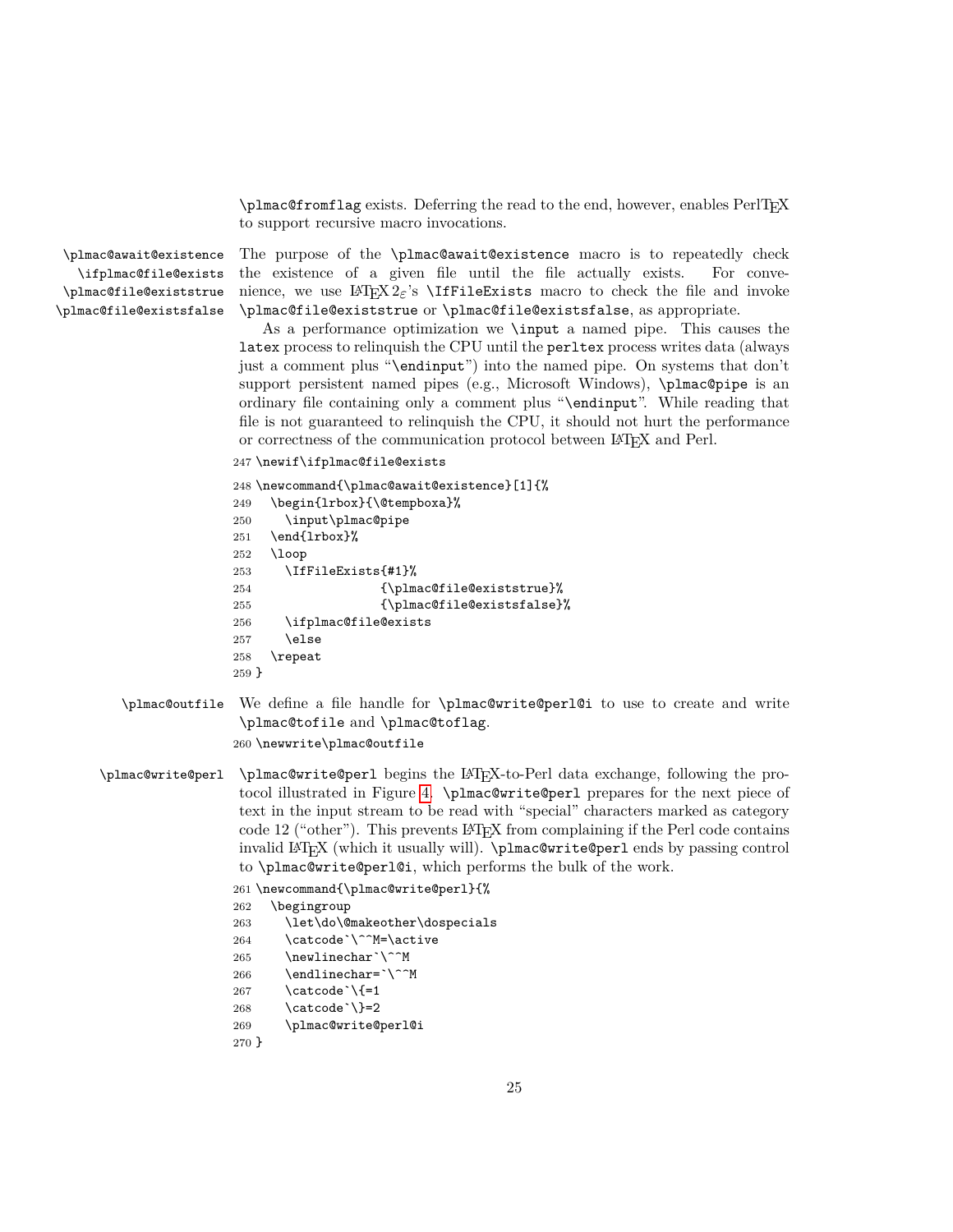## \plmac@write@perl@i When \plmac@write@perl@i begins executing, the category codes are set up so that the macro's argument will be evaluated "verbatim" except for the part consisting of the LATEX code passed in by the author, which is partially expanded. Thus, everything is in place for \plmac@write@perl@i to send its argument to Perl and read back the  $(LT_FX)$  result.

<span id="page-25-0"></span>Because all of perltex.sty's protocol processing is encapsulated within \plmac@write@perl@i, this is the only macro that strictly requires perltex.pl. Consequently, we wrap the entire macro definition within a check for perltex.pl.

```
271 \ifperl
```
272 \newcommand{\plmac@write@perl@i}[1]{%

The first step is to write argument #1 to \plmac@tofile:

```
273 \immediate\openout\plmac@outfile=\plmac@tofile\relax
```

```
274 \let\protect=\noexpand
```

```
275 \def\begin{\noexpand\begin}%
```

```
276 \def\end{\noexpand\end}%
```

```
277 \immediate\write\plmac@outfile{#1}%
```
278 \immediate\closeout\plmac@outfile

(In the future, it might be worth redefining \def, \edef, \gdef, \xdef, \let, and maybe some other control sequences as "\noexpand\control sequence\\noexpand" so that \write doesn't try to expand an undefined control sequence.)

We're now finished using #1 so we can end the group begun by \plmac@write@perl, thereby resetting each character's category code back to its previous value.

279 \endgroup

Continuing the protocol illustrated in Figure [4,](#page-23-0) we create a zero-byte \plmac@toflag in order to notify perltex.pl that it's now safe to read \plmac@tofile.

280 \immediate\openout\plmac@outfile=\plmac@toflag\relax

281 \immediate\closeout\plmac@outfile

To avoid reading \plmac@fromfile before perltex.pl has finished writing it we must wait until perltex.pl creates \plmac@fromflag, which it does only after it has written \plmac@fromfile.

#### 282 \plmac@await@existence\plmac@fromflag

At this point, **\plmac@fromfile** should contain valid L<sup>AT</sup>EX code. However, we defer inputting it until we the very end. Doing so enables recursive and mutually recursive invocations of PerlT<sub>EX</sub> macros.

Because T<sub>F</sub>X can't delete files we require an additional L<sup>AT</sup>F<sub>N</sub>-to-Perl synchronization step. For convenience, we recycle \plmac@tofile as a synchronization file rather than introduce yet another flag file to complement \plmac@toflag, \plmac@fromflag, and \plmac@doneflag.

```
283 \immediate\openout\plmac@outfile=\plmac@tofile\relax
```

```
284 \immediate\closeout\plmac@outfile
```

```
285 \plmac@await@existence\plmac@doneflag
```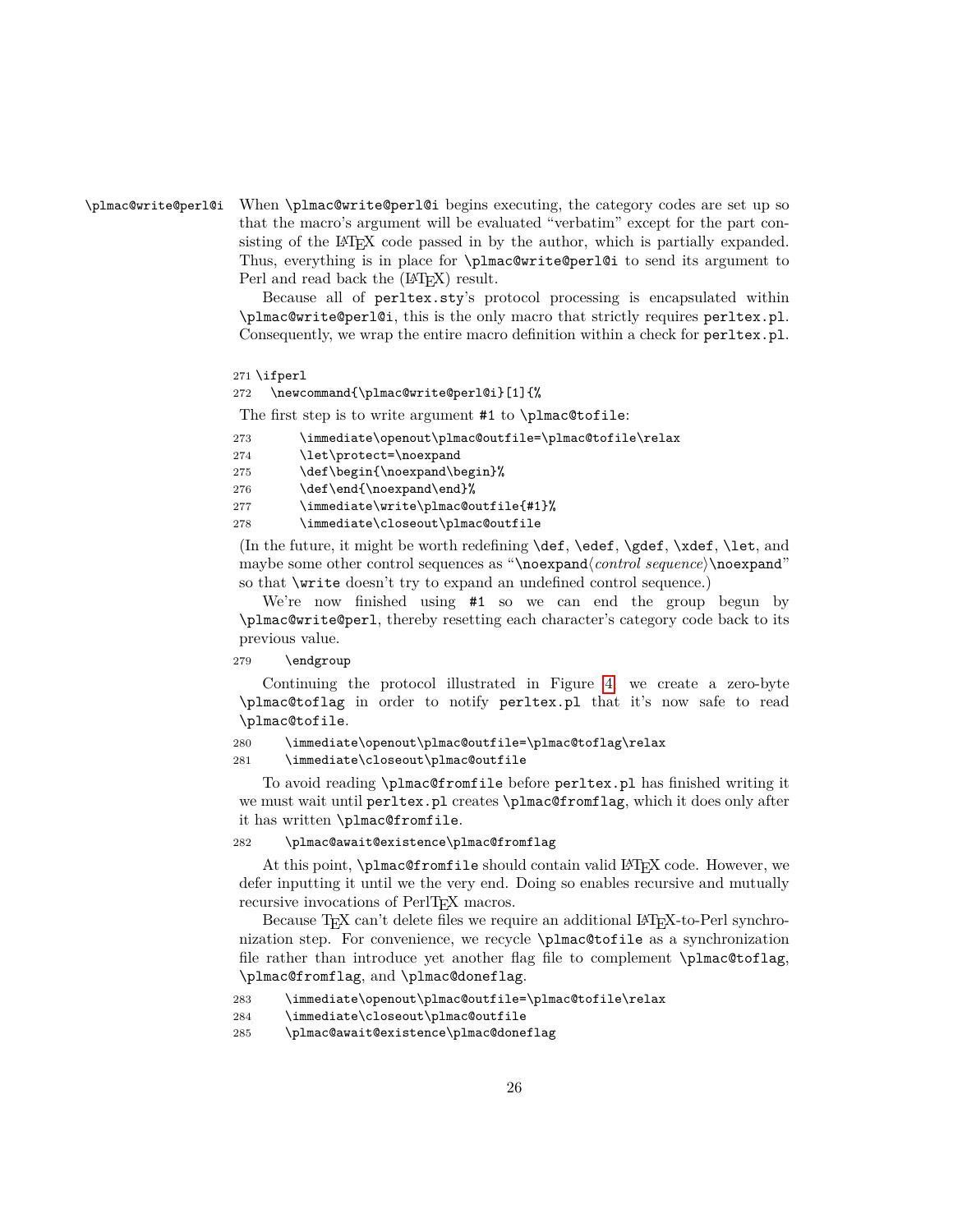<span id="page-26-1"></span>The only thing left to do is to **\input** and evaluate **\plmac@fromfile**, which contains the LATEX output from the Perl subroutine.

```
286 \input\plmac@fromfile\relax
287 }
```
\plmac@write@perl@i The foregoing code represents the "real" definition of \plmac@write@perl@i. For the user's convenience, we define a dummy version of \plmac@write@perl@i so that a document which utilizes perltex.sty can still compile even if not built using perltex.pl. All calls to macros defined with \perl[re]newcommand and all invocations of environments defined with \perl[re]newenvironment are replaced with " $\text{PerITEX}$ ". A minor complication is that text can't be inserted before the \begin{document}. Hence, we initially define \plmac@write@perl@i as a donothing macro and redefine it as "\fbox{Perl\TeX}" at the \begin{document}. 288 \else

```
289 \newcommand{\plmac@write@perl@i}[1]{\endgroup}
```
## \plmac@show@placeholder There's really no point in outputting a framed "PerlTEX" when a macro is defined *and* when it's used. \plmac@show@placeholder checks the first character of the protocol header. If it's "D" (DEF), nothing is output. Otherwise, it'll be "U" (USE) and "PerlT<sub>EX</sub>" will be output.

```
290 \gdef\plmac@show@placeholder#1#2\@empty{%
291 \ifx#1D\relax
292 \endgroup
293 \else
294 \endgroup
295 \fbox{Perl\TeX}%
296 \fi
297 }%
298 \AtBeginDocument{%
299 \renewcommand{\plmac@write@perl@i}[1]{%
300 \plmac@show@placeholder#1\@empty
301 }%
302 }
303 \fi
```
## <span id="page-26-0"></span>**3.2 perltex.pl**

perltex.pl is a wrapper script for latex (or any other LAT<sub>EX</sub> compiler). It sets up client-server communication between LAT<sub>EX</sub> and Perl, with LAT<sub>EX</sub> as the client and Perl as the server. When a LATEX document sends a piece of Perl code to perltex.pl (with the help of perltex.sty, as detailed in Section [3.1\)](#page-12-0), perltex.pl executes it within a secure sandbox and transmits the resulting LATEX code back to the document.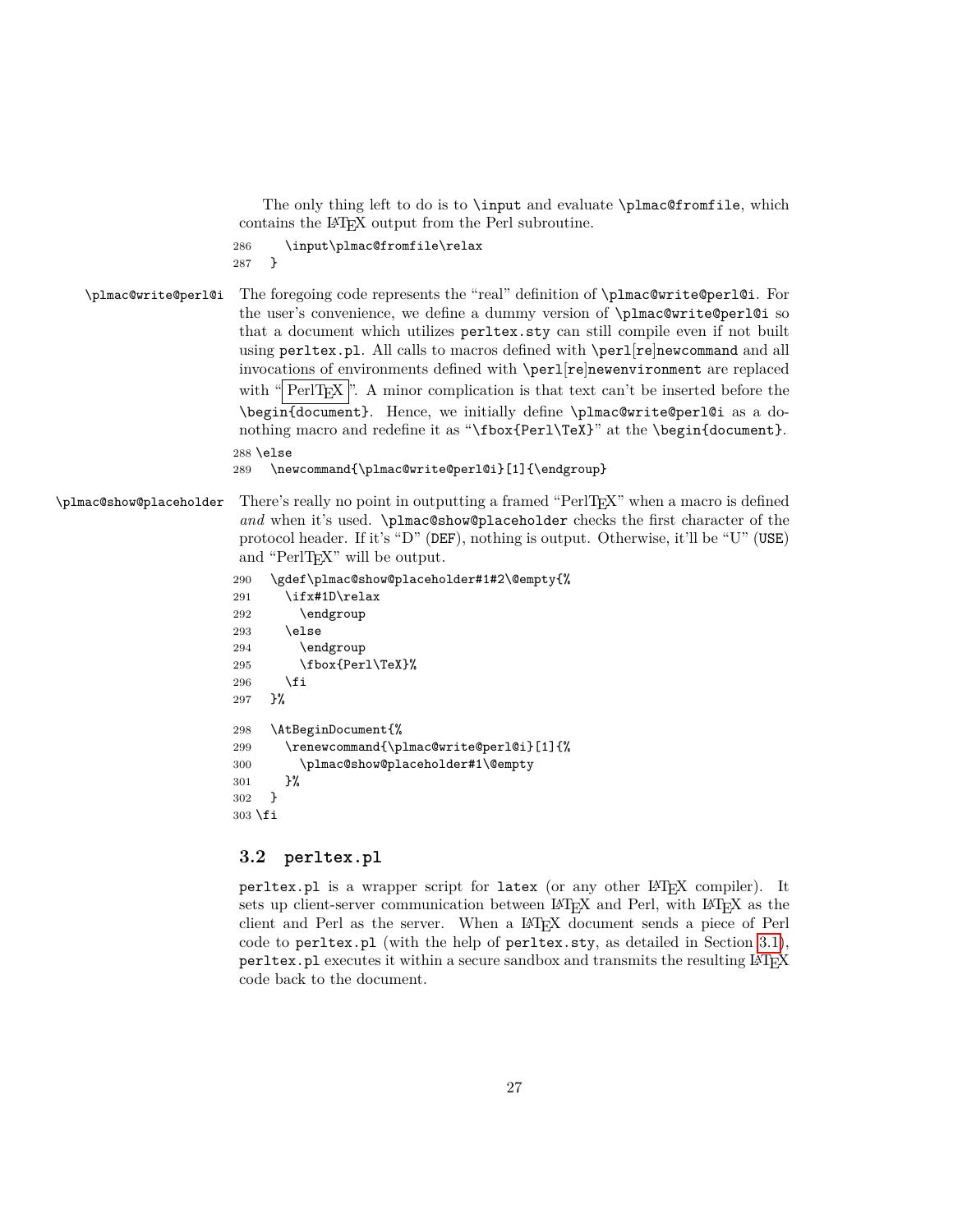#### **3.2.1 Header comments**

Because perltex.pl is generated without a DocStrip preamble or postamble we have to manually include the desired text as Perl comments.

```
304 #! /usr/bin/env perl
305
306 ###########################################################
307 # Prepare a LaTeX run for two-way communication with Perl #
308 # By Scott Pakin <scott+pt@pakin.org> #
309 ###########################################################
310
311 #-------------------------------------------------------------------
312 # This is file `perltex.pl',
313 # generated with the docstrip utility.
314 #
315 # The original source files were:
316 #
317 # perltex.dtx (with options: `perltex')
318 #
319 # This is a generated file.
320 #
321 # Copyright (C) 2003-2019 Scott Pakin <scott+pt@pakin.org>
322 #
323 # This file may be distributed and/or modified under the conditions
324 # of the LaTeX Project Public License, either version 1.3c of this
325 # license or (at your option) any later version. The latest
326 # version of this license is in:
327 #
328 # http://www.latex-project.org/lppl.txt
329 #
330 # and version 1.3c or later is part of all distributions of LaTeX
331 # version 2006/05/20 or later.
332 #-------------------------------------------------------------------
333
```
#### **3.2.2 Top-level code evaluation**

In previous versions of perltex.pl, the --nosafe option created and ran code within a sandbox in which all operations are allowed (via  $\text{Opcode}:\text{full }$  opset()). Unfortunately, certain operations still fail to work within such a sandbox. We therefore define a top-level "non-sandbox", top\_level\_eval(), in which to execute code. top\_level\_eval() merely calls eval() on its argument. However, it needs to be declared top-level and before anything else because eval() runs in the lexical scope of its caller.

```
334 sub top_level_eval ($)
335 {
336 return eval $_[0];
337 }
```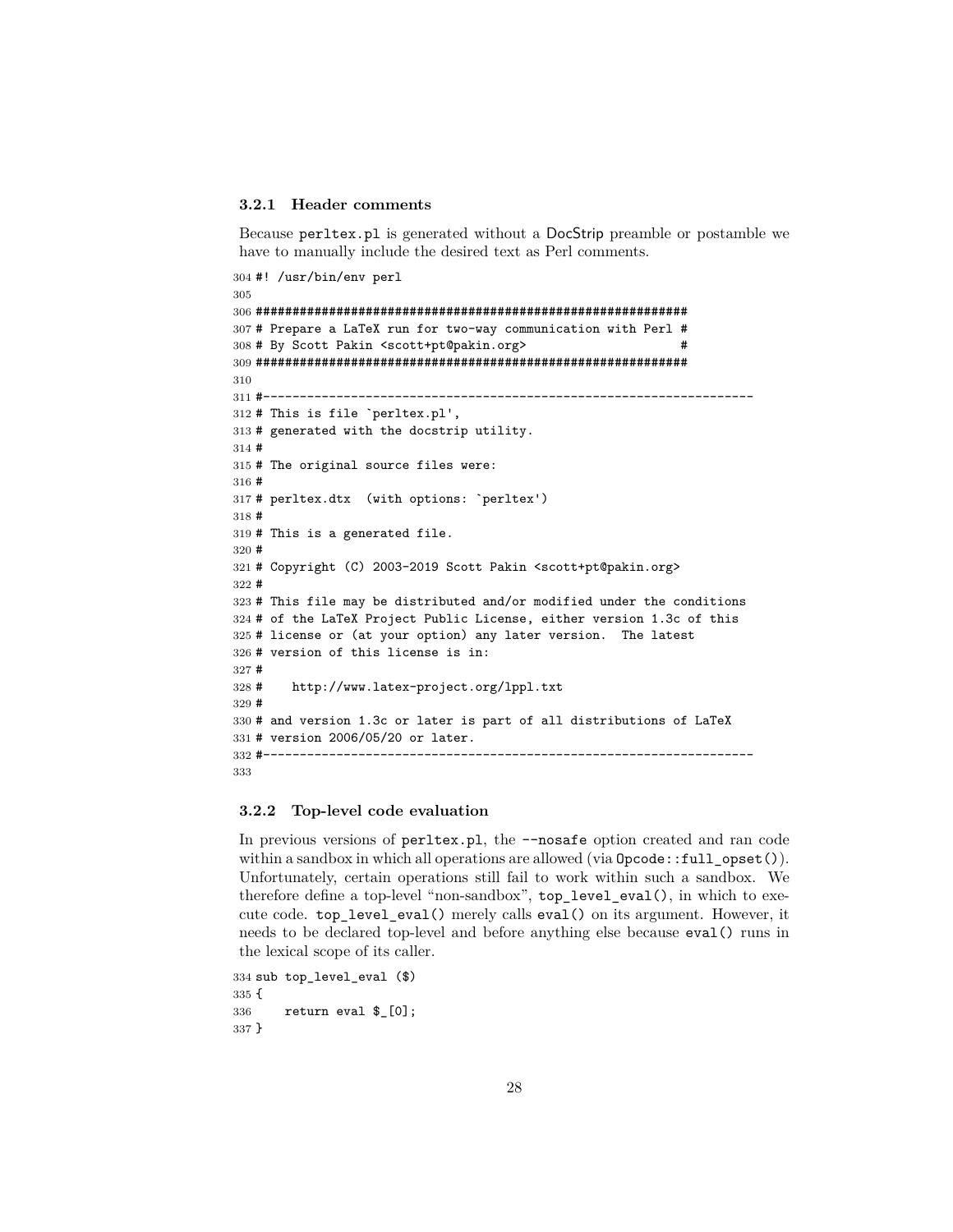#### **3.2.3 Perl modules and pragmas**

We use Safe and Opcode to implement the secure sandbox, Getopt::Long and Pod::Usage to parse the command line, and various other modules and pragmas for miscellaneous things.

 use Safe; use Opcode; use Getopt::Long; use Pod::Usage; use File::Basename; use Fcntl; use POSIX; use File::Spec; use IO::Handle; use warnings; use strict;

#### **3.2.4 Variable declarations**

With use strict in effect, we need to declare all of our variables. For clarity, we separate our global-variable declarations into variables corresponding to commandline options and other global variables.

#### **Variables corresponding to command-line arguments**

\$latexprog \$runsafely @permittedops then arbitrary Perl code is allowed to run. @permittedops is a list of features \$usepipe  $\texttt{#latesprog}$  is the name of the  $\text{LFT}_X$  executable (e.g., "latex"). If  $\texttt{``runsafely}$ is 1 (the default), then the user's Perl code runs in a secure sandbox; if it's 0, made available to the user's Perl code. Valid values are described in Perl's Opcode manual page. perltex.pl's default is a list containing only :browse. \$usepipe is 1 if perltex.pl should attempt to use a named pipe for communicating with latex or 0 if an ordinary file should be used instead.

> my \$latexprog;  $350 \text{ my }$ \$runsafely = 1; my @permittedops; my \$usepipe = 1;

#### **Filename variables**

\$progname \$jobname \$toperl \$fromperl \$toflag \$fromflag \$doneflag \$logfile \$pipe \$progname is the run-time name of the perltex.pl program. \$jobname is the base name of the user's .tex file, which defaults to the TEX default of texput. \$toperl defines the filename used for LATEX-to-Perl communication. \$fromperl defines the filename used for Perl-to-LATEX communication. \$toflag is the name of a file that will exist only after LATEX creates \$tofile. \$fromflag is the name of a file that will exist only after Perl creates \$fromfile. \$doneflag is the name of a file that will exist only after Perl deletes \$fromflag. \$logfile is the name of a log file to which perltex.pl writes verbose execution information. \$pipe is the name of a Unix named pipe (or ordinary file on operating systems that lack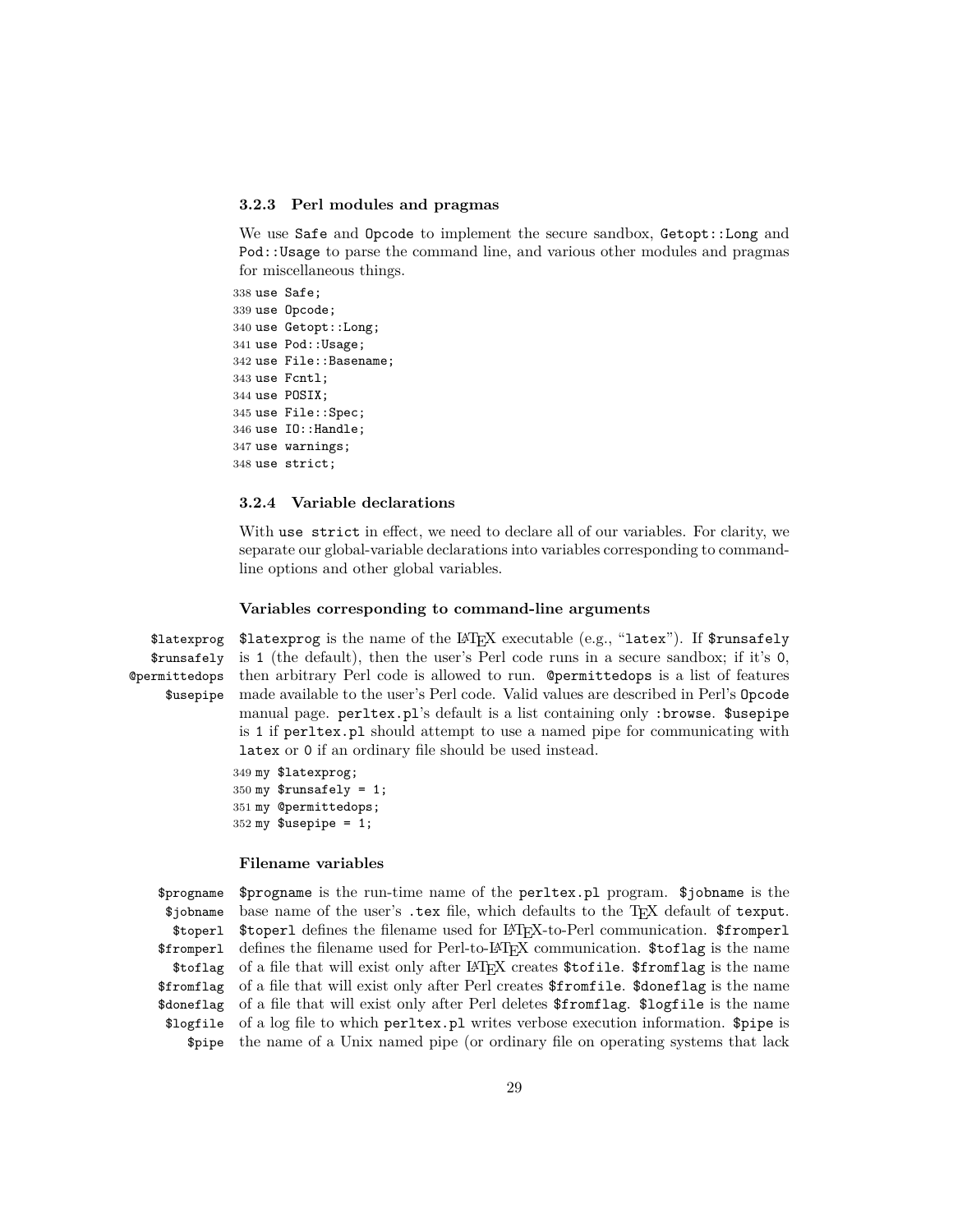support for persistent named pipes or in the case that \$usepipe is set to 0) used to convince the latex process to yield control of the CPU.

```
353 my $progname = basename $0;
354 my $jobname = "texput";355 my $toperl;
356 my $fromperl;
357 my $toflag;
358 my $fromflag;
359 my $doneflag;
360 my $logfile;
361 my $pipe;
```
#### **Other global variables**

@latexcmdline

\$styfile the string noperltex.sty if perltex.pl is run with --makesty, otherwise unde-@macroexpansions fined. @macroexpansions is a list of PerlTEX macro expansions in the order they \$sandbox were encountered. It is used for creating a noperltex.sty file when --makesty \$sandbox\_eval is specified. \$sandbox is a secure sandbox in which to run code that appeared \$latexpid in the LATEX document. \$sandbox\_eval is a subroutine that evalutes a string @latexcmdline is the command line to pass to the LATEX executable. \$styfile is within  $$sandbox (normally)$  or outside of all sandboxes (if  $--nosafe$  is specified). \$latexpid is the process ID of the latex process.

```
362 my @latexcmdline;
363 my $styfile;
364 my @macroexpansions;
365 my $sandbox = new Safe;366 my $sandbox_eval;
367 my $latexpid;
```

```
$pipestring $pipestring is a constant string to write to the $pipe named pipe (or file) at each
              LATEX synchronization point. Its particular definition is really a bug workaround
              for X \nsubseteq \mathbb{R}. The current version of X \nsubseteq \mathbb{R} reads the first few bytes of a file to
              determine the character encoding (UTF-8 or UTF-16, big-endian or little-endian)
              then attempts to rewind the file pointer. Because pipes can't be rewound, the effect
              is that the first two bytes of $pipe are discarded and the rest are input. Hence,
              the "\endinput" used in prior versions of PerlT<sub>EX</sub> inserted a spurious "ndinput"
              into the author's document. We therefore define $pipestring such that it will
              not interfere with the document even if the first few bytes are discarded.
```
368 my \$pipestring = "\%\%\%\%\% Generated by \$progname\n\\endinput\n";

#### **3.2.5 Command-line conversion**

In this section, perltex.pl parses its own command line and prepares a command line to pass to latex.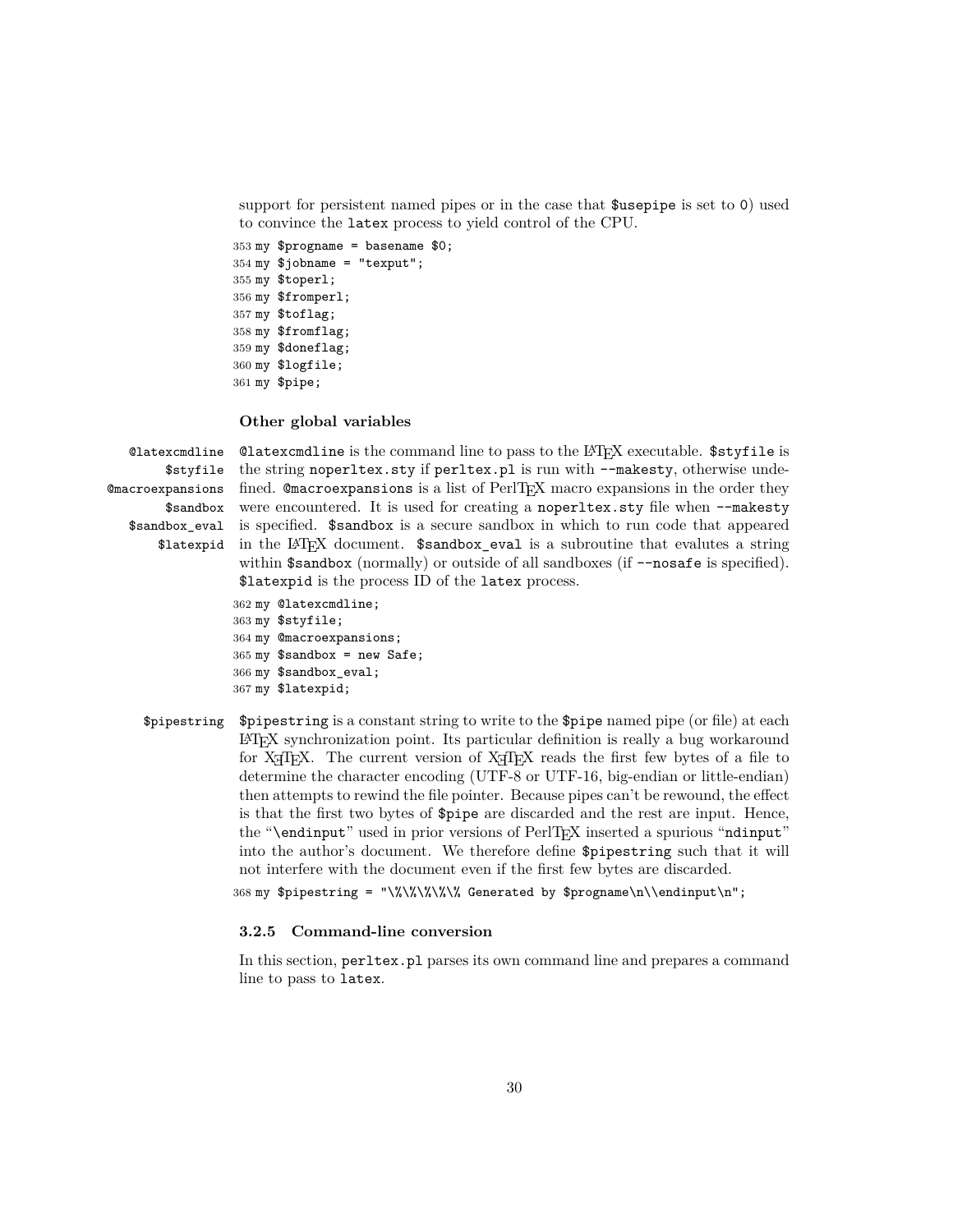**Parsing perltex.pl's command line** We first set \$latexprog to be the contents of the environment variable PERLTEX or the value "latex" if PERLTEX is not specified. We then use Getopt::Long to parse the command line, leaving any parameters we don't recognize in the argument vector (@ARGV) because these are presumably latex options.

369 \$latexprog = \$ENV{"PERLTEX"} || "latex"; 370 Getopt::Long::Configure("require\_order", "pass\_through"); 371 GetOptions("help" => sub {pod2usage(-verbose => 1)}, 372 "latex=s" => \\$latexprog, 373 "safe!" => \\$runsafely,

The following two options are undocumented because the defaults should always suffice. We're not yet removing these options, however, in case they turn out to be useful for diagnostic purposes.

| 374 | "pipe!"    | $\Rightarrow$ \\$usepipe,                    |                                                  |
|-----|------------|----------------------------------------------|--------------------------------------------------|
| 375 |            | "synctext=s" => $\langle \hat{\phi} \rangle$ |                                                  |
| 376 | "makesty"  |                                              | $\Rightarrow$ sub {\$styfile = "noperltex.sty"}, |
| 377 | "permit=s" |                                              | $\Rightarrow$ \@permittedops)    pod2usage(2);   |

#### **Preparing a LAT<sub>E</sub>X** command line

\$firstcmd We start by searching @ARGV for the first string that does not start with "-" or \$option "\". This string, which represents a filename, is used to set \$jobname.

```
378 @latexcmdline = @ARGV;
379 my $firstcmd = 0;
380 for ($firstcmd=0; $firstcmd<=$#latexcmdline; $firstcmd++) {
381 my $option = $latexcmdline[$firstcmd];
382 next if substr($option, 0, 1) eq "-";
383 if (substr ($option, 0, 1) ne "\\") {
384 $jobname = basename $option, ".tex"385 $latexcmdline[$firstcmd] = "\\input $option";
386 }
387 last;
388 }
389 push @latexcmdline, "" if $#latexcmdline==-1;
```
\$separator To avoid conflicts with the code and parameters passed to Perl from LATFX (see Fig-ure [1 on page 16](#page-15-0) and Figure 2 on page  $16$ ) we define a separator string,  $$separation$ , containing 20 random uppercase letters.

```
390 my $separator = "";
391 foreach (1 .. 20) {
392 $separator := chr(ord("A") + rand(26));
393 }
```
Now that we have the name of the LAT<sub>E</sub>X job (\$jobname) we can assign \$toperl, \$fromperl, \$toflag, \$fromflag, \$doneflag, \$logfile, and \$pipe in terms of \$jobname plus a suitable extension.

```
394 $toperl = $jobname . ".topl";
```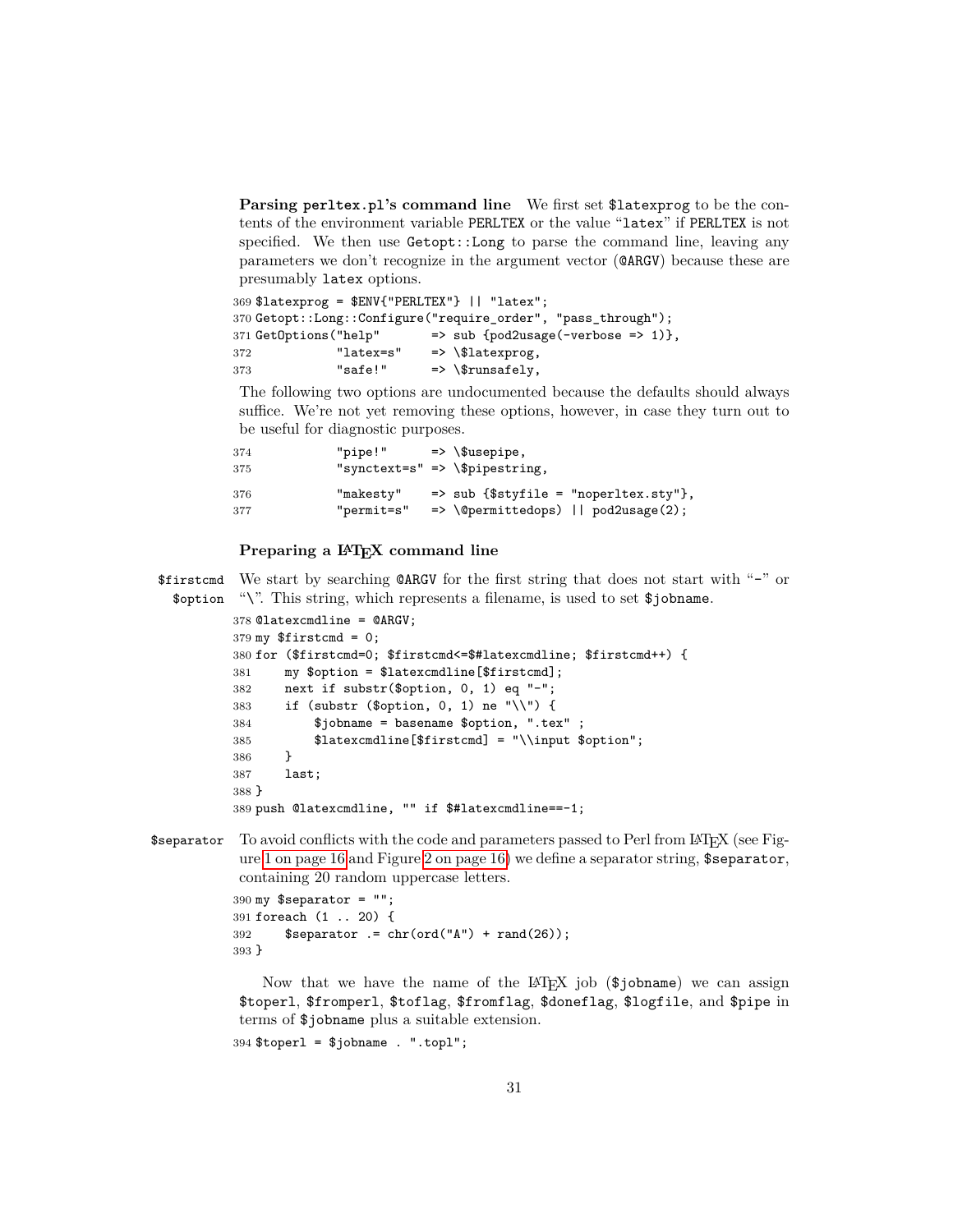```
395 $fromperl = $jobname . ".frpl";
396 $toflag = $jobname . ".tfpl";
397 $fromflag = $jobname . ".ffpl";
398 $doneflag = $jobname . ".dfpl";
399 $logfile = $jobname . ".lgpl";
400 $pipe = $jobname . ".pipe";
```
We now replace the filename of the .tex file passed to perltex.pl with a \definition of the separator character, \definitions of the various files, and the original file with \input prepended if necessary.

```
401 $latexcmdline[$firstcmd] =
402 sprintf '\makeatletter' . '\def%s{%s}' x 7 . '\makeatother%s',
403 '\plmac@tag', $separator,
404 '\plmac@tofile', $toperl,
405 '\plmac@fromfile', $fromperl,
406 '\plmac@toflag', $toflag,
407 '\plmac@fromflag', $fromflag,
408 '\plmac@doneflag', $doneflag,
409 '\plmac@pipe', $pipe,
410 $latexcmdline[$firstcmd];
```
#### <span id="page-31-0"></span>**3.2.6 Increasing PerlTEX's robustness**

```
411 $toperl = File::Spec->rel2abs($toperl);
412 $fromperl = File::Spec->rel2abs($fromperl);
413 $toflag = File::Spec->rel2abs($toflag);
414 $fromflag = File::Spec->rel2abs($fromflag);
415 $doneflag = File::Spec->rel2abs($doneflag);
416 $logfile = File::Spec->rel2abs($logfile);
417 $pipe = File::Spec->rel2abs($pipe);
```
perltex.pl may hang if latex exits right before the final pipe communication. We therefore define a simple SIGALRM handler that lets perltex.pl exit after a given length of time has elapsed.

 \$SIG{"ALRM"} = sub { undef \$latexpid; exit 0; };

To prevent Perl from aborting with a "Broken pipe" error message if latex exits during the final pipe communication we tell Perl to ignore SIGPIPE errors. latex's exiting will be caught via other means (the preceding sigalarm handler or the following call to waitpid). \$SIG{"PIPE"} = "IGNORE";

delete\_files On some operating systems and some filesystems, deleting a file may not cause the file to disappear immediately. Because PerlT<sub>EX</sub> synchronizes Perl and LAT<sub>EX</sub> via the filesystem it is critical that file deletions be performed when requested. We therefore define a delete\_files subroutine that waits until each file named in the argument list is truly deleted.

sub delete\_files (@)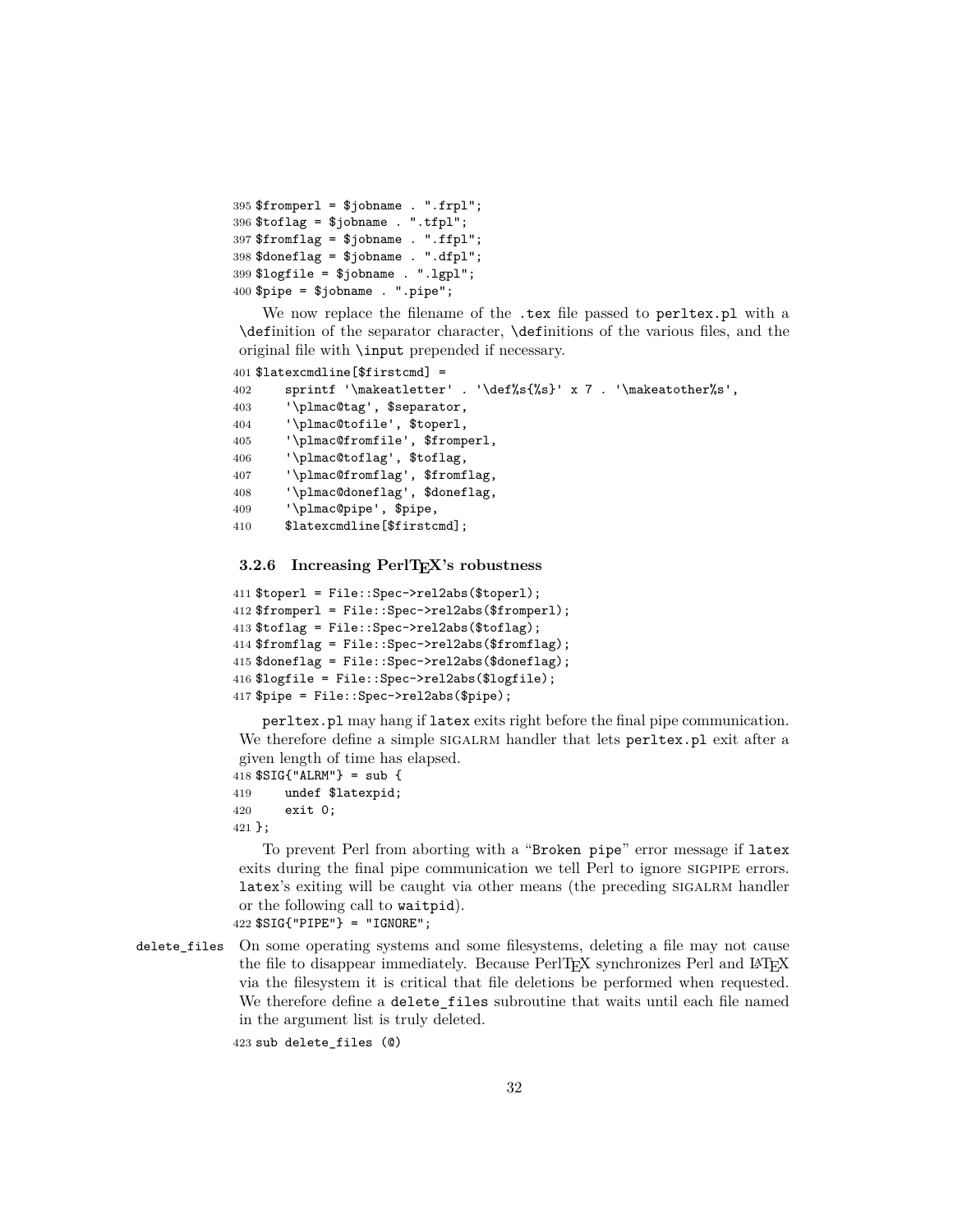```
424 {
425 foreach my $filename (@_) {
426 unlink $filename;
427 while (-e $filename) {
428 unlink $filename;
429 sleep 0;
430 }
431 }
432 }
```
awaitexists We define an awaitexists subroutine that waits for a given file to exist. If latex exits while awaitexists is waiting, then perltex.pl cleans up and exits, too.

```
433 sub awaitexists ($)
434 {
435 while (!-e $_[0]) {
436 sleep 0;
437 if (waitpid($latexpid, &WNOHANG)==-1) {
438 delete_files($toperl, $fromperl, $toflag,
439 $fromflag, $doneflag, $pipe);
440 undef $latexpid;
441 exit 0;
442 }
443 }
444 }
```
## **3.2.7 Launching LATEX**

We start by deleting the \$toperl, \$fromperl, \$toflag, \$fromflag, \$doneflag, and \$pipe files, in case any of these were left over from a previous (aborted) run. We also create a log file (\$logfile), a named pipe (\$pipe)—or a file containing only \endinput if we can't create a named pipe–and, if \$styfile is defined, a LAT<sub>E</sub>X  $2\varepsilon$  style file. As ©latexcmdline contains the complete command line to pass to latex we need only fork a new process and have the child process overlay itself with latex. perltex.pl continues running as the parent.

```
445 delete_files($toperl, $fromperl, $toflag, $fromflag, $doneflag, $pipe);
446 open (LOGFILE, ">$logfile") || die "open(\"$logfile\"): $!\n";
447 autoflush LOGFILE 1;
448 if (defined $styfile) {
449 open (STYFILE, ">$styfile") || die "open(\"$styfile\"): $!\n";
450 }
451 if (!$usepipe || !eval {mkfifo($pipe, 0600)}) {
452 sysopen PIPE, $pipe, O_WRONLY|O_CREAT, 0755;
453 autoflush PIPE 1;
454 print PIPE $pipestring;
455 close PIPE;
456 $usepipe = 0;457 }
458 defined ($latexpid = fork) || die "fork: $!\n";
```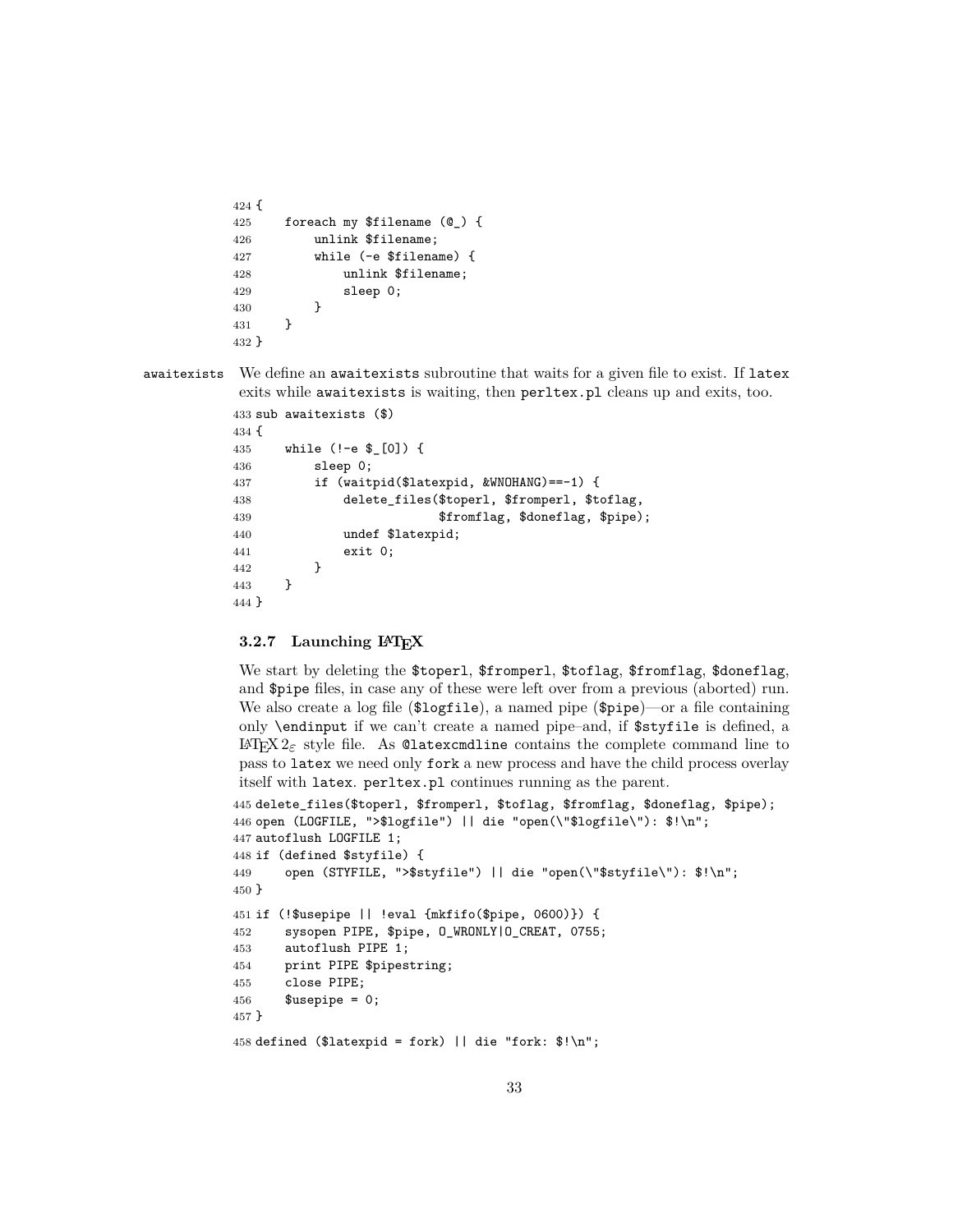```
459 unshift @latexcmdline, $latexprog;
460 if (!$latexpid) {
461 exec {$latexcmdline[0]} @latexcmdline;
462 die "exec('@latexcmdline'): $!\n";
463 }
```
#### **3.2.8 Preparing a sandbox**

perltex.pl uses Perl's Safe and Opcode modules to declare a secure sandbox (\$sandbox) in which to run Perl code passed to it from LATEX. When the sandbox compiles and executes Perl code, it permits only operations that are deemed safe. For example, the Perl code is allowed by default to assign variables, call functions, and execute loops. However, it is not normally allowed to delete files, kill processes, or invoke other programs. If perltex.pl is run with the --nosafe option we bypass the sandbox entirely and execute Perl code using an ordinary eval() statement.

```
464 if ($runsafely) {
465 @permittedops=(":browse") if $#permittedops==-1;
466 $sandbox->permit_only (@permittedops);
467 $sandbox\_eval = sub \{\$sandbox->reval(\$_[0])\};468 }
469 else {
470 $sandbox_eval = \&top_level_eval;
471 }
```
#### **3.2.9 Communicating with LATEX**

The following code constitutes perltex.pl's main loop. Until latex exits, the loop repeatedly reads Perl code from LAT<sub>EX</sub>, evaluates it, and returns the result as per the protocol described in Figure [4 on page 24.](#page-23-0)

472 while (1) {

\$entirefile Wait for \$toflag to exist. When it does, this implies that \$toperl must exist as well. We read the entire contents of \$toperl into the \$entirefile variable and process it. Figures [1](#page-15-0) and [2](#page-15-1) illustrate the contents of \$toperl.

```
473 awaitexists($toflag);
474 my $entirefile;
475 {
476 local \frac{1}{2} = undef;
477 open (TOPERL, "<$toperl") || die "open($toperl): $!\n";
478 $entirefile = <TOPERL>;
479 close TOPERL;
480 }
```
\$optag We split the contents of \$entirefile into an operation tag (either DEF, USE, \$macroname or RUN), the macro name, and everything else (@otherstuff). If \$optag is @otherstuff DEF then @otherstuff will contain the Perl code to define. If \$optag is USE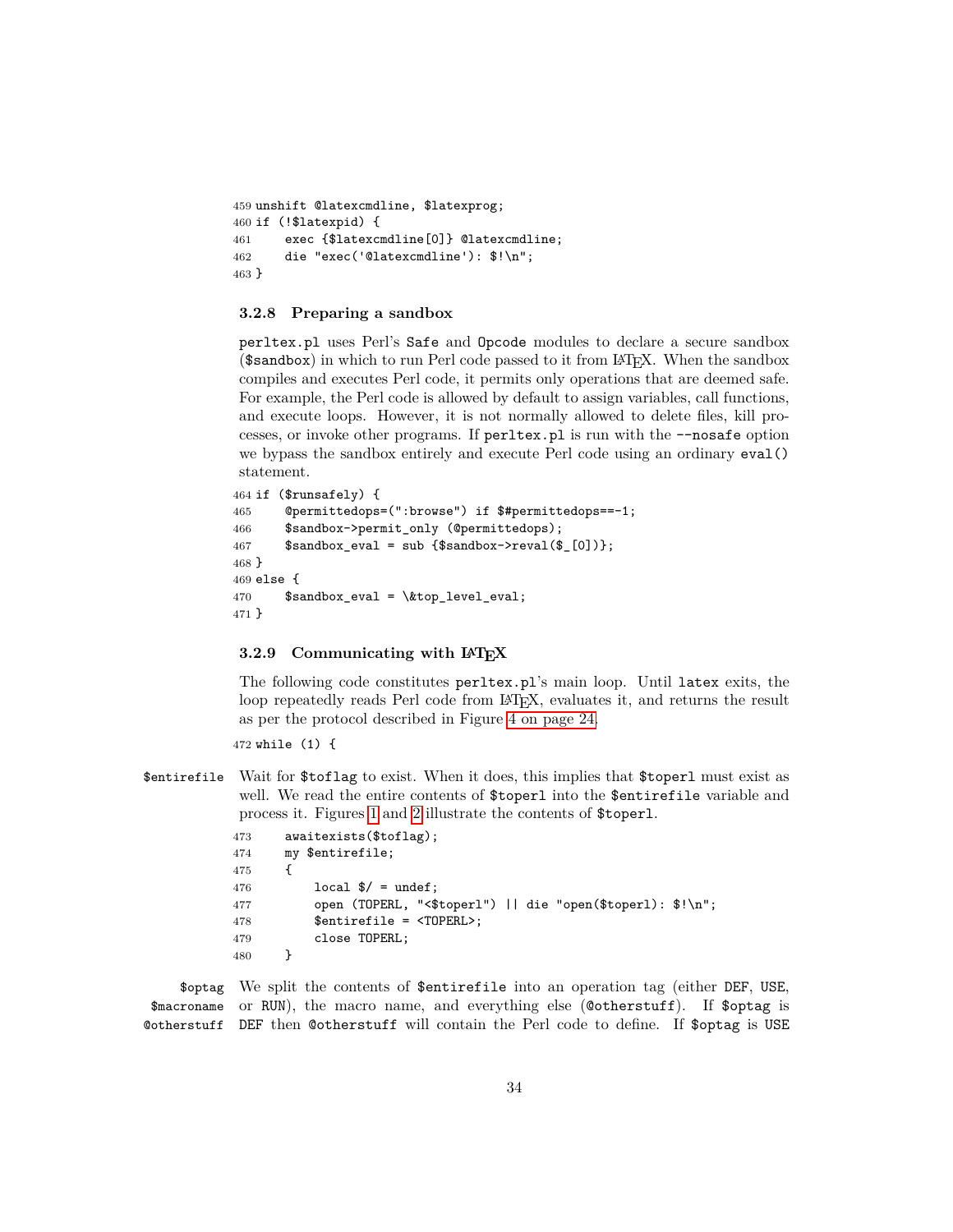<span id="page-34-0"></span>then @otherstuff will be a list of subroutine arguments. If \$optag is RUN then @otherstuff will be a block of Perl code to run.

481 \$entirefile =~  $s/\rceil / g$ ; 482 my (\$optag, \$macroname, @otherstuff) = 483 map {chomp; \$\_} split "\$separator\n", \$entirefile;

We clean up the macro name by deleting all leading non-letters, replacing all subsequent non-alphanumerics with  $\frac{u}{v}$ , and prepending "latex\_" to the macro name.

```
484 $macroname = \sim s/\text{A-Za-z} +//;
485 $macroname =~ s/\W/g;
486 $macroname = "latex_" . $macroname;
```
If we're calling a subroutine, then we make the arguments more palatable to Perl by single-quoting them and replacing every occurrence of "\" with "\\" and every occurrence of "'" with " $\Upsilon$ ".

```
487 if ($optag eq "USE") {
488 foreach (@otherstuff) {
489 s/\sqrt{\11/\sqrt{g}};
490 s/\langle\langle\langle\rangle|/|g;491 \qquad \qquad \qquad \qquad \qquad \qquad \qquad \qquad \qquad \qquad \qquad \qquad \qquad \qquad \qquad \qquad \qquad \qquad \qquad \qquad \qquad \qquad \qquad \qquad \qquad \qquad \qquad \qquad \qquad \qquad \qquad \qquad \qquad \qquad \qquad \qquad \qquad \qquad \qquad \qquad \qquad \qquad \qquad \qquad \qquad \qquad \qquad \qquad 492 }<br>493 }
493 }
```
\$perlcode There are three possible values that can be assigned to \$perlcode. If \$optag is DEF, then \$perlcode is made to contain a definition of the user's subroutine, named \$macroname. If \$optag is USE, then \$perlcode becomes an invocation of \$macroname which gets passed all of the macro arguments. Finally, if \$optag is RUN, then \$perlcode is the unmodified Perl code passed to us from perltex.sty. Figure [5](#page-35-0) presents an example of how the following code converts a PerlTEX macro definition into a Perl subroutine definition and Figure [6](#page-35-1) presents an example of how the following code converts a PerlT<sub>E</sub>X macro invocation into a Perl subroutine invocation.

```
494 my $perlcode;
495 if ($optag eq "DEF") {
496 $perlcode =497 sprintf "sub %s \{\$\mathrm{s}\}\",
498 $macroname, $otherstuff[0];
499 }
500 elsif ($optag eq "USE") {
501 $perlcode = sprintf "%s (%s);\n", $macroname, join(", ", @otherstuff);
502 }
503 elsif ($optag eq "RUN") {
504 $perlcode = $otherstuff[0];
505 }
506 else {
507 die "${progname}: Internal error -- unexpected operation tag \"$optag\"\n";
508 }
```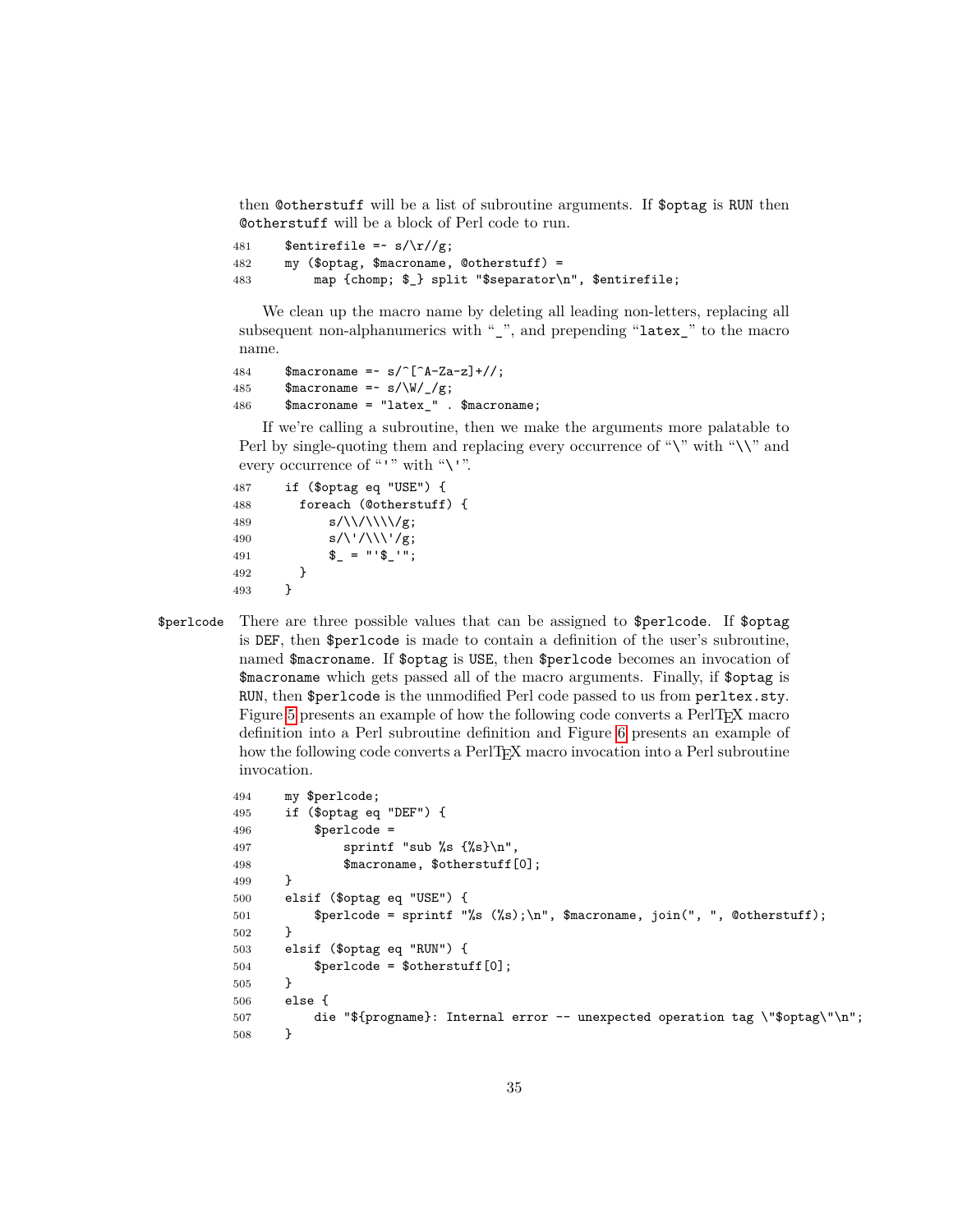

Figure 5: Conversion from LATEX to Perl (subroutine definition)

<span id="page-35-0"></span>

<span id="page-35-1"></span>Figure 6: Conversion from L<sup>AT</sup>EX to Perl (subroutine invocation)

Log what we're about to evaluate.

```
509 print LOGFILE "#" x 31, " PERL CODE ", "#" x 32, "\n";
510 print LOGFILE $perlcode, "\n";
```
\$result We're now ready to execute the user's code using the \$sandbox\_eval function. \$msg If a warning occurs we write it as a Perl comment to the log file. If an error occurs (i.e.,  $\circ$  is defined) we replace the result ( $\circ$ result) with a call to LAT<sub>E</sub>X 2<sub>ε</sub>'s \PackageError macro to return a suitable error message. We produce one error message for sandbox policy violations (detected by the error message, \$@, containing the string "trapped by") and a different error message for all other errors caused by executing the user's code. For clarity of reading both warning and error messages, we elide the string "at (eval  $\langle number \rangle$ ) line  $\langle number \rangle$ ". Once \$result is defined–as either the resulting LATEX code or as a \PackageError we store it in @macroexpansions in preparation for writing it to noperltex.sty (when perltex.pl is run with --makesty).

| 511 | undef $\$ ;                                  |
|-----|----------------------------------------------|
| 512 | my \$result;                                 |
| 513 |                                              |
| 514 | my \$warningmsg;                             |
| 515 | $local$ $$SIG{$ _WARN _ } =                  |
| 516 | sub {chomp (\$warningmsg=\$_[0]); return 0}; |
| 517 | \$result = \$sandbox_eval->(\$perlcode);     |
| 518 | if (defined \$warningmsg) {                  |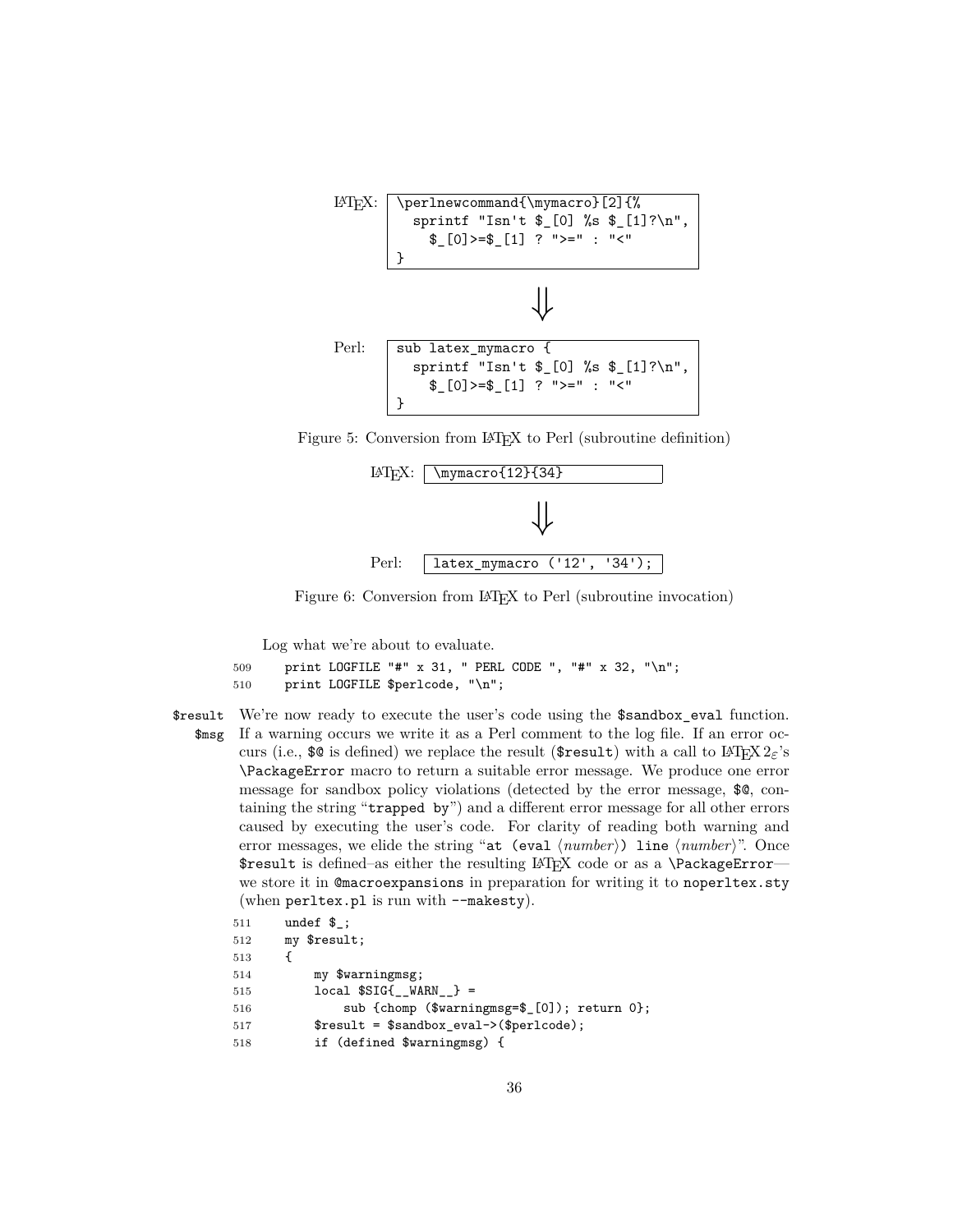```
519 \text{Swarningmsg} = \text{S/at} \text{ (eval } \d+\text{) line } \d+\W+//;520 print LOGFILE "# ===> $warningmsg\n\n";
521 }
522 }
523 $result = "" if !$result || $optag eq "RUN";
524 if ($@) {
525 my $msg = $@;
526 \text{Smsg} = \text{s/at} \text{eval } \d+\text{)} line \d+\W+/;527 \text{Smsg} = \frac{\n}{\NessageBreak\n}{g};528 \text{Smsg} = \frac{\text{s}}{\text{s} + \frac{\text{m}}{\text{s}}}529 $result = "\\PackageError{perltex}{$msg}";
530 my @helpstring;
531 if ($msg = \{\boldsymbol\lambda\} \ {
532 @helpstring =
533 ("The preceding error message comes from Perl. Apparently,",
534 "the Perl code you tried to execute attempted to perform an",
535 "`unsafe' operation. If you trust the Perl code (e.g., if",
536 "you wrote it) then you can invoke perltex with the --
  nosafe",
537 "option to allow arbitrary Perl code to execute.",
538 "Alternatively, you can selectively enable Perl features",
539 "using perltex's --permit option. Don't do this if you don't",
540 "trust the Perl code, however; malicious Perl code can do a",
541 "world of harm to your computer system.");
542 }
543 else {
544 @helpstring =
545 ("The preceding error message comes from Perl. Apparently,",
546 "there's a bug in your Perl code. You'll need to sort that",
547 "out in your document and re-run perltex.");
548 }
549 my $helpstring = join ("\\MessageBreak\n", @helpstring);
550 $helpstring =~ s/\. /.\\space\\space /g;
551 $result .= "{$helpstring}";
552 }
553 push @macroexpansions, $result if defined $styfile && $optag eq "USE";
```
Log the resulting  $\text{LFT}X$  code.

```
554 print LOGFILE "%" x 30, " LATEX RESULT ", "%" x 30, "\n";
555 print LOGFILE $result, "\n\n";
```
We add  $\end{math}$  bendinput to the generated  $\mathbb{F}X$  code to suppress an extraneous end-of-line character that T<sub>E</sub>X would otherwise insert.

556  $$result := '\endinput';$ 

Continuing the protocol described in Figure [4 on page 24](#page-23-0) we now write \$result (which contains either the result of executing the user's or a \PackageError) to the \$fromperl file, delete \$toflag, \$toperl, and \$doneflag, and notify LATEX by touching the \$fromflag file. As a performance optimization, we also write \endinput into \$pipe to wake up the latex process.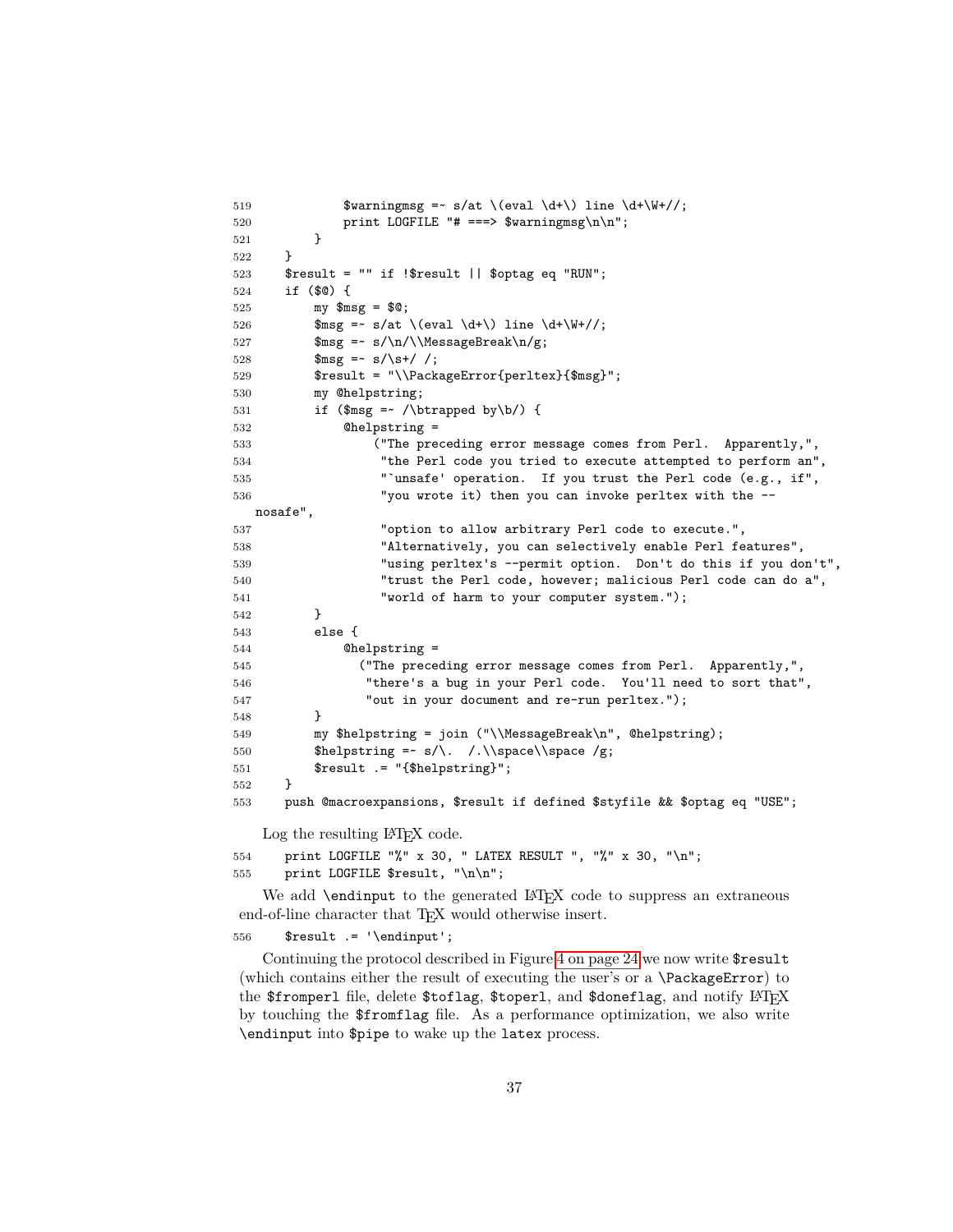```
557 open (FROMPERL, ">$fromperl") || die "open($fromperl): $!\n";
558 syswrite FROMPERL, $result;
559 close FROMPERL;
560 delete_files($toflag, $toperl, $doneflag);
561 open (FROMFLAG, ">$fromflag") || die "open($fromflag): $!\n";
562 close FROMFLAG;
563 if (open (PIPE, ">$pipe")) {
564 autoflush PIPE 1;
565 print PIPE $pipestring;
566 close PIPE;
567 }
```
We have to perform one final LAT<sub>E</sub>X-to-Perl synchronization step. Otherwise, a subsequent \perl[re]newcommand would see that \$fromflag already exists and race ahead, finding that \$fromperl does not contain what it's supposed to.

```
568 awaitexists($toperl);
569 delete_files($fromflag);
570 open (DONEFLAG, ">$doneflag") || die "open($doneflag): $!\n";
571 close DONEFLAG;
```
Again, we awaken the latex process, which is blocked on \$pipe. If writing to the pipe takes more than one second we assume that latex has exited and trigger the sigalrm handler (page [32\)](#page-31-0).

```
572 alarm 1;
573 if (open (PIPE, ">$pipe")) {
574 autoflush PIPE 1;
575 print PIPE $pipestring;
576 close PIPE;
577 }
578 alarm 0;
579 }
```
#### **3.2.10 Final cleanup**

If we exit abnormally we should do our best to kill the child latex process so that it doesn't continue running forever, holding onto system resources.

```
580 END {
581 close LOGFILE;
582 if (defined $latexpid) {
583 kill (9, $latexpid);
584 exit 1;
585 }
586
587 if (defined $styfile) {
```
This is the big moment for the --makesty option. We've accumulated the output from each PerlT<sub>E</sub>X macro invocation into Comacroexpansions, and now we need to produce a noperltex.sty file. We start by generating a boilerplate header in which we set up the package and load both perltex and filecontents.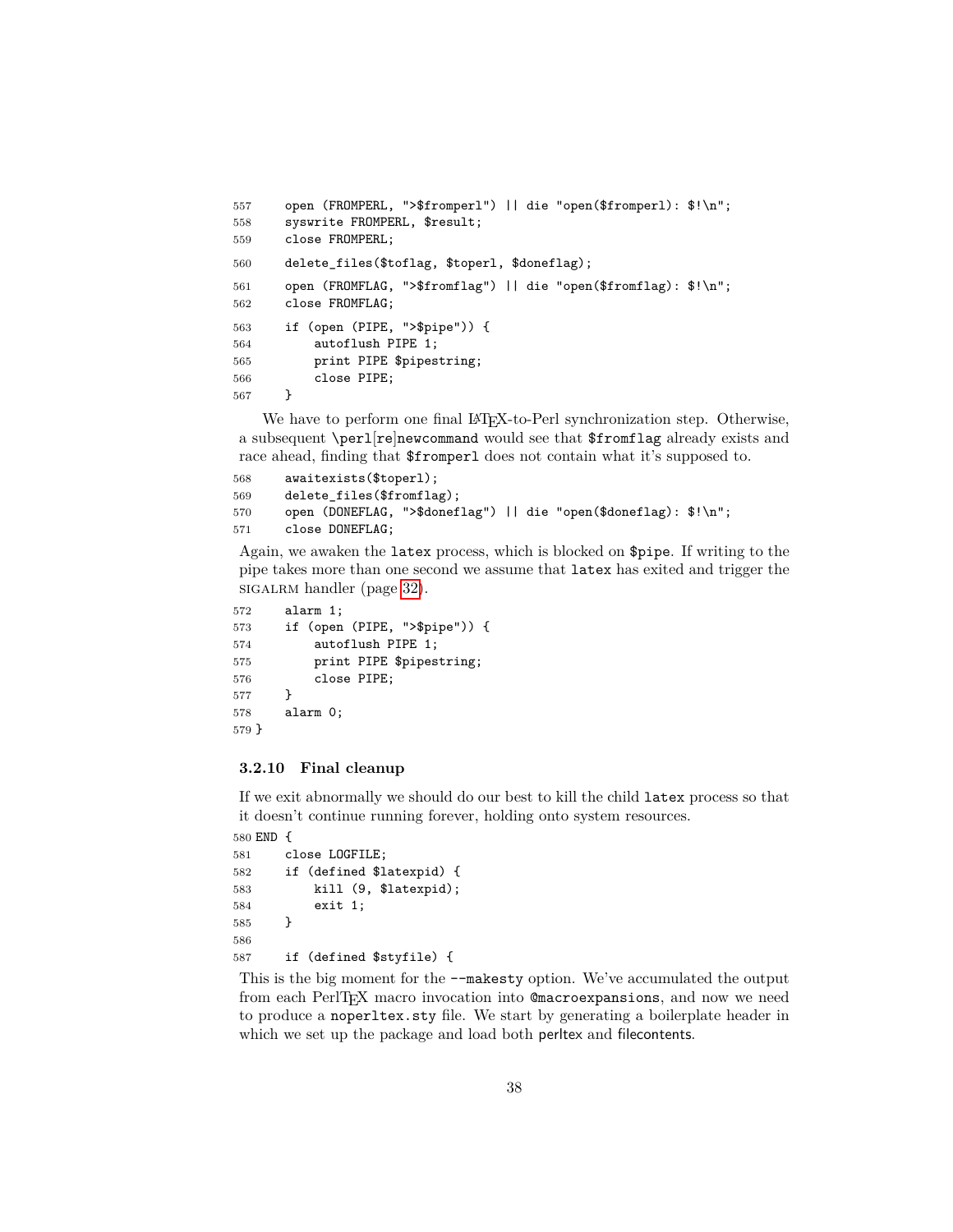```
588 print STYFILE <<"STYFILEHEADER1";
                           589 \\NeedsTeXFormat{LaTeX2e}[1999/12/01]
                           590 \\ProvidesPackage{noperltex}
                           591 [2007/09/29 v1.4 Perl-free version of PerlTeX specific to $jobname.tex]
                           592 STYFILEHEADER1
                           593 ;
                           594 print STYFILE <<'STYFILEHEADER2';
                           595 \RequirePackage{filecontents}
                           596
                           597 % Suppress the "Document must be compiled using perltex" error from perltex.
                           598 \let\noperltex@PackageError=\PackageError
                           599 \renewcommand{\PackageError}[3]{}
                           600 \RequirePackage{perltex}
                           601 \let\PackageError=\noperltex@PackageError
                           602
\plmac@macro@invocation@num
   \plmac@show@placeholder
                            noperltex.sty works by redefining the \plmac@show@placeholder macro, which
                            normally outputs a framed "PerlT<sub>E</sub>X" when perltex.pl isn't running, changing
                            it to input noperltex-\langle number \rangle.tex instead (where \langle number \rangle is the contents
                            of the \plmac@macro@invocation@num counter). Each noperltex-hnumberi.tex
                            file contains the output from a single invocation of a PerlTEX-defined macro.
                           603 % Modify \plmac@show@placeholder to input the next noperltex-*.tex file
                           604 % each time a PerlTeX-defined macro is invoked.
                           605 \newcount\plmac@macro@invocation@num
                           606 \gdef\plmac@show@placeholder#1#2\@empty{%
                           607 \ifx#1U\relax
                           608 \endgroup
                           609 \advance\plmac@macro@invocation@num by 1\relax
                           610 \global\plmac@macro@invocation@num=\plmac@macro@invocation@num
                           611 \input{noperltex-\the\plmac@macro@invocation@num.tex}%
                           612 \else
                           613 \endgroup
                           614 \fi
                           615 }
                           616 STYFILEHEADER2
                           617 ;
                               Finally, we need to have noperltex.sty generate each of the
                            noperltex-\langle number \rangle.tex files. For each element of @macroexpansions we
                            use one filecontents environment to write the macro expansion verbatim to a
                            file.
                           618 foreach my $e (0 .. $#macroexpansions) {
                           619 print STYFILE "\n";
                           620 printf STYFILE "%% Invocation #%d\n", 1+$e;
                           621 printf STYFILE "\\begin{filecontents}{noperltex-
                              %d.tex}\n", 1+$e;
                           622 print STYFILE $macroexpansions[$e], "\\endinput\n";
                           623 print STYFILE "\\end{filecontents}\n";
                           624 }
```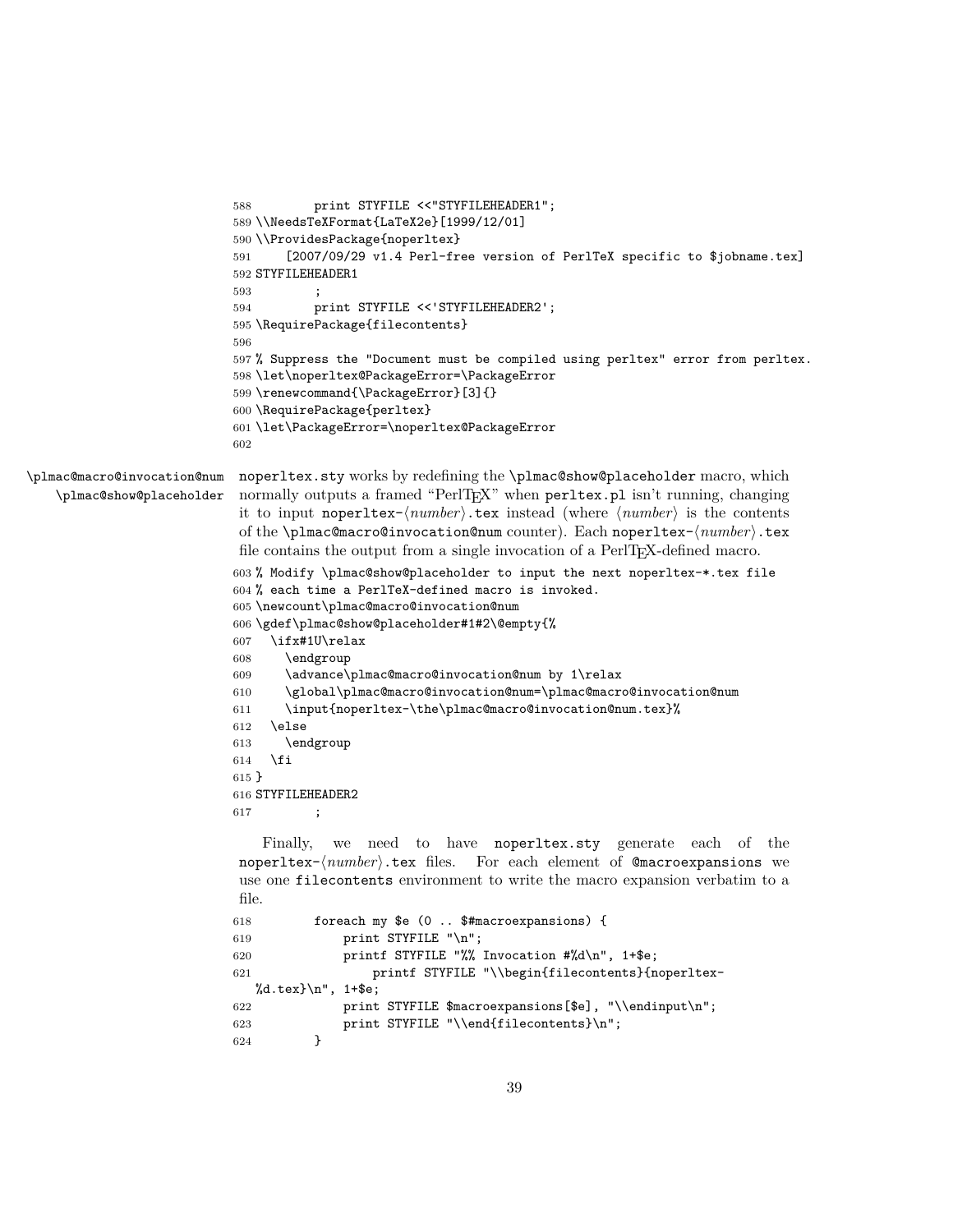```
625 print STYFILE "\\endinput\n";
626 close STYFILE;
627 }
628
629 exit 0;
630 }
631
632 __END__
```
#### **3.2.11 perltex.pl POD documentation**

perltex.pl includes documentation in Perl's POD (Plain Old Documentation) format. This is used both to produce manual pages and to provide usage information when perltex.pl is invoked with the --help option. The POD documentation is not listed here as part of the documented perltex.pl source code because it contains essentially the same information as that shown in Section [2.3.](#page-5-0) If you're curious what the POD source looks like then see the generated perltex.pl file.

### <span id="page-39-0"></span>**3.3 Porting to other languages**

Perl is a natural choice for a LATEX macro language because of its excellent support for text manipulation including extended regular expressions, string interpolation, and "here" strings, to name a few nice features. However, Perl's syntax is unusual and its semantics are rife with annoying special cases. Some users will therefore long for a *(some-language-other-than-Perl*)T<sub>E</sub>X. Fortunately, porting PerlT<sub>E</sub>X to use a different language should be fairly straightforward. perltex.pl will need to be rewritten in the target language, of course, but perltex.sty modifications will likely be fairly minimal. In all probability, only the following changes will need to be made:

- Rename perltex.sty and perltex.pl (and choose a package name other than "PerlT<sub>E</sub>X") as per the PerlT<sub>E</sub>X license agreement (Section [4\)](#page-39-1).
- In your replacement for perltex.sty, replace all occurrences of "plmac" with a different string.
- In your replacement for perltex.pl, choose different file extensions for the various helper files.

The importance of these changes is that they help ensure version consistency and that they make it possible to run *(some-language-other-than-Perl*) $T_{\text{F}}X$  alongside PerlTEX, enabling multiple programming languages to be utilized in the same LATEX document.

## <span id="page-39-1"></span>**4 License agreement**

Copyright © 2003–2019 Scott Pakin <scott+pt@pakin.org>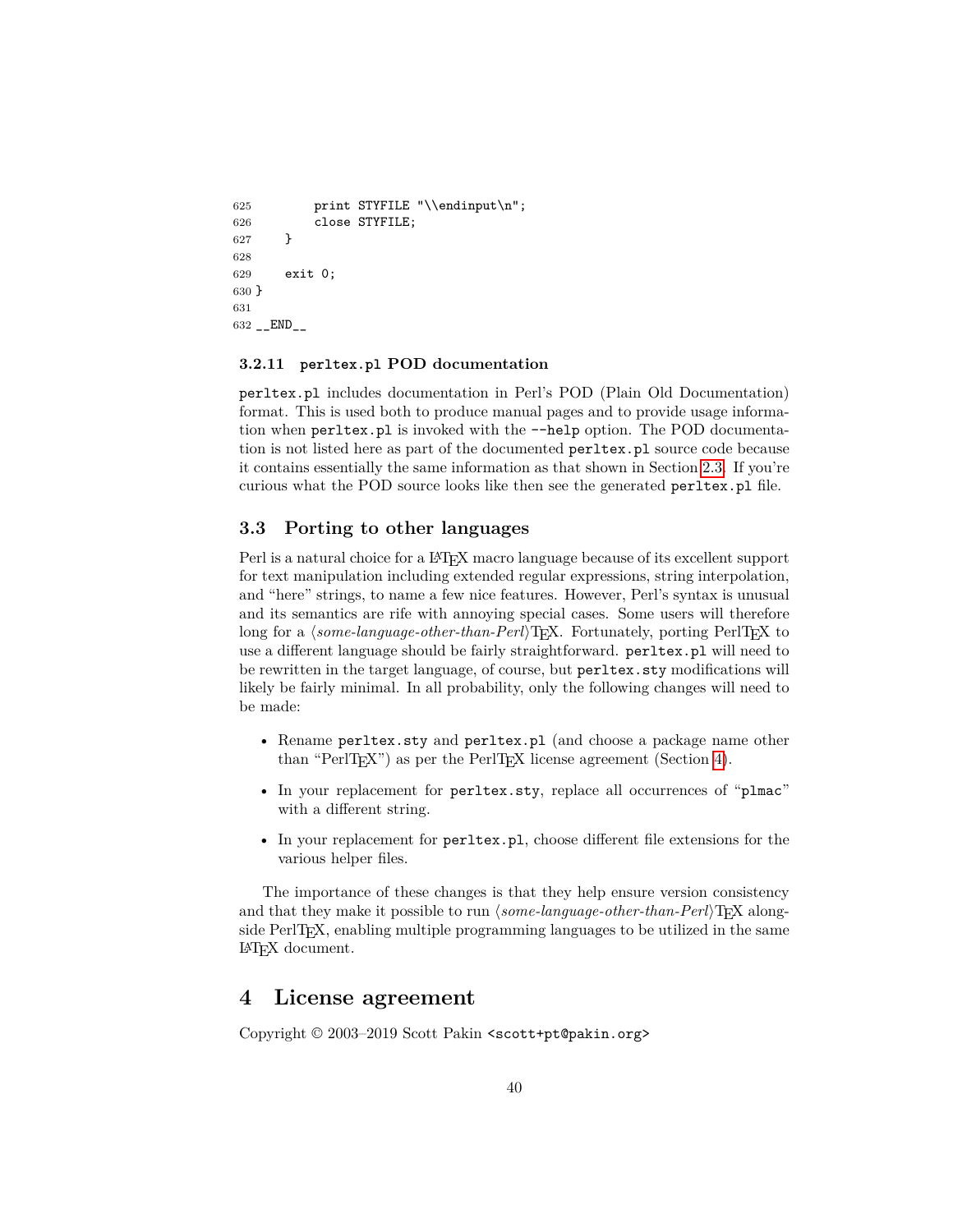These files may be distributed and/or modified under the conditions of the  $\text{LATE}$ Project Public License, either version 1.3c of this license or (at your option) any later version. The latest version of this license is in [http://www.latex-project.](http://www.latex-project.org/lppl.txt) org/1pp1.txt and version 1.3c or later is part of all distributions of LATEX version 2006/05/20 or later.

## **Acknowledgments**

Thanks to Andrew Mertz for writing the first draft of the code that produces the PerlT<sub>EX</sub>-free noperltex.sty style file and for testing the final draft; to Andrei Alexandrescu for providing a few bug fixes; to Nick Andrewes for identifying and helping diagnose a problem running PerlT<sub>EX</sub> with X<sub>T</sub>T<sub>EX</sub> and to Jonathan Kew for suggesting a workaround; to Linus Källberg for reporting and helping diagnose some problems with running PerlT<sub>E</sub>X on Windows; and to Ulrike Fischer for reporting and helping correct a bug encountered when using noperltex.sty with newer versions of IATEX. Also, thanks to the many people who have sent me fan mail or submitted bug reports, documentation corrections, or feature requests. (The \perldo macro and the --makesty option were particularly popular requests.)

## **Change History**

| v1.0                                       | non-expandable $\ldots \ldots \ldots 26$      |
|--------------------------------------------|-----------------------------------------------|
| General: Initial version $\ldots \ldots 1$ | General: Added new                            |
| v1.0a                                      | \perlnewenvironment and                       |
| General: Made all unlink calls             | \perlrenewenvironment                         |
| wait for the file to actually              | macros 21                                     |
| disappear $\ldots \ldots \ldots \ldots 27$ | v1.2                                          |
| Undefined $\$/$ only locally  34           | \plmac@write@perl@i: Moved the                |
| awaitexists: Bug fix: Added                | \input of the generated Perl                  |
| "undef \$latexpid" to make                 | code to the end of the routine                |
| the END block correctly return             | in order to support recursive                 |
| a status code of 0 on success<br>. 33      | PerlTEX macro invocations. 26                 |
| v1.1                                       | General: Renamed                              |
| <b>\plmac@havecode:</b> Added a            | perlmacros.sty to                             |
| \plmac@next hook to support                | perltex.sty for consistency. . 1              |
| $PerlTrX$ 's new                           | v1.3                                          |
| environment-defining macros<br>. 19        | \perldo: Introduced \perldo to                |
| \plmac@write@perl@i: Added a               | support code execution outside                |
| dummy version of the macro to              | of all subroutines. $\ldots \ldots \ldots 23$ |
| use if latex was launched                  | \plmac@run@code: Added to assist              |
| directly, without perltex.pl . 27          | $\perp$ 23                                    |
| Made argument-handling more                | General: Modified perltex.pl to               |
| rational by making \protect,               | eschew the sandbox altogether                 |
| \begin, and \end                           | when $\neg$ -nosafe is specified $\dots$ 28   |
|                                            |                                               |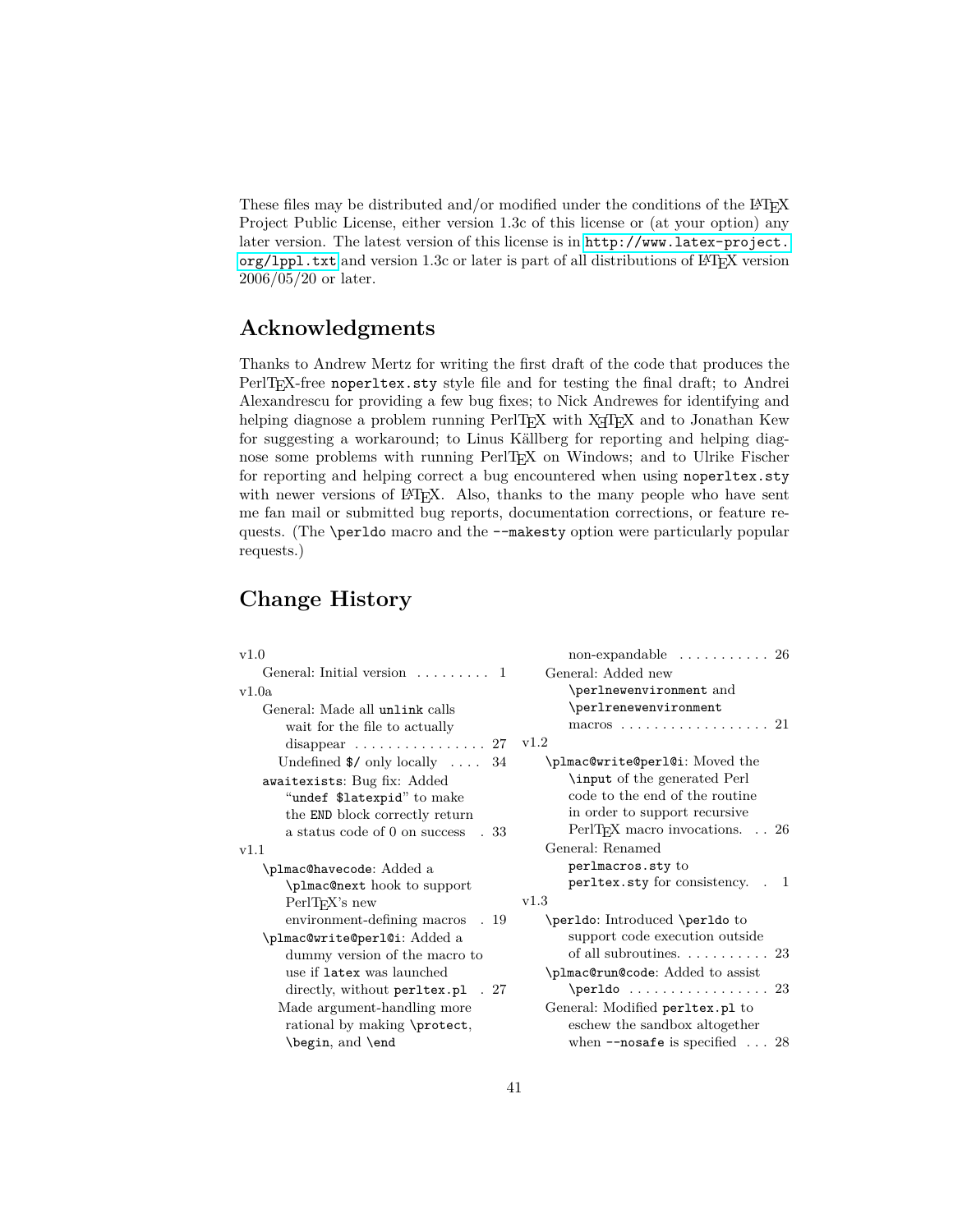| v1.4                                                  |
|-------------------------------------------------------|
| General: Added support for a                          |
| --makesty option that                                 |
| generates a PerlTEX-free style                        |
| file called noperltex.sty $\ldots$ 38                 |
| v1.5                                                  |
| \plmac@file@existsfalse:                              |
| Modified to read from a named                         |
| pipe before checking file                             |
| existence<br>25<br>.                                  |
| v1.6                                                  |
| General: Added an                                     |
| (undocumented) --nopipe                               |
| option to perltex.pl to help it                       |
| work with X <sub>T</sub> T <sub>F</sub> X  31         |
| v1.7                                                  |
| \$pipestring: Introduced this                         |
| variable as a workaround for                          |
| X <sub>H</sub> T <sub>F</sub> X's attempt to rewind   |
| \$pipe $\ldots \ldots \ldots \ldots \ldots \ldots 30$ |
| General: Added an                                     |
| (undocumented) --synctext                             |
| option to alter the text written                      |
| to \$pipe<br>. 31<br>$\overline{a}$                   |
| v1.8                                                  |
| \plmac@requiredfalse:                                 |
| Introduced an optional                                |
| package option to suppress the                        |
| "must be compiled using                               |
| perltex" error message<br>. 13<br>$\cdots$            |
| \plmac@write@perl@i: Renamed                          |
| \ifplmac@have@perltex to                              |
| \ifper1 to help authors write                         |
| mixed $LAT$ <sub>F</sub> X/PerlT <sub>E</sub> X       |
| documents $\ldots \ldots \ldots \ldots 26$            |
| v1.9                                                  |
| \plmac@await@existence: Put the                       |
| \input\plmac@pipe within an                           |
| Irbox environment to prevent                          |
| a partial read from introducing                       |

| spurious text into the                         |        |
|------------------------------------------------|--------|
| document                                       | . . 25 |
| General: Introduced handlers for               |        |
| SIGALRM and SIGPIPE to make                    |        |
| perltex.pl more robust to                      |        |
| latex exiting at an                            |        |
| inopportune time<br>$\ldots$ 32                |        |
| awaitexists: Hoisted                           |        |
| $\$$ awaitexists from the main                 |        |
| loop and made it a top-level                   |        |
| subroutine $\ldots \ldots \ldots \ldots 33$    |        |
| delete_files: Replaced all                     |        |
| unlinkwhile -e statements                      |        |
| with calls to a new                            |        |
| delete_files subroutine  32                    |        |
| v2.0                                           |        |
| \$msg: Substituted \MessageBreak               |        |
| for newline when reporting                     |        |
| error messages produced by                     |        |
| user $code \dots \dots \dots$<br>$\ldots$ . 36 |        |
| General: Refer to each                         |        |
| communication file using its                   |        |
| absolute path. This makes                      |        |
| perltex.pl robust to user                      |        |
| code that changes the current                  |        |
| directory $\ldots \ldots \ldots \ldots 32$     |        |
| v2.1                                           |        |
| <b>@otherstuff:</b> Normalized line            |        |
| endings across                                 |        |
| Unix/Windows/Macintosh<br>$\ldots$ 35          |        |
| General: Replaced abs_path()                   |        |
| with File::Spec->rel2abs()                     |        |
| because the latter seems to be                 |        |
| more robust to nonexistent files 32            |        |
| v2.2                                           |        |
| \perlfalse: Let-bind \plmac@tag                |        |
| to \relax if \plmac@tag is                     |        |
| undefined. This corrects a                     |        |
| problem when noperltex is                      |        |
| used with newer versions of                    |        |
|                                                | 14     |

## **Index**

Numbers written in italic refer to the page where the corresponding entry is described; numbers underlined refer to the code line of the definition; numbers in roman refer to the code lines where the entry is used.

|     | Symbols |  | $\ldots \ldots \ldots \ldots \ldots \ldots 11X, 54X, 368$ |  |
|-----|---------|--|-----------------------------------------------------------|--|
| \\$ |         |  |                                                           |  |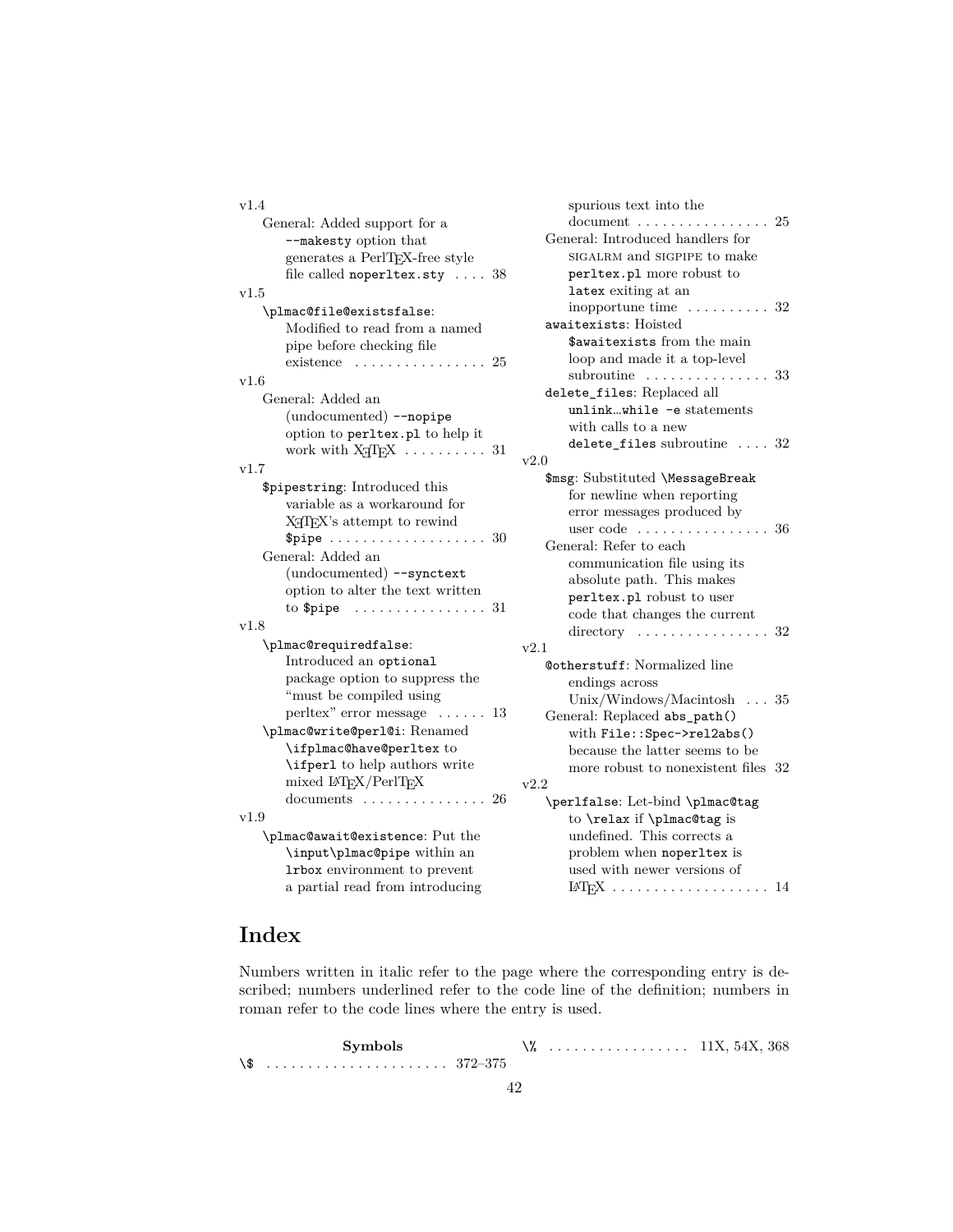| \&<br>470                                                     | L                                                                                     |
|---------------------------------------------------------------|---------------------------------------------------------------------------------------|
| 249                                                           | Clatexcmdline<br>362                                                                  |
| $\{ \ldots \ldots \ldots \ldots \ldots \}$ 20X, 136, 230, 267 | \$latexpid<br>362                                                                     |
|                                                               | 349                                                                                   |
| \^<br>$\ldots$ 133–135, 141, 227–229, 264–266                 | \$logfile $\ldots \ldots \ldots \ldots \ldots$<br>353                                 |
|                                                               |                                                                                       |
| A                                                             | м                                                                                     |
|                                                               | Cmacroexpansions<br>362                                                               |
| \AtBeginDocument<br>298                                       | 481                                                                                   |
| awaitexists<br>433                                            | 511                                                                                   |
|                                                               |                                                                                       |
| в                                                             | N                                                                                     |
|                                                               | \NewEnviron<br>42X                                                                    |
| C                                                             | $\neq$ linechar  134, 228, 265                                                        |
| \closeout  278, 281, 284                                      | \noperltex@PackageError  598, 601                                                     |
|                                                               |                                                                                       |
| D                                                             | О                                                                                     |
| $\verb+\DeclareOption + \verb+\+.\dots + \verb+\+.\ 66$       | $\open{1} 273, 280, 283$                                                              |
| delete_files<br>423                                           | 481                                                                                   |
| $\{do \dots \dots \dots \dots \dots \ 132, 226, 263$          | \$option $378$                                                                        |
|                                                               | optional (package option) $\ldots \ldots$ 6, 10                                       |
| $\texttt{\$doneflag}$<br>353                                  | Cotherstuff<br>481                                                                    |
| $\text{logpecials}$ 132, 226, 263                             | Ρ                                                                                     |
|                                                               | package options                                                                       |
|                                                               |                                                                                       |
| E                                                             |                                                                                       |
| 556                                                           | optional $\ldots \ldots \ldots \ldots \ldots 6, 10$                                   |
| $\end{line}$ 135, 229, 266                                    | \PackageError  80, 598, 599, 601                                                      |
| $$$ entirefile<br>473                                         | packages                                                                              |
|                                                               | $environ$<br>10                                                                       |
|                                                               | 38<br>$filecontents \dots \dots \dots \dots \dots \dots$                              |
| F                                                             | 10                                                                                    |
| 295                                                           | perltex 1, 4–6, 10,                                                                   |
| filecontents (package)<br>38                                  | $12-14, 16, 21, 24, 26, 27, 35, 38, 40$                                               |
| $$firstcmd$<br>378                                            | 494                                                                                   |
| 353<br>$$from flag$                                           | $\perp$<br>224                                                                        |
| 353<br>$$from per1$                                           | $\perp$<br>68                                                                         |
|                                                               | \perlnewcommand  8X, $94$<br>190                                                      |
| н                                                             | $\perp$<br>$\perp$ $\perp$ $\perp$ $\ldots$ $\ldots$ $\ldots$ $\perp$ $\perp$ $\perp$ |
| hyperref $(\text{package}) \dots \dots \dots \dots$<br>10     | \perlrenewenvironment<br>-190                                                         |
| I                                                             | perltex (package) $\ldots$ 1, 4–6, 10,                                                |
| \IfFileExists<br>253                                          | $12-14, 16, 21, 24, 26, 27, 35, 38, 40$                                               |
| \ifperl $6X, 68, 271$                                         | $\perp$<br>68                                                                         |
| \ifplmac@file@exists<br>247                                   | Opermittedops<br>349                                                                  |
| \ifplmac@required $64, 79$                                    | 353                                                                                   |
| \input  250, 286, 611                                         | \$pipestring<br>368                                                                   |
|                                                               | \plmac@argnum  142, 160, 162, 166, 167                                                |
| J                                                             | $\phi$ 1mac@await@existence . $247, 282, 285$                                         |
| \$jobname $\ldots \ldots \ldots \ldots \ldots \ldots$<br>353  | \plmac@body<br>154                                                                    |